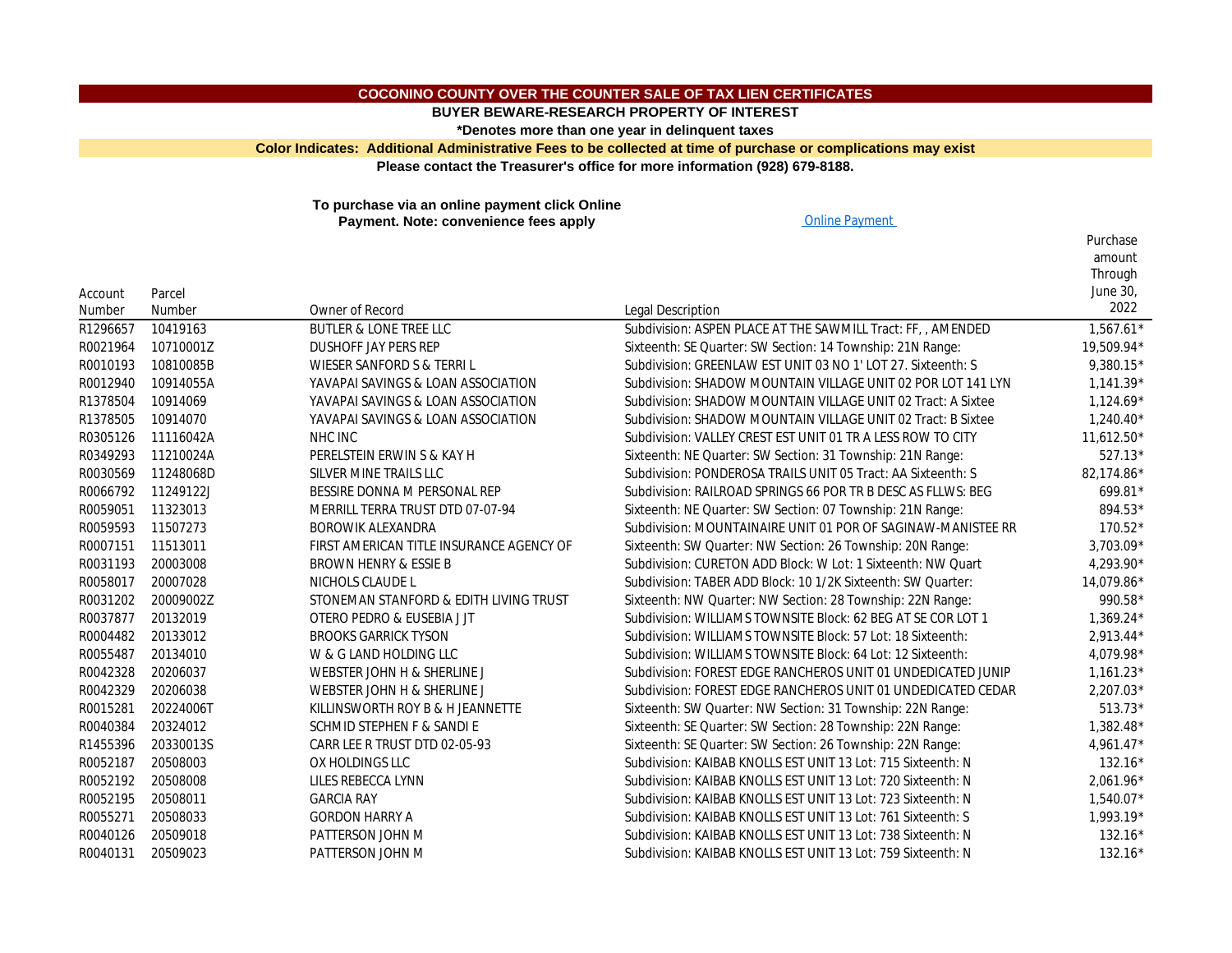|          | R0040132 20509024 | HUFF MITCHEL D                           | Subdivision: KAIBAB KNOLLS EST UNIT 13 Lot: 760 Sixteenth: N | 653.09*     |
|----------|-------------------|------------------------------------------|--------------------------------------------------------------|-------------|
|          | R0040139 20509031 | HALL MARVIN W & LUADA M                  | Subdivision: KAIBAB KNOLLS EST UNIT 13A Lot: 7007 Sixteenth: | $1.791.78*$ |
|          | R0061782 20509032 | <b>MARTIN STEVE &amp; VERLIE O</b>       | Subdivision: KAIBAB KNOLLS EST UNIT 13A Lot: 7008 Sixteenth: | $1.239.19*$ |
| R0061783 | 20509033          | CONTINENTAL SERVICE CORP                 | Subdivision: KAIBAB KNOLLS EST UNIT 13A Lot: 7009 Sixteenth: | $654.77*$   |
| R0061784 | 20509034          | CONTINENTAL SERVICE CORP                 | Subdivision: KAIBAB KNOLLS EST UNIT 13A Lot: 7010 Sixteenth: | $654.77*$   |
| R0061785 | 20509035          | CONTINENTAL SERVICE CORP                 | Subdivision: KAIBAB KNOLLS EST UNIT 13A Lot: 7011 Sixteenth: | $654.77*$   |
| R0061787 | 20509037          | CONTINENTAL SERVICE CORP                 | Subdivision: KAIBAB KNOLLS EST UNIT 13A Lot: 7013 Sixteenth: | $654.77*$   |
| R0061788 | 20509038          | MCCULLOCH RICHARD D & MARCIA C REVOCABLE | Subdivision: KAIBAB KNOLLS EST UNIT 13A Lot: 7014 Sixteenth: | $132.16*$   |
|          | R0061790 20509040 | SMITH JULIE M                            | Subdivision: KAIBAB KNOLLS EST UNIT 13A Lot: 7016 Sixteenth: | 895.74*     |
| R0061791 | 20509041          | <b>TOLMAN MARTHENE F</b>                 | Subdivision: KAIBAB KNOLLS EST UNIT 13A Lot: 7017 Sixteenth: | 895.74*     |
| R0061792 | 20509042          | PEDERY CLAUDIO B & GRACITA A             | Subdivision: KAIBAB KNOLLS EST UNIT 13 Lot: 7018 Sixteenth:  | $704.12*$   |
| R0061798 | 20509048          | CONTINENTAL SERVICE CORP                 | Subdivision: KAIBAB KNOLLS EST UNIT 13A Lot: 7024 Sixteenth: | 654.77*     |
| R0061799 | 20509049          | CONTINENTAL SERVICE CORP                 | Subdivision: KAIBAB KNOLLS EST UNIT 13A Lot: 7025 Sixteenth: | 654.77*     |
|          | R0061802 20509052 | CONTINENTAL SERVICE CORP                 | Subdivision: KAIBAB KNOLLS EST UNIT 13A Lot: 7028 Sixteenth: | $630.39*$   |
| R0032604 | 20509054          | CONTINENTAL SERVICE CORP                 | Subdivision: KAIBAB KNOLLS EST UNIT 13A Lot: 7030 Sixteenth: | 654.77*     |
| R0032606 | 20509056          | TURNER FAMILY LIVING TRUST DTD 06-13-07  | Subdivision: KAIBAB KNOLLS EST UNIT 13A Lot: 7032 Sixteenth: | $132.16*$   |
|          | R0061095 20509059 | CONTINENTAL SERVICE CORP                 | Subdivision: KAIBAB KNOLLS EST UNIT 13A Lot: 7035 Sixteenth: | 654.77*     |
|          | R0001197 20509069 | STEWART ROBERT L & PHYLLIS J             | Subdivision: KAIBAB KNOLLS EST UNIT 13A Lot: 7045 Sixteenth: | $656.42*$   |
| R0023278 | 20509070          | CONTINENTAL SERVICE CORP                 | Subdivision: KAIBAB KNOLLS EST UNIT 13A Lot: 7046 Sixteenth: | $654.77*$   |
| R0023280 | 20509072          | CONTINENTAL SERVICE CORP                 | Subdivision: KAIBAB KNOLLS EST UNIT 13A Lot: 7048 Sixteenth: | $654.77*$   |
| R0023281 | 20509073          | CONTINENTAL SERVICE CORP                 | Subdivision: KAIBAB KNOLLS EST UNIT 13A Lot: 7049 Sixteenth: | $654.77*$   |
| R0049328 | 20602008          | <b>GEIPEL MARLYN A</b>                   | Subdivision: KAIBAB KNOLLS EST UNIT 07 Lot: 337 Sixteenth: S | $1.980.35*$ |
| R0049331 | 20602011          | CLARK JEFFERY T                          | Subdivision: KAIBAB KNOLLS EST UNIT 07 Lot: 340 Sixteenth: S | $1,420.02*$ |
| R0018736 | 20602055          | SHADWICK EWING M & JENNIFER              | Subdivision: KAIBAB KNOLLS EST UNIT 07 Lot: 438 Sixteenth: N | $2,641.09*$ |
|          | R0018737 20602056 | SHADWICK EWING M & JENNIFER              | Subdivision: KAIBAB KNOLLS EST UNIT 07 Lot: 439 Sixteenth: N | $2,641.09*$ |
| R0054436 | 20603004          | STONE A & H FAMILY TRUST                 | Subdivision: KAIBAB KNOLLS EST UNIT 07 Lot: 324 Sixteenth: S | $1,363.92*$ |
|          | R0017192 20603008 | HARRISON CLEO & RUTH                     | Subdivision: KAIBAB KNOLLS EST UNIT 07 Lot: 328 Sixteenth: S | $2,301.61*$ |
| R0012026 | 20603043          | HARRISON CLEO & RUTH                     | Subdivision: KAIBAB KNOLLS EST UNIT 07 Lot: 391 Sixteenth: N | 2,363.94*   |
| R0058605 | 20604046          | <b>HOLDEN SHIRLEY M</b>                  | Subdivision: KAIBAB KNOLLS EST UNIT 07 Lot: 301 Sixteenth: N | 2,328.69*   |
|          | R0058607 20604048 | <b>BERRY ROGER W</b>                     | Subdivision: KAIBAB KNOLLS EST UNIT 07 Lot: 303 Sixteenth: N | $556.8*$    |
| R0050081 | 20605018          | PECK JASON A                             | Subdivision: KAIBAB KNOLLS EST UNIT 07 Lot: 224 Sixteenth: S | 869.02*     |
| R0040724 | 20605045          | <b>BWH SUPERFUND</b>                     | Subdivision: KAIBAB KNOLLS EST UNIT 07 Lot: 265 Sixteenth: N | $556.8*$    |
| R0040725 | 20605046          | <b>BWH SUPERFUND</b>                     | Subdivision: KAIBAB KNOLLS EST UNIT 07 Lot: 280 Sixteenth: N | $556.8*$    |
| R0042316 | 20605066          | MONTERO YASMIN G VILLALOBOS              | Subdivision: KAIBAB KNOLLS EST UNIT 07 Lot: 316 Sixteenth: N | $170.09*$   |
| R0038751 | 20606061          | OLSON STEVEN C                           | Subdivision: KAIBAB KNOLLS EST UNIT 08 Lot: 61 Sixteenth: SW | $702.99*$   |
| R0038756 | 20607002          | CORSA BETTE A                            | Subdivision: KAIBAB KNOLLS EST UNIT 08 Lot: 66 Sixteenth: NW | 1,363.92*   |
| R0039542 | 20607038          | MARENKOVICH SHERRI                       | Subdivision: KAIBAB KNOLLS EST UNIT 08 Lot: 134 Sixteenth: S | $1,363.92*$ |
| R0039547 | 20607043          | MARENKOVICH SHERRI                       | Subdivision: KAIBAB KNOLLS EST UNIT 08 Lot: 155 Sixteenth: S | 1,363.92*   |
| R0039554 | 20607050          | ORBIT INVESTMENTS LLC                    | Subdivision: KAIBAB KNOLLS EST UNIT 08 Lot: 162 Sixteenth: S | $1,095.27*$ |
| R0018093 | 20608040          | BROWN BARBARA J                          | Subdivision: KAIBAB KNOLLS EST UNIT 08 Lot: 144 Sixteenth: S | $1,095.27*$ |
| R0011815 | 20608049          | MIKELL DONALD L & LOIS A                 | Subdivision: KAIBAB KNOLLS EST UNIT 08 Lot: 169 Sixteenth: S | $1,363.92*$ |
| R0011816 | 20608050          | MIKELL DONALD L & LOIS A                 | Subdivision: KAIBAB KNOLLS EST UNIT 08 Lot: 170 Sixteenth: S | $1,341.27*$ |
| R0054151 | 20608055          | CREATIVE INVESTMENT SOLUTIONS LP         | Subdivision: KAIBAB KNOLLS EST UNIT 08 Lot: 175 Sixteenth: S | 2,343.28*   |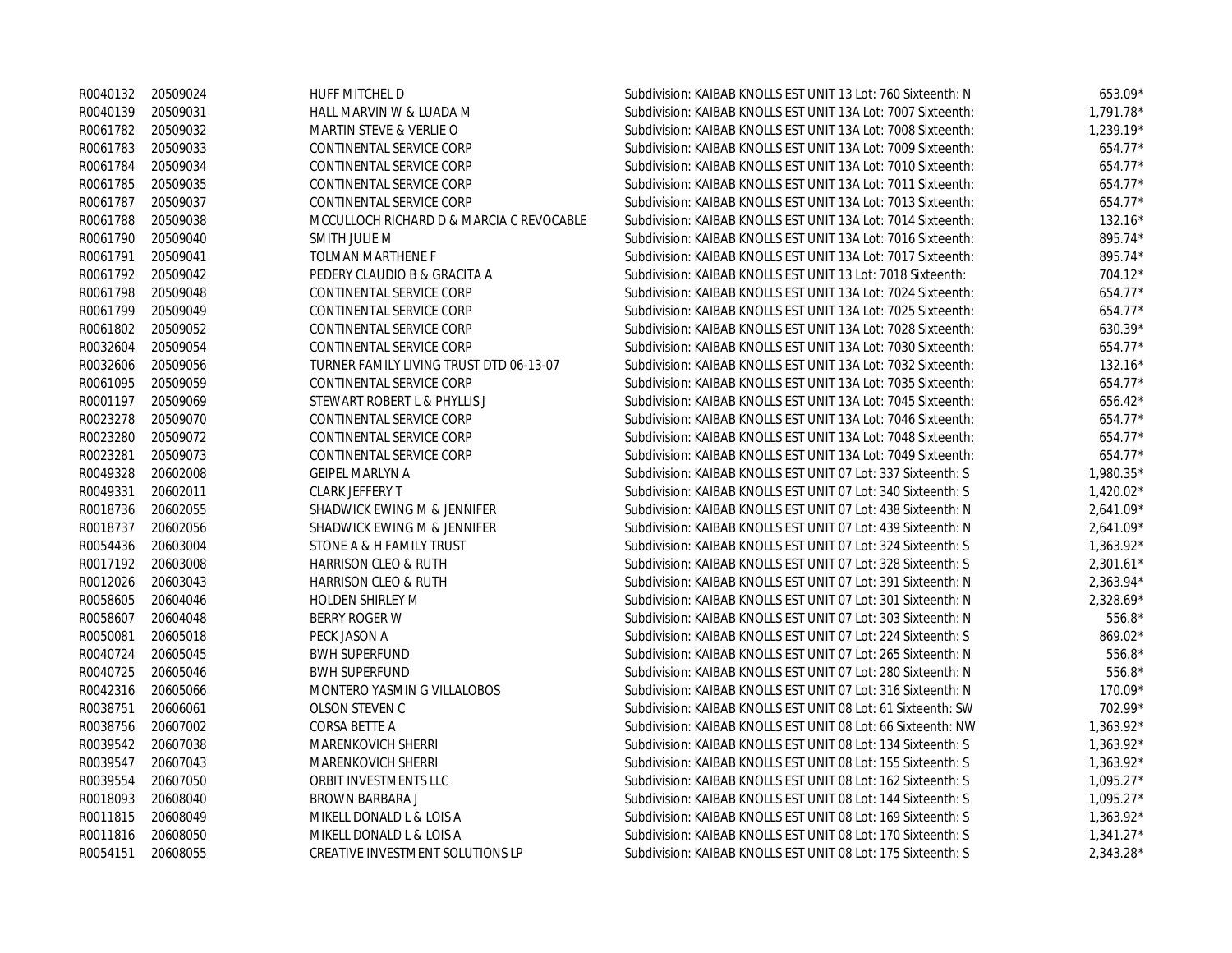|                   | R0054158 20608062 | JONES WILLIAM E & MICHELE                | Subdivision: KAIBAB KNOLLS EST UNIT 08 Lot: 182 Sixteenth: S | 702.99*     |
|-------------------|-------------------|------------------------------------------|--------------------------------------------------------------|-------------|
|                   | R0042736 20609035 | MCKENDRICK JOHN D & DOROTHY I            | Subdivision: KAIBAB KNOLLS EST UNIT 17 Lot: 523 Sixteenth: S | 702.99*     |
| R0007395          | 20609061          | POISSON DWIGHT M & MARY L                | Subdivision: KAIBAB KNOLLS EST UNIT 17 Lot: 565 Sixteenth: S | 869.02*     |
|                   | R0030122 20610022 | ALVATAR KIMBERLEY A                      | Subdivision: KAIBAB KNOLLS EST UNIT 17 Lot: 622 Sixteenth: N | $1.068.64*$ |
| R0051622          | 20610036          | THOMPSON KENNETH W & CHRISTINA R         | Subdivision: KAIBAB KNOLLS EST UNIT 17 Lot: 652 Sixteenth: S | $1.393.78*$ |
| R0051416          | 20611005          | <b>WILLIAMS SHANTELL</b>                 | Subdivision: KAIBAB KNOLLS EST UNIT 17 Lot: 581 Sixteenth: N | $171.34*$   |
| R0051418          | 20611007          | <b>BROWN ILKNUR</b>                      | Subdivision: KAIBAB KNOLLS EST UNIT 17 Lot: 583 Sixteenth: N | $1,559.81*$ |
| R0037034          | 20611035          | BLOCHER LOREN C W & ANNA M               | Subdivision: KAIBAB KNOLLS EST UNIT 17 Lot: 643 Sixteenth: N | $1.217.73*$ |
|                   | R0037044 20611045 | MCCUE ROBERT & ZORICA                    | Subdivision: KAIBAB KNOLLS EST UNIT 17 Lot: 669 Sixteenth: S | 125.18*     |
| R0037045          | 20611046          | BLOCHER LOREN C W & ANNA M               | Subdivision: KAIBAB KNOLLS EST UNIT 17 Lot: 670 Sixteenth: S | $1,276.96*$ |
| R0014990          | 20611051          | JOHNSTONE HUGH G & MAUREEN               | Subdivision: KAIBAB KNOLLS EST UNIT 17 Lot: 675 Sixteenth: S | $2,301.61*$ |
| R0038760          | 20611054          | PALMER TRUST                             | Subdivision: KAIBAB KNOLLS EST UNIT 17 Lot: 678 Sixteenth: S | $2,301.61*$ |
| R0049547          | 20611055          | <b>PALMER TRUST</b>                      | Subdivision: KAIBAB KNOLLS EST UNIT 17 Lot: 679 Sixteenth: S | $2,301.61*$ |
| R0049549          | 20611057          | PALMER ALTON D                           | Subdivision: KAIBAB KNOLLS EST UNIT 17 Lot: 697 Sixteenth: S | $1,217.76*$ |
| R0049550          | 20611058          | MILLIMAN CHARLOTTE L                     | Subdivision: KAIBAB KNOLLS EST UNIT 17 Lot: 698 Sixteenth: S | 983.49*     |
| R0049551          | 20611059          | MILLIMAN CHARLOTTE L                     | Subdivision: KAIBAB KNOLLS EST UNIT 17 Lot: 699 Sixteenth: S | 983.49*     |
| R0026111 20612004 |                   | <b>SULLINS ROBERT</b>                    | Subdivision: KAIBAB KNOLLS EST UNIT 17 Lot: 452 Sixteenth: N | 2,343.28*   |
| R0002480          | 20612013          | GIBBENS 1994 REVOCABLE TRUST DTD 06-08-9 | Subdivision: KAIBAB KNOLLS EST UNIT 17 Lot: 477 Sixteenth: N | 2.570.08*   |
| R0002481          | 20612014          | GIBBENS 1994 REVOCABLE TRUST DTD 06-08-9 | Subdivision: KAIBAB KNOLLS EST UNIT 17 Lot: 478 Sixteenth: N | 2,570.08*   |
| R0046457          | 20612024          | MCGUIRE DEBORAH L                        | Subdivision: KAIBAB KNOLLS EST UNIT 17 Lot: 488 Sixteenth: N | $1,433.68*$ |
| R0031462 20612038 |                   | BLUE SKIES LAND LLC                      | Subdivision: KAIBAB KNOLLS EST UNIT 17 Lot: 518 Sixteenth: S | 556.8*      |
| R0031463          | 20612039          | <b>BLUE SKIES LAND LLC</b>               | Subdivision: KAIBAB KNOLLS EST UNIT 17 Lot: 519 Sixteenth: S | 556.8*      |
| R0054333          | 20612047          | MEDO ALETHA L                            | Subdivision: KAIBAB KNOLLS EST UNIT 17 Lot: 543 Sixteenth: S | $2,409.73*$ |
| R0039869          | 20612055          | DUNN HENRY L & WANDA J                   | Subdivision: KAIBAB KNOLLS EST UNIT 17 Lot: 551 Sixteenth: S | $1,433.68*$ |
| R0009825          | 20653018          | BECKER MATHIS & BARBARA                  | Subdivision: KAIBAB KNOLLS EST UNIT 19 Lot: 871 Sixteenth: N | 869.02*     |
| R0009828          | 20653021          | EQUITY TRUST COMPANY CUSTODIAN FBO REIIC | Subdivision: KAIBAB KNOLLS EST UNIT 19 Lot: 874 Sixteenth: N | 869.02*     |
| R0051990          | 20653025          | BARTHOLOMA JOHN H & DAWN M               | Subdivision: KAIBAB KNOLLS EST UNIT 19 Lot: 878 Sixteenth: N | $1,363.92*$ |
| R0051995          | 20653030          | <b>BEETS ANTHONY &amp; CYNTHIA</b>       | Subdivision: KAIBAB KNOLLS EST UNIT 19 Lot: 883 Sixteenth: S | 1,559.81*   |
| R0051996 20653031 |                   | <b>BEETS ANTHONY &amp; CYNTHIA</b>       | Subdivision: KAIBAB KNOLLS EST UNIT 19 Lot: 884 Sixteenth: S | 1,559.81*   |
| R0004715          | 20653034          | <b>CLICKNER MERTON P &amp; URSULA</b>    | Subdivision: KAIBAB KNOLLS EST UNIT 19 Lot: 887 Sixteenth: S | 2,909.95*   |
| R0015496          | 20653046          | GAULDEN REVOCABLE LIVING TRUST DTD 02-17 | Subdivision: KAIBAB KNOLLS EST UNIT 19 Lot: 899 Sixteenth: S | $2,504.50*$ |
| R0011882          | 20654031          | <b>GRESHAM STEVEN J</b>                  | Subdivision: KAIBAB KNOLLS EST UNIT 19 Lot: 944 Sixteenth: N | 170.09*     |
| R0034305          | 20654033          | ROGERS GEORGIA M                         | Subdivision: KAIBAB KNOLLS EST UNIT 19 Lot: 946 Sixteenth: S | $3,170.71*$ |
| R0047068          | 20654041          | ROBINSON THEODORE R & DOROTHY A          | Subdivision: KAIBAB KNOLLS EST UNIT 19 Lot: 954 Sixteenth: S | 869.02*     |
| R0034332          | 20654053          | <b>BLUE SKIES LAND LLC</b>               | Subdivision: KAIBAB KNOLLS EST UNIT 19 Lot: 966 Sixteenth: N | $665.9*$    |
| R0034336          | 20654057          | <b>OVERBEY LANDON F JR &amp; ANNA S</b>  | Subdivision: KAIBAB KNOLLS EST UNIT 19 Lot: 970 Sixteenth: N | $1,085.27*$ |
| R0036284          | 20656012          | LABOULIERE SONJA LEE                     | Subdivision: KAIBAB KNOLLS EST UNIT 19 Lot: 788 Sixteenth: N | 285.27*     |
| R0031278          | 20656030          | <b>IRVIN RICHARD W</b>                   | Subdivision: KAIBAB KNOLLS EST UNIT 19 Lot: 827 Sixteenth: N | 170.09*     |
| R0031279          | 20656031          | SHEHEEN T SCOTT                          | Subdivision: KAIBAB KNOLLS EST UNIT 19 Lot: 828 Sixteenth: N | 1,559.81*   |
| R0023398          | 20662018          | <b>OFP</b>                               | Subdivision: KAIBAB EST WEST ANNEX UNIT 33 Lot: 1131 Sixteen | 645.81*     |
| R0057124          | 30057044          | PROPERTY CONSULTANTS INC                 | Subdivision: FORT VALLEY EST Tract: A Sixteenth: SE Quarter: | $1,007.16*$ |
| R0067063          | 30118015D         | <b>ECOLOG PROPERTIES INC</b>             | Sixteenth: SE Quarter: SE Section: 24 Township: 22N Range:   | $1,178.33*$ |
| R0034210          | 30120005H         | WILLDEN JOHN MARK JR                     | Sixteenth: NE Quarter: SW Section: 14 Township: 22N Range:   | $106.84*$   |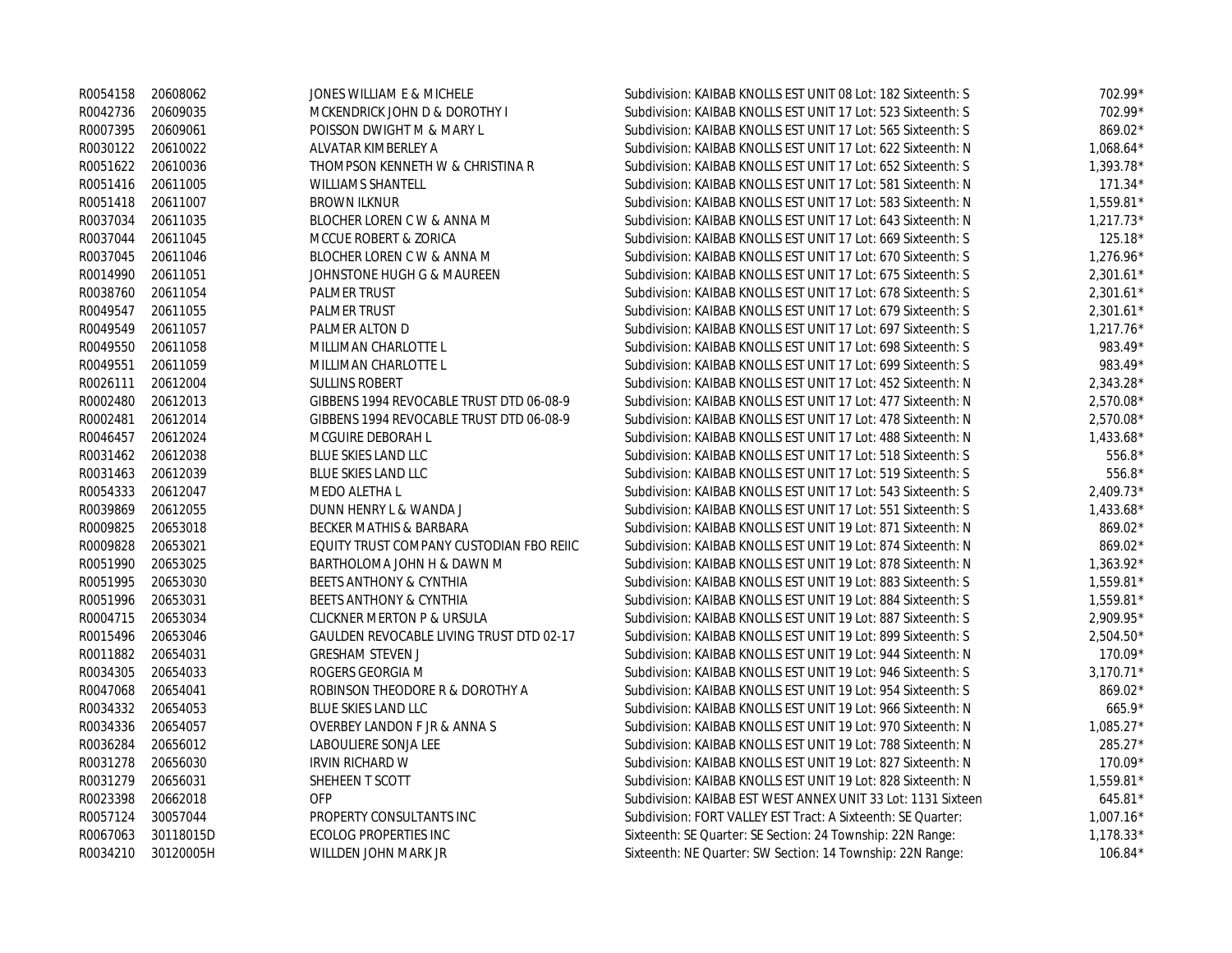| R0018657 | 30311018P | SHORT CHRISTOPHER V & REBEKAH L        | Sixteenth: NW Quarter: NW Section: 14 Township: 21N Range:   | $106.84*$   |
|----------|-----------|----------------------------------------|--------------------------------------------------------------|-------------|
| R0066940 | 40040027  | SEXTON JEANETTE TRUST DTD 10-21-19     | Subdivision: NORTHERN-AIRE POR OF APACHE ROAD LYNG ADJACENT  | 106.91*     |
| R0065684 | 40045035  | DUCHARME JOE TRUST DTD 12-10-15        | Subdivision: NORTHERN-AIRE POR OF HOPI ROAD LYNG ADJACENT TO | 106.91*     |
| R0016721 | 40047031  | KHAN ALI G & LISA LIPSON               | Subdivision: NORTHERN-AIRE POR OF NAVAJO ROAD LYNG ADJACENT  | 106.91*     |
| R0054664 | 40102064F | <b>JACKSON F RUTH</b>                  | Sixteenth: SW Quarter: SE Section: 06 Township: 17N Range:   | $1,122.43*$ |
| R0032428 | 40107001F | RAZ SAMUEL & IRITH                     | Sixteenth: SE Quarter: SW Section: 05 Township: 17N Range:   | $169.8*$    |
| R0063338 | 40114124  | <b>HOUCK GARY D &amp; ANITRA L</b>     | Subdivision: SIERRA VISTA TR OF LAND CONSISTING OF E2 SUNSET | $6,807.09*$ |
| R0063347 | 40114134  | <b>GROSS EARL D</b>                    | Subdivision: SIERRA VISTA TR OF LAND CONSISTING OF WLY2 OF C | $101.5*$    |
| R0006784 | 40133028  | MCCULLOUGH TRUST DTD 01-15-79          | Sixteenth: SW Quarter: SW Section: 19 Township: 17N Range:   | 987.37*     |
| R1454684 | 40133029Z | <b>ASH LOWELL</b>                      | Subdivision: YAVAPINO EST BEG NE COR TRACT 31 YAVAPINO ESTAT | 290*        |
| R0040574 | 40601005  | WARNER WILLIAM V                       | Subdivision: WINSLOW WEST UNIT 02 Lot: 152 Sixteenth: NE Qua | 2,254.96*   |
| R0048574 | 40601007  | ZAMORA SILUANO ALUAREZ                 | Subdivision: WINSLOW WEST UNIT 02 Lot: 154 Sixteenth: NE Qua | 158.67*     |
| R0058742 | 40601008  | TROJAN D & C FAMILY TRUST DTD 01-18-96 | Subdivision: WINSLOW WEST UNIT 02 Lot: 155 Sixteenth: NE Qua | $1,368.71*$ |
| R0033064 | 40601014  | ELLIOTT RAYMOND S & MARTHA D           | Subdivision: WINSLOW WEST UNIT 02 Lot: 161 Sixteenth: NE Qua | 2,254.96*   |
| R0061324 | 40602003  | <b>TIPTON MARY JANE</b>                | Subdivision: WINSLOW WEST UNIT 02 Lot: 76 Sixteenth: SE Quar | 830.02*     |
| R0061325 | 40602004  | STEESE GERALD L & SUSAN J              | Subdivision: WINSLOW WEST UNIT 02 Lot: 77 Sixteenth: SE Quar | 830.02*     |
| R0061349 | 40602028  | HARBOR INVESTMENT GROUP LLC            | Subdivision: WINSLOW WEST UNIT 02 Lot: 101 Sixteenth: SE Qua | $1,468.59*$ |
| R0006692 | 40602032  | CALIENDO FRANK PHILLIP                 | Subdivision: WINSLOW WEST UNIT 02 Lot: 130 Sixteenth: SE Qua | $1,393.75*$ |
| R0006694 | 40602034  | CLUFF HAROLD E & THELMA M              | Subdivision: WINSLOW WEST UNIT 02 Lot: 163 Sixteenth: SE Qua | 158.67*     |
| R0006695 | 40602035  | <b>BOLES HELEN</b>                     | Subdivision: WINSLOW WEST UNIT 02 Lot: 164 Sixteenth: SE Qua | $1,545.96*$ |
| R0006697 | 40602037  | <b>JONES PATTY A</b>                   | Subdivision: WINSLOW WEST UNIT 02 Lot: 166 Sixteenth: SE Qua | $2,420.26*$ |
| R0022173 | 40602043  | DAVIS DAVEY RALPH                      | Subdivision: WINSLOW WEST UNIT 02 Lot: 172 Sixteenth: SE Qua | 2.787.98*   |
| R0010950 | 40621009  | PEARSALL LAWRENCE J ESTATE             | Subdivision: TURQUOISE RANCH Lot: 12 Sixteenth: SE Quarter:  | $100.8*$    |
| R0023734 | 40663012  | HOUNSHELL JOHN & RENA M                | Sixteenth: SW Quarter: NE Section: 05 Township: 20N Range:   | $1,438.90*$ |
| R0011128 | 40664002C | ALEX 4 LLC                             | Sixteenth: NE Quarter: NW Section: 07 Township: 20N Range:   | $1,120.17*$ |
| R0027637 | 40664006D | HAGOOD LEWIS M                         | Sixteenth: NE Quarter: NE Section: 07 Township: 20N Range:   | $1,266.47*$ |
| R0066139 | 40664012B | MCCOLLUM STEVEN                        | Sixteenth: NE Quarter: SE Section: 07 Township: 20N Range:   | 636.51*     |
| R0063244 | 40668001B | WALLAGE RAYMOND & HELEN                | Sixteenth: NW Quarter: NE Section: 19 Township: 20N Range:   | 287.42*     |
| R0063246 | 40668003  | SHOLDES BERNARDA                       | Sixteenth: NW Quarter: NE Section: 19 Township: 20N Range:   | $1,290.00*$ |
| R0038833 | 40677014  | PAUKSTIS BERNARD P                     | Subdivision: HOPI HILLS UNIT 01 Lot: 24 Sixteenth: SW Quarte | 1,433.90*   |
| R0009118 | 40677015  | PAUKSTIS BERNARD P                     | Subdivision: HOPI HILLS UNIT 01 Lot: 25 Sixteenth: SW Quarte | $1,433.90*$ |
| R0009119 | 40677016  | PAUKSTIS BERNARD P                     | Subdivision: HOPI HILLS UNIT 01 Lot: 26 Sixteenth: SW Quarte | 1,433.90*   |
| R0046882 | 40677033  | PROMISE LAND INVESTMENTS INC           | Subdivision: HOPI HILLS UNIT 01 Lot: 47 Sixteenth: SW Quarte | 632.07*     |
| R0046883 | 40677034  | PNM REAL ESTATE INVESTMENTS LLC        | Subdivision: HOPI HILLS UNIT 01 Lot: 48 Sixteenth: SW Quarte | 392.47*     |
| R0021341 | 40677035  | MOLINA JOE JR                          | Subdivision: HOPI HILLS UNIT 01 Lot: 49 Sixteenth: SE Quarte | $1,254.61*$ |
| R0021342 | 40677036  | MOLINA JOE JR                          | Subdivision: HOPI HILLS UNIT 01 Lot: 50 Sixteenth: SE Quarte | $1,254.61*$ |
| R0021343 | 40677037  | SANDOVAL ORLANDO C                     | Subdivision: HOPI HILLS UNIT 01 Lot: 51 Sixteenth: SE Quarte | $372.14*$   |
| R0037291 | 40677048  | CHAPMAN RALPH L                        | Subdivision: HOPI HILLS UNIT 01 Lot: 62 Sixteenth: SE Quarte | 849.76*     |
| R0037296 | 40677053  | CHAPMAN RALPH L                        | Subdivision: HOPI HILLS UNIT 01 Lot: 67 Sixteenth: SE Quarte | $791.9*$    |
| R0037297 | 40677054  | CHAPMAN RALPH L                        | Subdivision: HOPI HILLS UNIT 01 Lot: 68 Sixteenth: SE Quarte | 849.76*     |
| R0048205 | 40677065  | <b>DOBSON TERRIL</b>                   | Subdivision: HOPI HILLS UNIT 01 Lot: 79 Sixteenth: SW Quarte | $1,590.16*$ |
| R0048206 | 40677066  | <b>DOBSON TERRIL</b>                   | Subdivision: HOPI HILLS UNIT 01 Lot: 80 Sixteenth: SW Quarte | $1,590.16*$ |
| R0025293 | 40677083  | MOLINA JOE JR                          | Subdivision: HOPI HILLS UNIT 01 Lot: 97 Sixteenth: SW Quarte | $1,254.61*$ |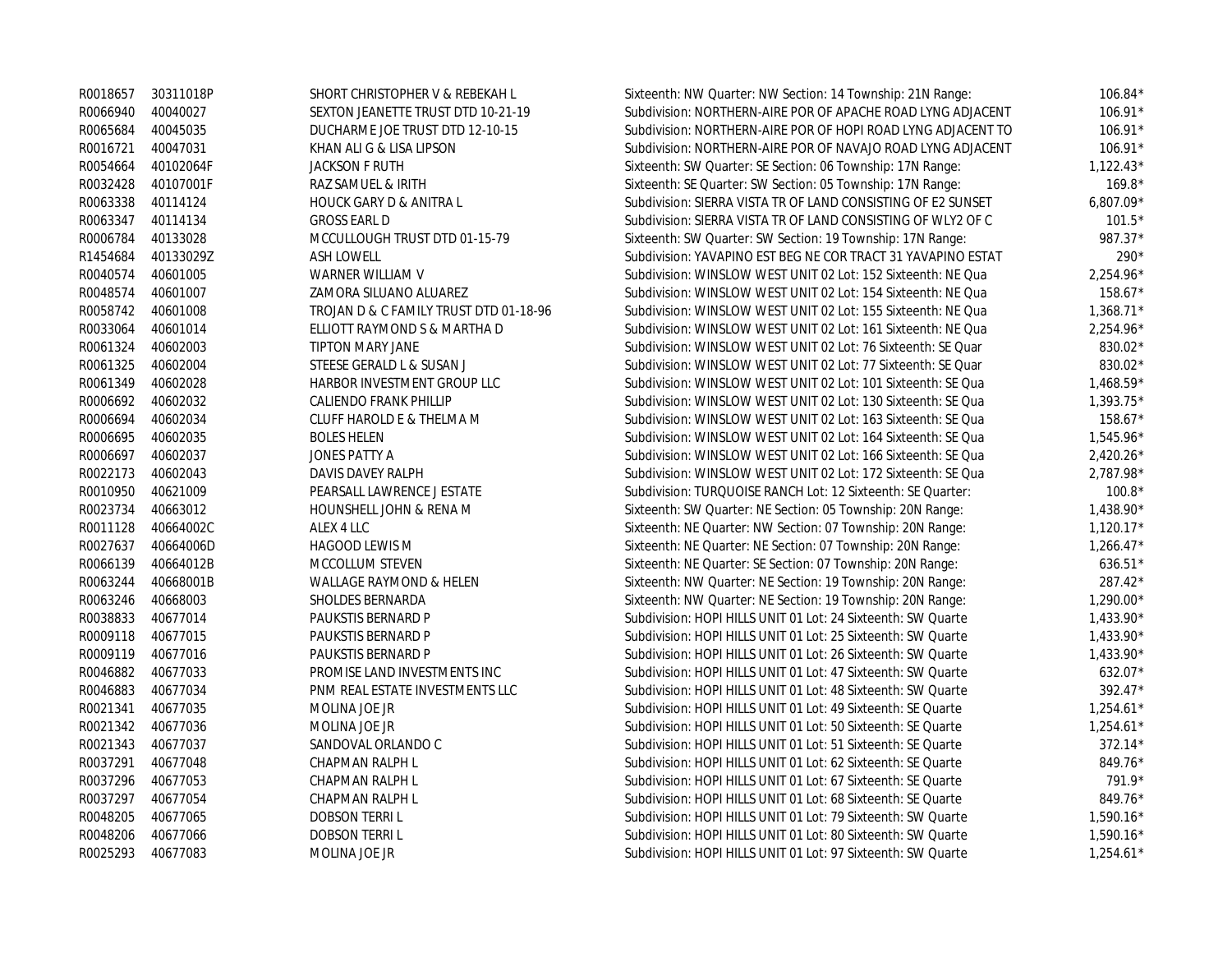|          | R0036264 40677084 | MOLINA JOE JR                            | Subdivision: HOPI HILLS UNIT 01 Lot: 98 Sixteenth: SW Quarte | $372.14*$   |
|----------|-------------------|------------------------------------------|--------------------------------------------------------------|-------------|
| R0036271 | 40677091          | MOLINA JOE E                             | Subdivision: HOPI HILLS UNIT 01 Lot: 105 Sixteenth: SW Quart | $1,254.61*$ |
| R0002483 | 40677095          | MOLINA JOE E                             | Subdivision: HOPI HILLS UNIT 01 Lot: 109 Sixteenth: SW Quart | 372.14*     |
| R0002484 | 40677096          | MOLINA JOE E                             | Subdivision: HOPI HILLS UNIT 01 Lot: 110 Sixteenth: SW Quart | $1,254.61*$ |
| R0002485 | 40677097          | MOLINA JOE E                             | Subdivision: HOPI HILLS UNIT 01 Lot: 111 Sixteenth: SW Quart | $1,254.61*$ |
| R0002486 | 40677098          | MOLINA JOE E                             | Subdivision: HOPI HILLS UNIT 01 Lot: 112 Sixteenth: SW Quart | $1,254.61*$ |
| R0002487 | 40677099          | MOLINA JOE E                             | Subdivision: HOPI HILLS UNIT 01 Lot: 113 Sixteenth: SW Quart | 372.14*     |
| R0002488 | 40677100          | MOLINA JOE E                             | Subdivision: HOPI HILLS UNIT 01 Lot: 114 Sixteenth: SW Quart | $1,287.62*$ |
| R0002489 | 40677101          | MOLINA JOE E                             | Subdivision: HOPI HILLS UNIT 01 Lot: 115 Sixteenth: SW Quart | $1,290.40*$ |
| R0002490 | 40677102          | MOLINA JOE E                             | Subdivision: HOPI HILLS UNIT 01 Lot: 116 Sixteenth: SW Quart | $1,290.40*$ |
| R0048463 | 40678008          | SMITH ROBERT D                           | Subdivision: HOPI HILLS UNIT 01 Lot: 11 Sixteenth: SW Quarte | $926.01*$   |
| R0054168 | 40678035          | <b>TORRES HELEN S</b>                    | Subdivision: HOPI HILLS UNIT 01 Lot: 163 Sixteenth: SW Quart | $192.21*$   |
| R0054169 | 40678036          | <b>TORRES HELEN S</b>                    | Subdivision: HOPI HILLS UNIT 01 Lot: 164 Sixteenth: SW Quart | $192.21*$   |
| R0054180 | 40678047          | <b>OWEN MICHAEL</b>                      | Subdivision: HOPI HILLS UNIT 01 Lot: 175 Sixteenth: SE Quart | $334.3*$    |
| R0054184 | 40678051          | LAKEWOOD ASSOCIATES INC                  | Subdivision: HOPI HILLS UNIT 01 Lot: 179 Sixteenth: SE Quart | $1,284.39*$ |
| R0054188 | 40678055          | <b>HUDSON CAROLYN</b>                    | Subdivision: HOPI HILLS UNIT 01 Lot: 183 Sixteenth: SE Quart | 372.83*     |
| R0065531 | 40678068          | RAU JAMES A & MARY E                     | Subdivision: HOPI HILLS UNIT 01 Lot: 196 Sixteenth: SE Quart | $1,795.51*$ |
| R0047589 | 40678101          | <b>FERNANDEZ TRINA</b>                   | Subdivision: HOPI HILLS UNIT 01 Lot: 229 Sixteenth: SE Quart | $717.01*$   |
| R0030767 | 50008060          | OX HOLDINGS LLC                          | Subdivision: KAIBAB HIGH Lot: 60 Sixteenth: NW Quarter: NES  | $109.51*$   |
| R0056914 | 50009060          | YANCY FARRELL E                          | Subdivision: KAIBAB HIGH UNIT 03 Lot: 342 Sixteenth: SW Quar | $640.57*$   |
| R0039899 | 50009065          | DOERING CHARLES H                        | Subdivision: KAIBAB HIGH UNIT 03 Lot: 347 Sixteenth: SW Quar | $1,150.17*$ |
| R0003278 | 50009087          | WHITE ROBERT G & EVA D                   | Subdivision: KAIBAB HIGH UNIT 03 Lot: 369 Sixteenth: NW Quar | 887.31*     |
| R0026368 | 50009090          | <b>VERDE TRUST</b>                       | Subdivision: KAIBAB HIGH UNIT 03 Lot: 372 Sixteenth: NW Quar | $1,150.17*$ |
| R0026371 | 50009093          | CAWTHORNE DWAYNE                         | Subdivision: KAIBAB HIGH UNIT 03 Lot: 375 Sixteenth: NW Quar | 887.31*     |
| R0032527 | 50010037          | <b>CULBERTSON MILTON L &amp; JA</b>      | Subdivision: KAIBAB HIGH UNIT 04 Lot: 416 Sixteenth: SE Quar | 887.31*     |
| R0064212 | 50010052          | BRISTOW JAMES A & PACITA G               | Subdivision: KAIBAB HIGH UNIT 04 Lot: 431 Sixteenth: NW Quar | 796.89*     |
| R0064213 | 50010053          | <b>BROWN MARK N</b>                      | Subdivision: KAIBAB HIGH UNIT 04 Lot: 432 Sixteenth: NW Quar | $1,752.83*$ |
| R0007399 | 50010062          | PARRISH ALBERT R & PATRICIA              | Subdivision: KAIBAB HIGH UNIT 04 Lot: 441 Sixteenth: SW Quar | 796.89*     |
| R0006131 | 50010082          | <b>BOSCH PAMELA ANN</b>                  | Subdivision: KAIBAB HIGH UNIT 04 Lot: 461 Sixteenth: SW Quar | $640.57*$   |
|          | R0026152 50010084 | SLAMA JOSEPH & EVELYN A                  | Subdivision: KAIBAB HIGH UNIT 04 Lot: 463 Sixteenth: SW Quar | 887.31*     |
| R0026154 | 50010086          | JACKSON MARY E TRUST DTD 07-16-99        | Subdivision: KAIBAB HIGH UNIT 04 Lot: 465 Sixteenth: SW Quar | $109.51*$   |
| R0015861 | 50010099          | TALAMANTES RAYMOND                       | Subdivision: KAIBAB HIGH UNIT 04 Lot: 478 Sixteenth: NW Quar | $1,177.65*$ |
| R0017858 | 50011013          | RUSSELL GRACE M                          | Subdivision: KAIBAB HIGH UNIT 02 Lot: 154 Sixteenth: NE Quar | $1,439.36*$ |
| R0051331 | 50011023          | MARTIN DAVIS C & CAROLYN G TRUST DTD 03- | Subdivision: KAIBAB HIGH UNIT 02 Lot: 164 Sixteenth: NW Quar | $109.51*$   |
| R0032876 | 50011101          | MARTINI LOUISE                           | Subdivision: KAIBAB HIGH UNIT 02 Lot: 424 Sixteenth: SE Quar | $1,439.36*$ |
| R0033023 | 50011121          | OGDON SALLY JANE                         | Subdivision: KAIBAB HIGH UNIT 02 Lot: 262 Sixteenth: SE Quar | $1,150.17*$ |
| R0037518 | 50018003          | LUTZ HORST R & ELEONORE                  | Subdivision: CLEAR AIR EST Lot: 3 Sixteenth: SW Quarter: SW  | 195.96*     |
|          | R0037522 50018009 | ORTIZ ERIC NICHOLAS                      | Subdivision: CLEAR AIR EST Lot: 9 Sixteenth: NW Quarter: SW  | $1,916.50*$ |
|          | R0023872 50018013 | LUTZ HORST R & ELEONORE                  | Subdivision: CLEAR AIR EST Lot: 13 Sixteenth: SW Quarter: SW | 195.96*     |
|          | R0014102 50018016 | STEWART TITLE & TRUST OF TUCSON          | Subdivision: CLEAR AIR EST Lot: 16 Sixteenth: SE Quarter: SW | $2,230.63*$ |
| R0056857 | 50018020          | KNEEBONE FRANKLIN GILBERT                | Subdivision: CLEAR AIR EST Lot: 20 Sixteenth: NE Quarter: SW | $2,230.63*$ |
| R0066359 | 50018031          | <b>CONNON JEAN</b>                       | Subdivision: CLEAR AIR EST Lot: 31 Sixteenth: SE Quarter: SW | $1,004.60*$ |
| R0039063 | 50019002          | ARIZONA LAND RESEARCH CORP               | Subdivision: CLEAR AIR EST Lot: 33 Sixteenth: SW Quarter: SE | $2,230.63*$ |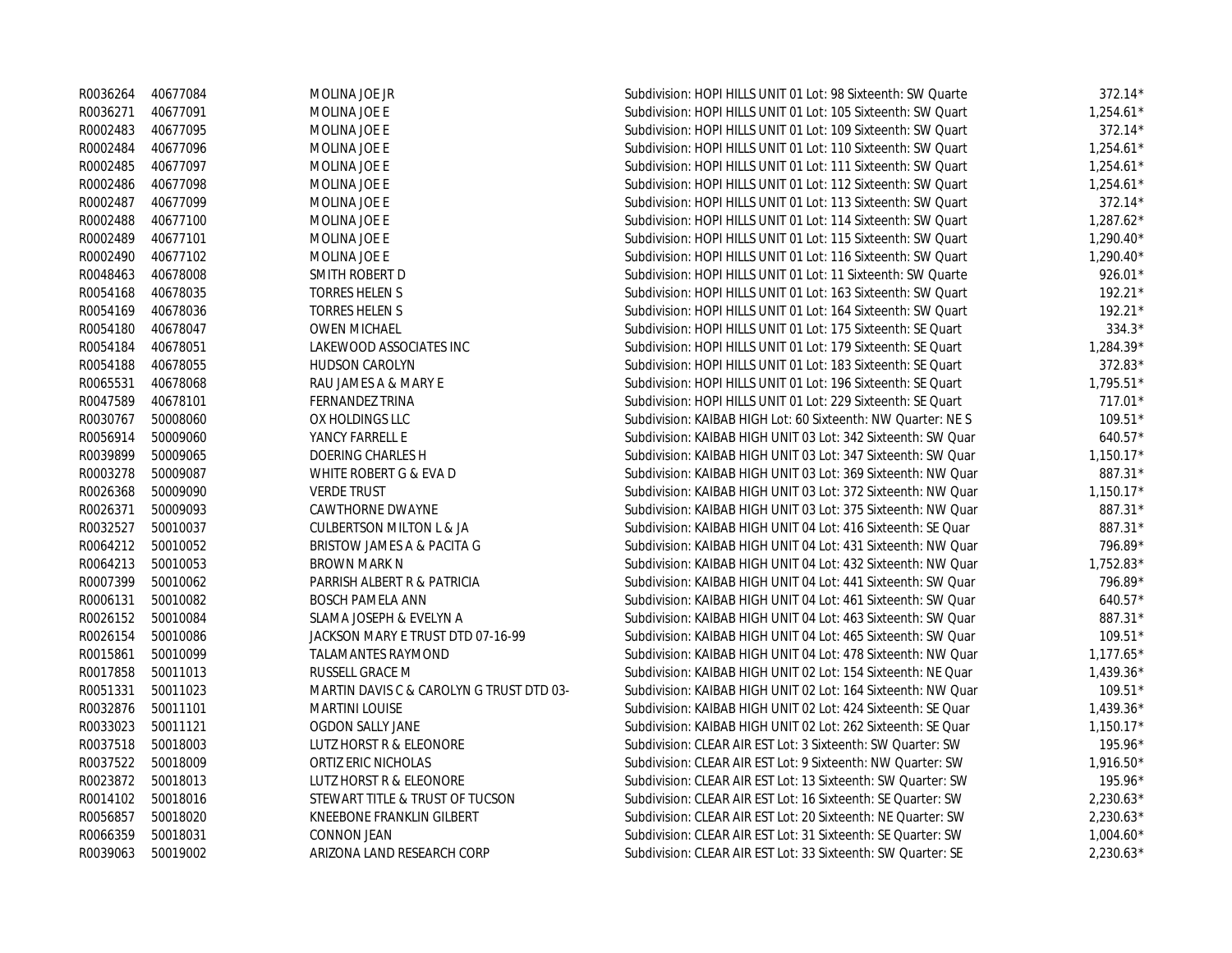|          | R0039065 50019009 | RIDDLE ELBERT L TRUSTEE UNDER THE ; RIDD    | Subdivision: CLEAR AIR EST Lot: 40 Sixteenth: NW Quarter: SE | $2,087.99*$ |
|----------|-------------------|---------------------------------------------|--------------------------------------------------------------|-------------|
| R0056515 | 50019010          | RIDDLE ELBERT L TRUSTEE OF THE ELBERT L     | Subdivision: CLEAR AIR EST Lot: 41 Sixteenth: NW Quarter: SE | 2,087.99*   |
| R0051877 | 50020001          | RICHARDS JOEL W                             | Subdivision: CLEAR AIR EST Lot: 64 Sixteenth: SW Quarter: SW | 323.73*     |
| R0023417 | 50020004          | ARIZONA LAND RESEARCH CORP                  | Subdivision: CLEAR AIR EST Lot: 67 Sixteenth: SW Quarter: SW | $2,230.63*$ |
| R0044787 | 50020006          | MACK DUANE P                                | Subdivision: CLEAR AIR EST Lot: 69 Sixteenth: NW Quarter: SW | $2,230.63*$ |
| R0057352 | 50020011          | ORBIT INVESTMENTS LLC                       | Subdivision: CLEAR AIR EST Lot: 74 Sixteenth: NW Quarter: SW | 466.37*     |
| R0057354 | 50020013          | KRUIZENGA ROGER L & LYNN J                  | Subdivision: CLEAR AIR EST Lot: 76 Sixteenth: SW Quarter: SW | $2,230.63*$ |
| R0061955 | 50020020          | BERNSTEIN ARNOLD M                          | Subdivision: CLEAR AIR EST Lot: 83 Sixteenth: SE Quarter: SW | $2,230.63*$ |
| R0061957 | 50020025          | WALSH BEATRICE V REVOCABLE LIVING TRUST     | Subdivision: CLEAR AIR EST Lot: 88 Sixteenth: NE Quarter: SW | $628.68*$   |
| R0061961 | 50020032          | <b>LAND INSIGHTS LLC</b>                    | Subdivision: CLEAR AIR EST Lot: 95 Sixteenth: SE Quarter: SW | 466.37*     |
| R0061966 | 50021007          | LI CHUNG-WA                                 | Subdivision: CLEAR AIR EST Lot: 102 Sixteenth: NW Quarter: S | $1,460.22*$ |
| R0002406 | 50021028          | <b>GRAND CANYON REAL ESTATE HOLDINS LLC</b> | Subdivision: CLEAR AIR EST Lot: 123 Sixteenth: NE Quarter: S | $145.62*$   |
| R0011389 | 50022019          | LAMB MICHAEL R & NANCY E                    | Subdivision: CLEAR AIR EST Lot: 226 Sixteenth: NW Quarter: N | $2,230.63*$ |
| R0011390 | 50022020          | ARIZONA LAND RESEARCH CORP                  | Subdivision: CLEAR AIR EST Lot: 227 Sixteenth: NW Quarter: N | $2,230.63*$ |
| R0023160 | 50022022          | DICKINSON MILLICENT                         | Subdivision: CLEAR AIR EST Lot: 229 Sixteenth: SW Quarter: N | $2,250.94*$ |
| R0023161 | 50022024          | NORTHERN ARIZONA LAND LLC                   | Subdivision: CLEAR AIR EST Lot: 231 Sixteenth: SW Quarter: N | $2,230.63*$ |
| R0023164 | 50022031          | ROBERTS MARIE ENTERPRISES TRUST             | Subdivision: CLEAR AIR EST Lot: 254 Sixteenth: NW Quarter: N | $1,619.32*$ |
| R0004443 | 50023004          | <b>LAND INSIGHTS LLC</b>                    | Subdivision: CLEAR AIR EST Lot: 131 Sixteenth: NE Quarter: N | 466.37*     |
| R0004444 | 50023005          | SEPLOW RICHARD E & MARILYN K JT             | Subdivision: CLEAR AIR EST Lot: 132 Sixteenth: SE Quarter: N | 805.12*     |
| R0026072 | 50023010          | <b>GOEBEL DALE M</b>                        | Subdivision: CLEAR AIR EST Lot: 153 Sixteenth: SE Quarter: N | $2,230.63*$ |
| R0057554 | 50023028          | <b>GOTTMAN MITCH</b>                        | Subdivision: CLEAR AIR EST Lot: 187 Sixteenth: SW Quarter: N | $1,004.60*$ |
| R0057561 | 50024006          | US LAND CORPORATION TRUST #1051             | Subdivision: CLEAR AIR EST Lot: 205 Sixteenth: SE Quarter: S | $2,230.63*$ |
| R0057563 | 50024008          | SHINNEMAN-GLEAVE SHARON                     | Subdivision: CLEAR AIR EST Lot: 207 Sixteenth: SE Quarter: S | $1,817.46*$ |
| R0057565 | 50024011          | CLARK JAMES C & TANA C                      | Subdivision: CLEAR AIR EST Lot: 210 Sixteenth: SE Quarter: S | $1,035.19*$ |
| R0062933 | 50024012          | <b>DUGGINS HARRY B</b>                      | Subdivision: CLEAR AIR EST Lot: 211 Sixteenth: SE Quarter: S | 955.58*     |
| R0062935 | 50024016          | MYERS JEFF D FAMILY TRUST                   | Subdivision: CLEAR AIR EST Lot: 215 Sixteenth: NE Quarter: S | 195.96*     |
| R0062938 | 50024021          | <b>DUGGINS HARRY B</b>                      | Subdivision: CLEAR AIR EST Lot: 236 Sixteenth: SW Quarter: S | 955.58*     |
| R0062939 | 50024022          | CRINAN CAROL B                              | Subdivision: CLEAR AIR EST Lot: 237 Sixteenth: SW Quarter: S | $1,004.60*$ |
| R0062940 | 50024023          | <b>DUGGINS HARRY B</b>                      | Subdivision: CLEAR AIR EST Lot: 238 Sixteenth: SW Quarter: S | 955.58*     |
| R0019637 | 50024031          | VITALE BRENDA (UTTER)                       | Subdivision: CLEAR AIR EST Lot: 246 Sixteenth: NW Quarter: S | $2,744.17*$ |
| R0017366 | 50025005          | <b>BUSI JOSEPH &amp; MARGARET L</b>         | Subdivision: CLEAR AIR EST Lot: 140 Sixteenth: SE Quarter: S | $1,975.94*$ |
| R0002097 | 50025012          | COREY HERBERT JR & SANDRA                   | Subdivision: CLEAR AIR EST Lot: 147 Sixteenth: SE Quarter: S | 805.12*     |
| R0002106 | 50025025          | US LAND CORPORATION TRUST #1051             | Subdivision: CLEAR AIR EST Lot: 176 Sixteenth: SW Quarter: S | $2,230.63*$ |
| R0002107 | 50025026          | US LAND CORPORATION TRUST #1051             | Subdivision: CLEAR AIR EST Lot: 177 Sixteenth: SW Quarter: S | $2,230.63*$ |
| R0002108 | 50025027          | US LAND CORPORATION TRUST #1051             | Subdivision: CLEAR AIR EST Lot: 178 Sixteenth: SW Quarter: S | $2,230.63*$ |
| R0004545 | 50027005          | <b>COVENANT HOUSE</b>                       | Tract: 3 Quarter: SW Section: 30 Township: 26N Range: 01E W  | $2,402.01*$ |
| R0015896 | 50107029          | SAILER JOSEF                                | Subdivision: GRAND CANYON UNIT 02 Lot: 42 Sixteenth: NW Quar | 393.86*     |
| R0025844 | 50107039          | <b>MATTHEWS TERENCE J</b>                   | Subdivision: GRAND CANYON UNIT 02 Lot: 52 Sixteenth: NE Quar | $2,039.69*$ |
| R0053262 | 50107079          | COATES VINCENT K & SOCORRO T                | Subdivision: GRAND CANYON UNIT 02 Lot: 93 Sixteenth: SE Quar | $1,626.72*$ |
| R0005441 | 50107080          | POJE ADAM                                   | Subdivision: GRAND CANYON UNIT 02 Lot: 94 Sixteenth: SE Quar | $1,825.69*$ |
| R0005442 | 50107081          | POJE ADAM                                   | Subdivision: GRAND CANYON UNIT 02 Lot: 95 Sixteenth: SE Quar | 1,888.02*   |
| R0027476 | 50107106          | MAHONEY MARGARET E ESTATE                   | Subdivision: GRAND CANYON UNIT 02 Lot: 170 Sixteenth: NE Qua | $1,949.43*$ |
| R0061407 | 50108012          | <b>SWEENEY RANDALL L</b>                    | Subdivision: GRAND CANYON UNIT 02 Lot: 231 Sixteenth: NE Qua | $1.022.53*$ |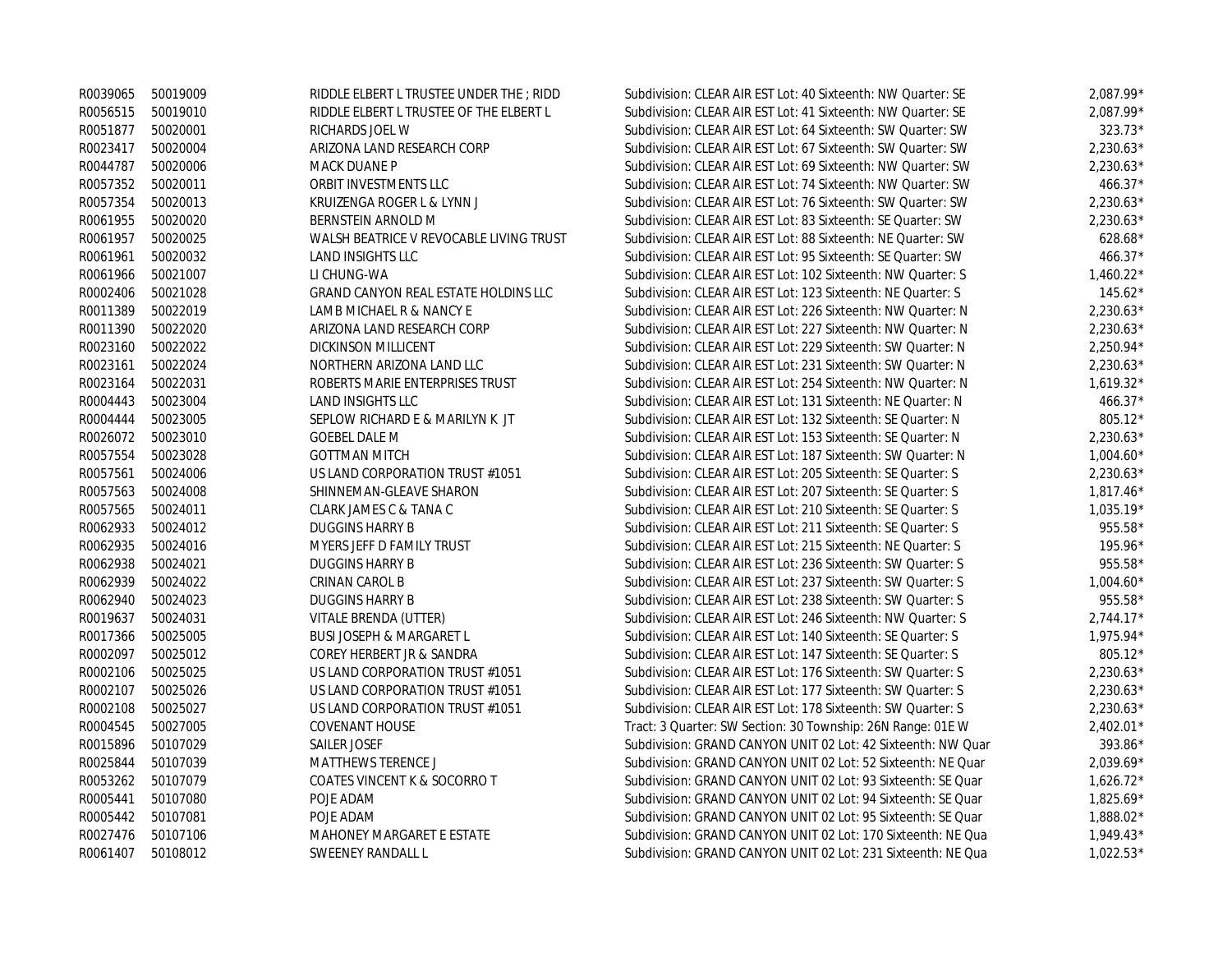| R0042102 | 50108027          | LAWSON FRANCES L LIVING TRUST DTD 05-06- | Subdivision: GRAND CANYON UNIT 02 Lot: 246 Sixteenth: NE Qua | $2.039.69*$ |
|----------|-------------------|------------------------------------------|--------------------------------------------------------------|-------------|
| R0058125 | 50108038          | <b>PEARLSTEIN IRV</b>                    | Subdivision: GRAND CANYON UNIT 02 Lot: 257 Sixteenth: NW Qua | $1,825.69*$ |
| R0058131 | 50108044          | FIRST AMERICAN TITLE INSURANCE COMPANY T | Subdivision: GRAND CANYON UNIT 02 Lot: 263 Sixteenth: NW Qua | $1,825.69*$ |
| R0003243 | 50108055          | FIRST AMERICAN TITLE INSURANCE COMPANY T | Subdivision: GRAND CANYON UNIT 02 Lot: 274 Sixteenth: SE Qua | $2,233.93*$ |
| R0003249 | 50108061          | WEBER HARVEY N                           | Subdivision: GRAND CANYON UNIT 02 Lot: 280 Sixteenth: SW Qua | $1.873.59*$ |
| R0035401 | 50108075          | GUERIN ARMAND A & BARBARA J              | Subdivision: GRAND CANYON UNIT 02 Lot: 294 Sixteenth: SW Qua | $1,646.55*$ |
| R0065171 | 50108090          | RAUSCHER PAUL H JR                       | Subdivision: GRAND CANYON UNIT 02 Lot: 309 Sixteenth: SE Qua | $1.354.75*$ |
| R0022701 | 50108111          | RAUSCHER PAUL H JR                       | Subdivision: GRAND CANYON UNIT 02 Lot: 330 Sixteenth: SW Qua | $1,367.58*$ |
| R0022703 | 50108113          | ELGAN ARTHUR & BETTY                     | Subdivision: GRAND CANYON UNIT 02 Lot: 332 Sixteenth: SW Qua | 664.64*     |
| R0044060 | 50108125          | FRANKLIN RICHARD & ROXY                  | Subdivision: GRAND CANYON UNIT 02 Lot: 363 Sixteenth: NW Qua | $9.225.34*$ |
| R0006036 | 50108126          | FRANKLIN RICHARD & ROXY                  | Subdivision: GRAND CANYON UNIT 02 Lot: 364 Sixteenth: NW Qua | $1,825.69*$ |
| R0054019 | 50108132          | MARTINEZ MARY D                          | Subdivision: GRAND CANYON UNIT 02 Lot: 370 Sixteenth: NW Qua | $1,825.69*$ |
| R0065396 | 50108146          | <b>BROOKS LINDA</b>                      | Subdivision: GRAND CANYON UNIT 02 Lot: 405 Sixteenth: NW Qua | $2.797.24*$ |
| R0065401 | 50108151          | ROWLEY RUBYE O (MANLEY)                  | Subdivision: GRAND CANYON UNIT 02 Lot: 434 Sixteenth: NE Qua | $1,626.72*$ |
| R0046233 | 50109001          | KORN DOUGLAS MARTIN                      | Subdivision: GRAND CANYON UNIT 02 Lot: 342 Sixteenth: SE Qua | 1,888.02*   |
| R0062727 | 50109012          | CASSIDY RAYMOND                          | Subdivision: GRAND CANYON UNIT 02 Lot: 353 Sixteenth: SE Qua | $2,052.62*$ |
| R0030653 | 50109016          | DISNEY PHYLLIS B                         | Subdivision: GRAND CANYON UNIT 02 Lot: 357 Sixteenth: SW Qua | $1.626.72*$ |
| R0021316 | 50109032          | NORTHERN ARIZONA LAND LLC                | Subdivision: GRAND CANYON UNIT 02 Lot: 389 Sixteenth: SW Qua | 2,039.69*   |
| R0021320 | 50109036          | <b>JUTZ HARRY F</b>                      | Subdivision: GRAND CANYON UNIT 02 Lot: 393 Sixteenth: SE Qua | $1,367.58*$ |
| R0021325 | 50109041          | <b>FLORES GILBERT</b>                    | Subdivision: GRAND CANYON UNIT 02 Lot: 408 Sixteenth: SW Qua | 664.64*     |
| R0032530 | 50109050          | JOY ANGELIQUE STARLENE                   | Subdivision: GRAND CANYON UNIT 02 Lot: 420 Sixteenth: SW Qua | $1,367.58*$ |
| R0053503 | 50109059          | <b>JUTZ HARRY F</b>                      | Subdivision: GRAND CANYON UNIT 02 Lot: 429 Sixteenth: NE Qua | $1,424.38*$ |
| R0004447 | 50110021          | POTTER SHARON                            | Subdivision: GRAND CANYON UNIT 02 Lot: 113 Sixteenth: NW Qua | $1,662.94*$ |
| R0043071 | 50110100          | PARADISE WEST PROPERTIES LLC             | Subdivision: GRAND CANYON UNIT 02 Lot: 447 Sixteenth: SW Qua | $2,233.93*$ |
| R0064896 | 50110130          | MADIGAN CHARLES & KATHRYN                | Subdivision: GRAND CANYON UNIT 02 Lot: 477 Sixteenth: SW Qua | $664.64*$   |
| R0056593 | 50111029          | <b>BRANTLEY CARL N</b>                   | Subdivision: GRAND CANYON UNIT 03 Block: 11 Lot: 29 Sixteent | 1,825.69*   |
| R0012724 | 50111038          | SANTOS MERELENE L & FRANCISCO            | Subdivision: GRAND CANYON UNIT 03 Block: 12 Lot: 2 Sixteenth | $1,361.73*$ |
| R0023137 | 50111054          | VAN CURON SAMUEL C & HELEN T JT          | Subdivision: GRAND CANYON UNIT 03 Block: 12 Lot: 18 Sixteent | $2,233.93*$ |
| R0029202 | 50111061          | RISKO THOMAS ; RISKO WILLIAM             | Subdivision: GRAND CANYON UNIT 03 Block: 21 Lot: 5 Sixteenth | $664.64*$   |
| R0029203 | 50111062          | MUEHL MICHAEL J                          | Subdivision: GRAND CANYON UNIT 03 Block: 21 Lot: 6 Sixteenth | 2,039.69*   |
| R0043832 | 50111069          | MUEHL MICHAEL J                          | Subdivision: GRAND CANYON UNIT 03 Block: 21 Lot: 13 Sixteent | 2,233.93*   |
|          | R0016652 50111082 | ROFF-FUQUAY SUSAN I                      | Subdivision: GRAND CANYON UNIT 03 Block: 22 Lot: 9 Sixteenth | $1,022.53*$ |
| R0017561 | 50111091          | STUDER RICHARD A & DIANE E               | Subdivision: GRAND CANYON UNIT 03 Block: 22 Lot: 18 Sixteent | $1.825.69*$ |
| R0036075 | 50111100          | LOWTHROP JETTIE M                        | Subdivision: GRAND CANYON UNIT 03 Block: 23 Lot: 3 Sixteenth | $1,626.72*$ |
| R0025351 | 50111105          | <b>CAMERON DUANE H</b>                   | Subdivision: GRAND CANYON UNIT 03 Block: 23 Lot: 8 Sixteenth | $1,456.82*$ |
| R0003480 | 50112019          | KELTER LAWRENCE F & KELTER PATRICK N     | Subdivision: GRAND CANYON UNIT 03 Block: 17 Lot: 19 Sixteent | $1,646.55*$ |
| R0012393 | 50112020          | KELTER LAWRENCE F & KELTER PATRICK N     | Subdivision: GRAND CANYON UNIT 03 Block: 17 Lot: 20 Sixteent | $1,646.55*$ |
| R0012394 | 50112021          | KELTER LAWRENCE F & KELTER PATRICK N     | Subdivision: GRAND CANYON UNIT 03 Block: 17 Lot: 21 Sixteent | $1,646.55*$ |
| R0012395 | 50112022          | LANDAU LAWRENCE S & SHEILA K             | Subdivision: GRAND CANYON UNIT 03 Block: 17 Lot: 22 Sixteent | 1,809.00*   |
| R0048904 | 50112098          | <b>GARDNER CHARLOTTE R</b>               | Subdivision: GRAND CANYON UNIT 03 Block: 20 Lot: 8 Sixteenth | 537.25*     |
| R0036733 | 50113002          | <b>PASKUS STEPHEN</b>                    | Subdivision: GRAND CANYON UNIT 03 Block: 3 Lot: 2 Sixteenth: | 1,825.69*   |
| R0008896 | 50113003          | <b>PASKUS STEPHEN</b>                    | Subdivision: GRAND CANYON UNIT 03 Block: 3 Lot: 3 Sixteenth: | $1,825.69*$ |
| R0055726 | 50113017          | ROSSELLI ANTHONY J                       | Subdivision: GRAND CANYON UNIT 03 Block: 3 Lot: 17 Sixteenth | $1.022.53*$ |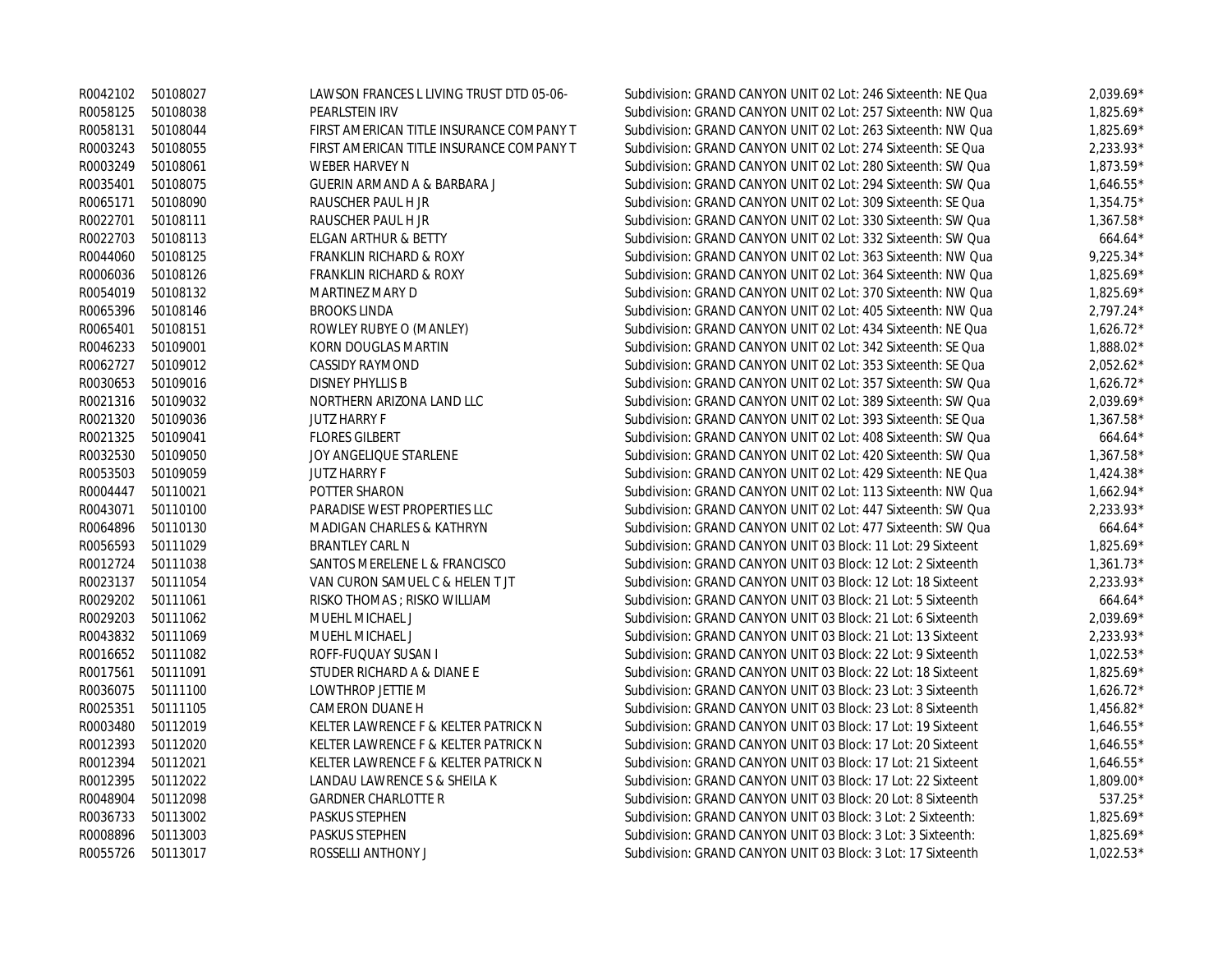|          | R0050950 50113018 | COOGAN DONALD E                       | Subdivision: GRAND CANYON UNIT 03 Block: 3 Lot: 18 Sixteenth | $219.07*$   |
|----------|-------------------|---------------------------------------|--------------------------------------------------------------|-------------|
|          | R0050956 50113024 | COOGAN DONALD E                       | Subdivision: GRAND CANYON UNIT 03 Block: 3 Lot: 24 Sixteenth | 219.07*     |
| R0050957 | 50113025          | <b>GARDNER CHARLOTTE R</b>            | Subdivision: GRAND CANYON UNIT 03 Block: 3 Lot: 25 Sixteenth | 537.25*     |
| R0050961 | 50113029          | CAMERON DUANE H & MARGARET A          | Subdivision: GRAND CANYON UNIT 03 Block: 4 Lot: 2 Sixteenth: | $1,646.55*$ |
|          | R0058049 50113053 | <b>CLARK TIMOTHY J</b>                | Subdivision: GRAND CANYON UNIT 03 Block: 5 Lot: 13 Sixteenth | 131.79*     |
|          | R0024716 50113065 | BERGH ROBERT L JR                     | Subdivision: GRAND CANYON UNIT 03 Block: 6 Lot: 6 Sixteenth: | $219.07*$   |
|          | R0023201 50113079 | ELROD JUDITH ANN BACCUS               | Subdivision: GRAND CANYON UNIT 03 Block: 6 Lot: 20 Sixteenth | 219.07*     |
|          | R0009674 50113084 | ABBOTT HARRY & SHIRLEY J              | Subdivision: GRAND CANYON UNIT 03 Block: 6 Lot: 25 Sixteenth | 537.25*     |
|          | R0009675 50113085 | ABBOTT HARRY & SHIRLEY J              | Subdivision: GRAND CANYON UNIT 03 Block: 6 Lot: 26 Sixteenth | 537.25*     |
| R0020686 | 50113099          | PARGOFF FAMILY TRUST DTD 03-04-09     | Subdivision: GRAND CANYON UNIT 03 Block: 7 Lot: 6 Sixteenth: | 537.25*     |
| R0020688 | 50113101          | TROTTER JOHN A                        | Subdivision: GRAND CANYON UNIT 03 Block: 7 Lot: 8 Sixteenth: | 219.07*     |
| R0020689 | 50113102          | TROTTER JOHN A                        | Subdivision: GRAND CANYON UNIT 03 Block: 7 Lot: 9 Sixteenth: | 219.07*     |
|          | R0030965 50113154 | <b>GRISSO PAUL N &amp; MARJORIE M</b> | Subdivision: GRAND CANYON UNIT 03 Block: 16 Lot: 5 Sixteenth | 422.57*     |
|          | R0013921 50114011 | YUNGBLUT MAUDE W                      | Subdivision: GRAND CANYON UNIT 03 Block: 1 Lot: 11 Sixteenth | 2,233.93*   |
|          | R0013922 50114012 | YUNGBLUT MAUDE W                      | Subdivision: GRAND CANYON UNIT 03 Block: 1 Lot: 12 Sixteenth | 2,233.93*   |
| R0066189 | 50114027          | LOPEZ EUGENE D                        | Subdivision: GRAND CANYON UNIT 03 Block: 2 Lot: 14 Sixteenth | 757.54*     |
|          | R0040510 50114040 | WILSON TRUST DTD 04-13-00             | Subdivision: GRAND CANYON UNIT 03 Block: 8 Lot: 6 Sixteenth: | 823.25*     |
|          | R0040511 50114041 | WILSON TRUST DTD 04-13-00             | Subdivision: GRAND CANYON UNIT 03 Block: 8 Lot: 7 Sixteenth: | 823.25*     |
|          | R0040512 50114042 | ABERLE DOUGLAS & MARY                 | Subdivision: GRAND CANYON UNIT 03 Block: 8 Lot: 8 Sixteenth: | $2,102.02*$ |
| R0001324 | 50114053          | MILLER ROGER & GRACE                  | Subdivision: GRAND CANYON UNIT 03 Block: 9 Lot: 2 Sixteenth: | 2,039.69*   |
| R0001325 | 50114054          | MILLER ROGER & GRACE                  | Subdivision: GRAND CANYON UNIT 03 Block: 9 Lot: 3 Sixteenth: | 2,039.69*   |
|          | R0034695 50114083 | MILLER ROGER & GRACE                  | Subdivision: GRAND CANYON UNIT 03 Block: 10 Lot: 11 Sixteent | $2,039.69*$ |
|          | R0049363 50118003 | <b>CAREY SAMUEL</b>                   | Subdivision: CANYON VISTA TOWNSITE Block: A Lot: 3 AKA GRAND | 521.57*     |
|          | R0049370 50118010 | <b>BOURBULAS THOMAS D</b>             | Subdivision: CANYON VISTA TOWNSITE Block: A Lot: 10 AKA GRAN | $2,030.95*$ |
| R0049371 | 50118011          | <b>HYDE REAGAN</b>                    | Subdivision: CANYON VISTA TOWNSITE Block: A Lot: 11 AKA GRAN | 521.57*     |
| R0040765 | 50118015          | <b>HOWARD LEROY DELL</b>              | Subdivision: CANYON VISTA TOWNSITE Block: B Lot: 3 AKA GRAND | $1,022.53*$ |
| R0029290 | 50118026          | HALL BOONE O & ANN MARIE              | Subdivision: CANYON VISTA TOWNSITE Block: B Lot: 14 AKA GRAN | $2,233.93*$ |
| R0029291 | 50118027          | HALL BOONE O & ANN MARIE              | Subdivision: CANYON VISTA TOWNSITE Block: B Lot: 15 AKA GRAN | $2,233.93*$ |
| R0053754 | 50118038          | <b>HELLER RONALD M</b>                | Subdivision: CANYON VISTA TOWNSITE Block: B Lot: 26 AKA GRAN | $1,367.58*$ |
|          | R0064772 50118046 | DICKERSON CLARENCE W                  | Subdivision: CANYON VISTA TOWNSITE Block: D Lot: 16 AKA GRAN | 1,689.05*   |
|          | R0064773 50118047 | <b>CLAIR FREDERICK A</b>              | Subdivision: CANYON VISTA TOWNSITE Block: E Lot: 1 AKA GRAND | 493.22*     |
|          | R0065557 50118051 | CRUZ FULGENCIO                        | Subdivision: CANYON VISTA TOWNSITE Block: E Lot: 5 AKA GRAND | $1,646.55*$ |
| R0065558 | 50118052          | CRUZ FULGENCIO                        | Subdivision: CANYON VISTA TOWNSITE Block: E Lot: 6 AKA GRAND | $1,646.55*$ |
| R0065559 | 50118053          | <b>CRUZ FULGENCIO</b>                 | Subdivision: CANYON VISTA TOWNSITE Block: E Lot: 7 AKA GRAND | $1,646.55*$ |
| R0028730 | 50118058          | <b>DEUSS FAMILY TRUST</b>             | Subdivision: CANYON VISTA TOWNSITE Block: E Lot: 12 AKA GRAN | $1,646.55*$ |
| R0039574 | 50118062          | <b>TAKEICHI HIROSHI</b>               | Subdivision: CANYON VISTA TOWNSITE Block: E Lot: 16 AKA GRAN | 521.57*     |
| R0039575 | 50118063          | <b>CLAIR FREDERICK A</b>              | Subdivision: CANYON VISTA TOWNSITE Block: E Lot: 17 AKA GRAN | 493.22*     |
| R0039576 | 50118064          | <b>HELLWIG ALBERT &amp; LENA</b>      | Subdivision: CANYON VISTA TOWNSITE Block: F Lot: 1 AKA GRAND | $1,626.72*$ |
| R0039588 | 50118076          | BENHAM ROBERT G & WANDA J             | Subdivision: CANYON VISTA TOWNSITE Block: G Lot: 3 AKA GRAND | $1,367.58*$ |
| R0039589 | 50118077          | SCHMITZ DAGMAR                        | Subdivision: CANYON VISTA TOWNSITE Block: G Lot: 4 AKA GRAND | 131.79*     |
| R0015936 | 50118086          | BENHAM ROBERT G & WANDA J             | Subdivision: CANYON VISTA TOWNSITE Block: G Lot: 13 AKA GRAN | $1,367.58*$ |
| R0058348 | 50118093          | <b>AOKI EMI</b>                       | Subdivision: CANYON VISTA TOWNSITE Block: H Lot: 4 AKA GRAND | $1,222.07*$ |
| R0050684 | 50118097          | ROFF-FUQUAY SUSAN I                   | Subdivision: CANYON VISTA TOWNSITE Block: H Lot: 8 AKA GRAND | $1.222.07*$ |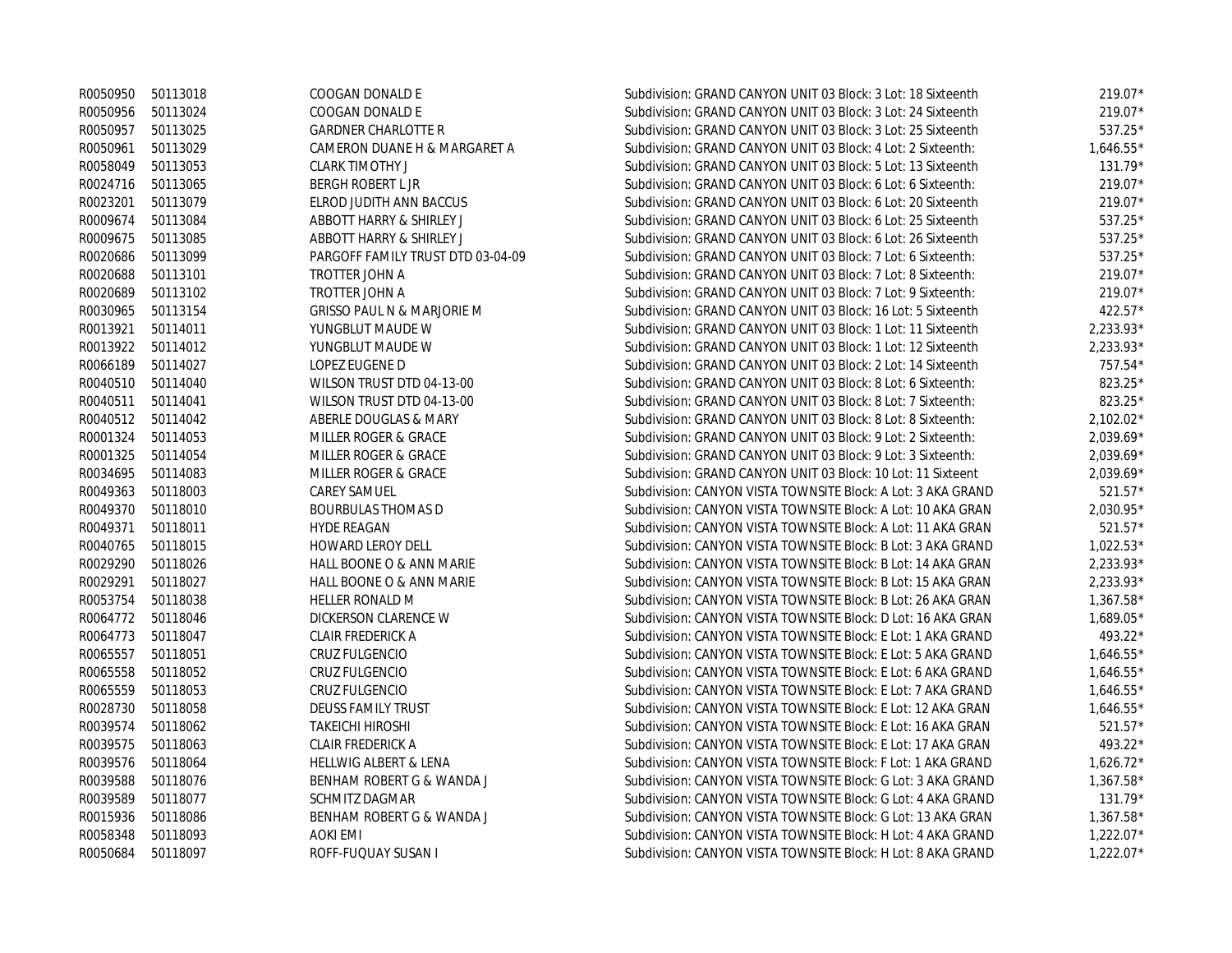| R0050685          | 50118098          | ROFF-FUQUAY SUSAN I                      | Subdivision: CANYON VISTA TOWNSITE Block: H Lot: 9 AKA GRAND | $422.57*$   |
|-------------------|-------------------|------------------------------------------|--------------------------------------------------------------|-------------|
| R0050686          | 50118099          | STONE WILLIAM W SR                       | Subdivision: CANYON VISTA TOWNSITE Block: H Lot: 10 AKA GRAN | 1,189.01*   |
| R0050730          | 50119001          | BRYAN BEVERLY J INCOME ONLY RESOURCE TRU | Subdivision: CANYON VISTA TOWNSITE Block: O Lot: 1 AKA GRAND | $664.64*$   |
| R0036486          | 50119002          | BRYAN BEVERLY J INCOME ONLY RESOURCE TRU | Subdivision: CANYON VISTA TOWNSITE Block: O Lot: 2 AKA GRAND | $664.64*$   |
| R0036487          | 50119003          | BRYAN BEVERLY J INCOME ONLY RESOURCE TRU | Subdivision: CANYON VISTA TOWNSITE Block: O Lot: 3 AKA GRAND | $664.64*$   |
| R0036489          | 50119005          | <b>VAKARIS ANDREAS</b>                   | Subdivision: CANYON VISTA TOWNSITE Block: O Lot: 5 AKA GRAND | $1,825.69*$ |
|                   | R0036497 50119013 | BABCOCK GRANT M & SUEANN REVOCABLE LIVIN | Subdivision: CANYON VISTA TOWNSITE Block: O Lot: 13 AKA GRAN | 823.25*     |
|                   | R0036498 50119014 | BABCOCK GRANT M & SUEANN REVOCABLE LIVIN | Subdivision: CANYON VISTA TOWNSITE Block: O Lot: 14 AKA GRAN | 823.25*     |
|                   | R0036500 50119016 | PARRISH ROBERT L & DOROTHY B JT          | Subdivision: CANYON VISTA TOWNSITE Block: P Lot: 2 AKA GRAND | $2,039.69*$ |
| R0036503          | 50119019          | RAMMO JUHO & MALLE                       | Subdivision: CANYON VISTA TOWNSITE Block: P Lot: 5 AKA GRAND | $1.744.61*$ |
|                   | R0030872 50119022 | PARRISH ROBERT L & DOROTHY B JT          | Subdivision: CANYON VISTA TOWNSITE Block: P Lot: 8 AKA GRAND | $2,039.69*$ |
|                   | R0030873 50119023 | PARRISH ROBERT L & DOROTHY B JT          | Subdivision: CANYON VISTA TOWNSITE Block: P Lot: 9 AKA GRAND | $2,236.13*$ |
|                   | R0019663 50119029 | EIDSON NAOMI HILL                        | Subdivision: CANYON VISTA TOWNSITE Block: Q Lot: 5 AKA GRAND | $1.275.28*$ |
|                   | R0019664 50119030 | O'NEAL JOHN L                            | Subdivision: CANYON VISTA TOWNSITE Block: Q Lot: 6 AKA GRAND | $2,039.69*$ |
|                   | R0055732 50119044 | <b>MOORE VICTOR</b>                      | Subdivision: CANYON VISTA TOWNSITE Block: R Lot: 9 AKA GRAND | $1,367.58*$ |
|                   | R0055733 50119045 | <b>MOORE VICTOR</b>                      | Subdivision: CANYON VISTA TOWNSITE Block: R Lot: 10 AKA GRAN | $1,424.38*$ |
|                   | R0018473 50119065 | STRUTHERS JOHN & HELEN                   | Subdivision: CANYON VISTA TOWNSITE Block: S Lot: 12 AKA GRAN | $2.233.93*$ |
| R0018476          | 50119068          | <b>GROVES CARL</b>                       | Subdivision: CANYON VISTA TOWNSITE Block: T Lot: 2 AKA GRAND | 1,689.05*   |
| R0018477          | 50119069          | <b>GROVES CARL</b>                       | Subdivision: CANYON VISTA TOWNSITE Block: T Lot: 3 AKA GRAND | 1,689.05*   |
| R0018486          | 50119078          | CRAIG RICHARD W & ANN                    | Subdivision: CANYON VISTA TOWNSITE Block: U Lot: 6 AKA GRAND | 557.52*     |
|                   | R0027293 50119079 | CRAIG RICHARD W & ANN                    | Subdivision: CANYON VISTA TOWNSITE Block: U Lot: 7 AKA GRAND | $664.64*$   |
| R0027294          | 50119080          | CRAIG RICHARD W & ANN                    | Subdivision: CANYON VISTA TOWNSITE Block: U Lot: 8 AKA GRAND | $664.64*$   |
| R0060165          | 50120007          | <b>SCHIERS IRIS L</b>                    | Subdivision: CANYON VISTA TOWNSITE Block: L Lot: 7 AKA GRAND | $2,039.69*$ |
|                   | R0007941 50120026 | LAYTON STEPHEN D                         | Subdivision: CANYON VISTA TOWNSITE Block: M Lot: 5 AKA GRAND | $1,467.80*$ |
| R0016268          | 50120032          | <b>BODAK MICHAEL R</b>                   | Subdivision: CANYON VISTA TOWNSITE Block: M Lot: 11 AKA GRAN | $2,055.64*$ |
| R0052665          | 50120043          | PEREZ GEORGINA HERRERA                   | Subdivision: CANYON VISTA TOWNSITE Block: M Lot: 22 AKA GRAN | $1,825.69*$ |
| R0060361          | 50120048          | SECREST JERRY W & RETHA M                | Subdivision: CANYON VISTA TOWNSITE Block: N Lot: 5 AKA GRAND | $2,039.69*$ |
|                   | R0046032 50121012 | BRYAN BEVERLY J INCOME ONLY RESOURCE TRU | Subdivision: CANYON VISTA TOWNSITE Block: C Lot: 12 AKA GRAN | 664.64*     |
| R0046034          | 50121014          | GRAHAM MARGARET J LIVING TRUST DTD 11-14 | Subdivision: CANYON VISTA TOWNSITE Block: C Lot: 14 AKA GRAN | $1,626.72*$ |
| R0012836          | 50121015          | GRAHAM MARGARET J LIVING TRUST DTD 11-14 | Subdivision: CANYON VISTA TOWNSITE Block: C Lot: 15 AKA GRAN | $131.79*$   |
|                   | R0004200 50121018 | <b>BRAY GARRETT G</b>                    | Subdivision: CANYON VISTA TOWNSITE Block: C Lot: 18 AKA GRAN | 833.25*     |
|                   | R0004201 50121019 | <b>BRAY GARRETT G</b>                    | Subdivision: CANYON VISTA TOWNSITE Block: C Lot: 19 AKA GRAN | $2,039.69*$ |
| R0053066 50121031 |                   | <b>BURRIS MATTHEW L</b>                  | Subdivision: CANYON VISTA TOWNSITE Block: D Lot: 11 AKA GRAN | $1,424.38*$ |
| R0053067          | 50121032          | <b>BURRIS MATTHEW L</b>                  | Subdivision: CANYON VISTA TOWNSITE Block: D Lot: 12 AKA GRAN | $1,626.72*$ |
| R0052558          | 50122033          | O'NEAL JOHN L                            | Subdivision: CANYON VISTA HEIGHTS AKA GRAND CANYON UNIT 5 Lo | 1,689.05*   |
| R0030551          | 50122054          | WEINSHELBAUM MICHAEL SCOTT               | Subdivision: CANYON VISTA HEIGHTS AKA GRAND CANYON UNIT 5 Lo | $2,039.69*$ |
| R0002377          | 50122073          | WEIHE DOUGLAS R & VIVIAN R               | Subdivision: CANYON VISTA HEIGHTS AKA GRAND CANYON UNIT 5 Lo | 459.33*     |
| R0005827          | 50122078          | FERRIS JOHN B & FRANCES J                | Subdivision: CANYON VISTA HEIGHTS AKA GRAND CANYON UNIT 5 Lo | $1,626.72*$ |
| R0055093          | 50122085          | <b>BARNES MARGARET A</b>                 | Subdivision: CANYON VISTA HEIGHTS AKA GRAND CANYON UNIT 5 Lo | $1,626.72*$ |
|                   | R0055095 50122087 | CAPELLINO MARIANGELA                     | Subdivision: CANYON VISTA HEIGHTS AKA GRAND CANYON UNIT 5 Lo | $2,233.93*$ |
| R0055097          | 50122089          | CAPELLINO MARIANGELA                     | Subdivision: CANYON VISTA HEIGHTS AKA GRAND CANYON UNIT 5 Lo | $1,626.72*$ |
| R0023094          | 50123003          | <b>CAFEGO KATHERINE</b>                  | Subdivision: CANYON VISTA HEIGHTS AKA GRAND CANYON UNIT 5 Lo | 422.57*     |
| R0000345          | 50123033          | <b>MCCONNELL ROBERT</b>                  | Subdivision: CANYON VISTA HEIGHTS AKA GRAND CANYON UNIT 5 Lo | $1.055.75*$ |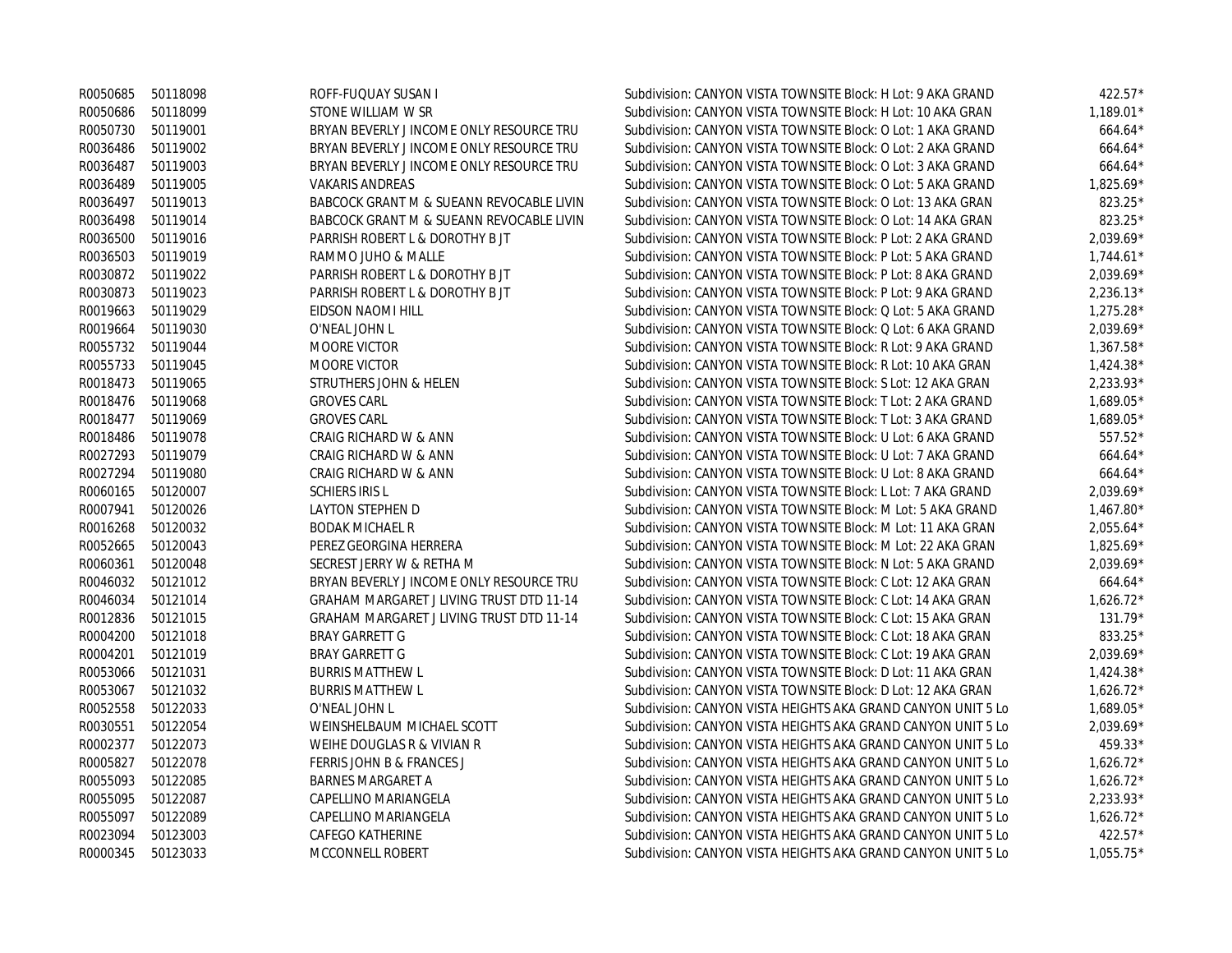|                   | R0000346 50123034 | MCCONNELL ROBERT                     | Subdivision: CANYON VISTA HEIGHTS AKA GRAND CANYON UNIT 5 Lo | $1,189.01*$ |
|-------------------|-------------------|--------------------------------------|--------------------------------------------------------------|-------------|
| R0046062 50123041 |                   | MARTINEZ CHARLES R                   | Subdivision: CANYON VISTA HEIGHTS AKA GRAND CANYON UNIT 5 Lo | $1,467.80*$ |
|                   | R0025297 50123046 | ONEIL ANDREW L                       | Subdivision: CANYON VISTA HEIGHTS AKA GRAND CANYON UNIT 5 Lo | $131.79*$   |
|                   | R0025300 50123049 | RUTKOSKI FRANK J                     | Subdivision: CANYON VISTA HEIGHTS AKA GRAND CANYON UNIT 5 Lo | $2,039.69*$ |
|                   | R0026973 50123053 | APOSTELOS WILLIAM                    | Subdivision: CANYON VISTA HEIGHTS AKA GRAND CANYON UNIT 5 Lo | 823.25*     |
|                   | R0026974 50123054 | APOSTELOS WILLIAM                    | Subdivision: CANYON VISTA HEIGHTS AKA GRAND CANYON UNIT 5 Lo | 823.25*     |
|                   | R0064893 50124005 | PRIEMER MARCY JO                     | Subdivision: CANYON VISTA HEIGHTS AKA GRAND CANYON UNIT 5 Lo | 422.57*     |
|                   | R0029566 50124016 | CORLEY EARL D                        | Subdivision: CANYON VISTA HEIGHTS AKA GRAND CANYON UNIT 5 Lo | $2,296.26*$ |
| R0029571 50124021 |                   | CORLEY EARL D                        | Subdivision: CANYON VISTA HEIGHTS AKA GRAND CANYON UNIT 5 Lo | $1,825.69*$ |
|                   | R0040403 50124030 | <b>LUGTU MARILOU</b>                 | Subdivision: CANYON VISTA HEIGHTS AKA GRAND CANYON UNIT 5 Lo | $2,039.69*$ |
| R0040407 50124034 |                   | SIM PHEAP                            | Subdivision: CANYON VISTA HEIGHTS AKA GRAND CANYON UNIT 5 Lo | 823.25*     |
|                   | R0040415 50124042 | CAFEGO SANDRA                        | Subdivision: CANYON VISTA HEIGHTS AKA GRAND CANYON UNIT 5 Lo | 422.57*     |
|                   | R0040416 50124043 | PARRISH ROBERT L & DOROTHY B JT      | Subdivision: CANYON VISTA HEIGHTS AKA GRAND CANYON UNIT 5 Lo | 2,039.69*   |
|                   | R0040417 50124044 | PARRISH ROBERT L & DOROTHY B JT      | Subdivision: CANYON VISTA HEIGHTS AKA GRAND CANYON UNIT 5 Lo | $1,222.07*$ |
|                   | R0050212 50124056 | RAY GA TRUST DTD 04-18-02            | Subdivision: CANYON VISTA HEIGHTS AKA GRAND CANYON UNIT 5 Lo | $1,432.42*$ |
|                   | R0041872 50124072 | HOME EQUITY OPTIONS LLC              | Subdivision: CANYON VISTA HEIGHTS AKA GRAND CANYON UNIT 5 Lo | 219.07*     |
|                   | R0041873 50124073 | HOME EQUITY OPTIONS LLC              | Subdivision: CANYON VISTA HEIGHTS AKA GRAND CANYON UNIT 5 Lo | 219.07*     |
|                   | R0042348 50124090 | HOROWITZ NEIL M & JACQUELYN L        | Subdivision: CANYON VISTA HEIGHTS AKA GRAND CANYON UNIT 5 Lo | $1,022.53*$ |
| R0042349 50124091 |                   | MOSS ARDYTH                          | Subdivision: CANYON VISTA HEIGHTS AKA GRAND CANYON UNIT 5 Lo | $1,626.72*$ |
|                   | R0042368 50125016 | KRAKER WILLARD R & CAROL M           | Subdivision: CANYON VISTA HEIGHTS AKA GRAND CANYON UNIT 5 Lo | 131.79*     |
|                   | R0045268 50125060 | TEFERTILLER FAMILY TRUST DTD 4-25-00 | Subdivision: CANYON VISTA HEIGHTS AKA GRAND CANYON UNIT 5 Lo | $2,296.26*$ |
|                   | R0049975 50125075 | <b>WONOTO MONIKA</b>                 | Subdivision: CANYON VISTA HEIGHTS AKA GRAND CANYON UNIT 5 Lo | $221.21*$   |
|                   | R0028623 50126005 | PARRISH ROBERT L & DOROTHY B JT      | Subdivision: GRAND CANYON UNIT 06 Lot: 256 Sixteenth: NW Qua | $2,039.69*$ |
| R0028624          | 50126006          | FIGHTMASTER JAMES A                  | Subdivision: GRAND CANYON UNIT 06 Lot: 257 Sixteenth: NW Qua | 221.24*     |
|                   | R0001992 50126016 | LISGRE ENTERPRISES LLC               | Subdivision: GRAND CANYON UNIT 06 Lot: 267 Sixteenth: NE Qua | 1,178.30*   |
|                   | R0024752 50126023 | HAN WAGNER H                         | Subdivision: GRAND CANYON UNIT 06 Lot: 274 Sixteenth: NE Qua | 1,467.80*   |
|                   | R0024762 50126033 | PARRISH ROBERT L & DOROTHY B JT      | Subdivision: GRAND CANYON UNIT 06 Lot: 284 Sixteenth: NW Qua | $1,626.72*$ |
|                   | R0015015 50126042 | <b>CLAUS DOROTHY C</b>               | Subdivision: GRAND CANYON UNIT 06 Lot: 325 Sixteenth: NW Qua | $1,424.38*$ |
|                   | R0042770 50126053 | <b>BANKS KATHERINE IRENE</b>         | Subdivision: GRAND CANYON UNIT 06 Lot: 336 Sixteenth: SE Qua | $537.25*$   |
|                   | R0042787 50126070 | <b>MASON ANTHONY P</b>               | Subdivision: GRAND CANYON UNIT 06 Lot: 353 Sixteenth: SW Qua | 537.25*     |
| R0058548          | 50126073          | <b>CLAUS DOROTHY C</b>               | Subdivision: GRAND CANYON UNIT 06 Lot: 356 Sixteenth: SE Qua | $1,189.01*$ |
| R0018825          | 50126081          | MOFFAT AC & GARDNER BEATRICE A TRUST | Subdivision: GRAND CANYON UNIT 06 Lot: 420 Sixteenth: SE Qua | $1,189.01*$ |
|                   | R0018832 50126088 | <b>BIXLER OLGA O</b>                 | Subdivision: GRAND CANYON UNIT 06 Lot: 427 Sixteenth: SW Qua | $1.840.72*$ |
|                   | R0018833 50126089 | <b>BIXLER OLGA O</b>                 | Subdivision: GRAND CANYON UNIT 06 Lot: 428 Sixteenth: SW Qua | $1,626.72*$ |
| R0028278          | 50126099          | HERZER ANDREAS                       | Subdivision: GRAND CANYON UNIT 06 Lot: 438 Sixteenth: SW Qua | 131.79*     |
| R0029985          | 50126104          | ADAM ADMON                           | Subdivision: GRAND CANYON UNIT 06 Lot: 443 Sixteenth: SE Qua | $131.79*$   |
| R0029988          | 50127003          | RAMSER LEON T & SARA JT              | Subdivision: GRAND CANYON UNIT 06 Lot: 308 Sixteenth: NW Qua | $1,022.53*$ |
| R0007674          | 50127018          | LINDAHL LLOYD K                      | Subdivision: GRAND CANYON UNIT 06 Lot: 362 Sixteenth: NE Qua | $1,222.07*$ |
| R0030818 50127034 |                   | LINDAHL LLOYD K                      | Subdivision: GRAND CANYON UNIT 06 Lot: 378 Sixteenth: NW Qua | 2,039.69*   |
|                   | R0056523 50127044 | HOEFER LOUISE M TRUST                | Subdivision: GRAND CANYON UNIT 06 Lot: 388 Sixteenth: SE Qua | $1,022.53*$ |
|                   | R0033862 50127045 | MOORE ROBERTA L                      | Subdivision: GRAND CANYON UNIT 06 Lot: 389 Sixteenth: SE Qua | $2,039.69*$ |
| R0039604          | 50128002          | LOPEZ JULIO                          | Subdivision: GRAND CANYON UNIT 06 Lot: 2 Sixteenth: NW Quart | $131.79*$   |
| R0033713          | 50128010          | NASH OLIVER L & HOPE                 | Subdivision: GRAND CANYON UNIT 06 Lot: 10 Sixteenth: NW Quar | $2.470.55*$ |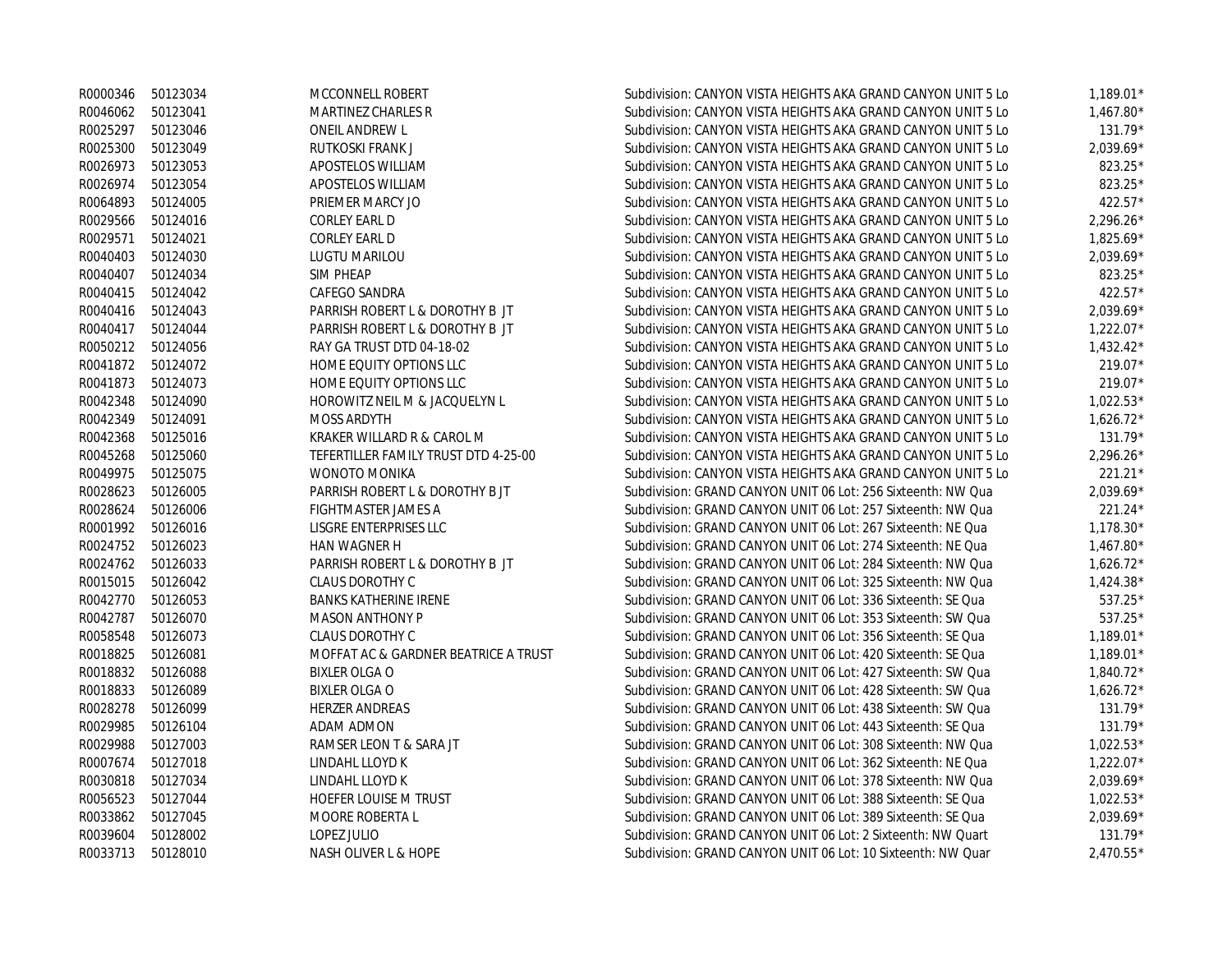|          | R0067023 50128025 | LOWERY SANDRA K                          | Subdivision: GRAND CANYON UNIT 06 Lot: 25 Sixteenth: NE Quar | $1,646.55*$ |
|----------|-------------------|------------------------------------------|--------------------------------------------------------------|-------------|
| R0067039 | 50128041          | SIMIN ETHEL                              | Subdivision: GRAND CANYON UNIT 06 Lot: 41 Sixteenth: SW Quar | $2,039.69*$ |
| R0061832 | 50128052          | <b>LANGE GREG J</b>                      | Subdivision: GRAND CANYON UNIT 06 Lot: 52 Sixteenth: NW Quar | $142.24*$   |
| R0061833 | 50128053          | CORMANEY DELORIS ELLEN                   | Subdivision: GRAND CANYON UNIT 06 Lot: 53 Sixteenth: NW Quar | 1,189.01*   |
| R0043215 | 50128078          | BRUYCKER PAUL DE & MADY                  | Subdivision: GRAND CANYON UNIT 06 Lot: 78 Sixteenth: SE Quar | 537.25*     |
| R0032899 | 50128084          | MILLER ROGER & GRACE                     | Subdivision: GRAND CANYON UNIT 06 Lot: 84 Sixteenth: SE Quar | $2.039.69*$ |
| R0059283 | 50128088          | AP PROPERTY HOLDINGS LLC                 | Subdivision: GRAND CANYON UNIT 06 Lot: 88 Sixteenth: NE Quar | $131.79*$   |
| R0065922 | 50128091          | KNEER VICTOR & HELEN                     | Subdivision: GRAND CANYON UNIT 06 Lot: 91 Sixteenth: NE Quar | $86.83*$    |
| R0065923 | 50128092          | <b>KELLEY AUDREY E</b>                   | Subdivision: GRAND CANYON UNIT 06 Lot: 92 Sixteenth: NE Quar | $716.13*$   |
| R0065938 | 50128107          | MOROZOV HELEN K                          | Subdivision: GRAND CANYON UNIT 06 Lot: 238 Sixteenth: SW Qua | 823.25*     |
| R0065939 | 50128108          | MOROZOV HELEN K                          | Subdivision: GRAND CANYON UNIT 06 Lot: 239 Sixteenth: SW Qua | 823.25*     |
| R0037751 | 50128118          | <b>GARRETT CLYDE R &amp; KATHERINE E</b> | Subdivision: GRAND CANYON UNIT 06 Lot: 249 Sixteenth: NE Qua | 2,032.38*   |
| R0037752 | 50128119          | <b>GARRETT MARIAN</b>                    | Subdivision: GRAND CANYON UNIT 06 Lot: 250 Sixteenth: NE Qua | 2,233.93*   |
| R0037946 | 50128126          | <b>BOUQUET GERMAINE</b>                  | Subdivision: GRAND CANYON UNIT 06 Lot: 294 Sixteenth: NE Qua | $5,102.31*$ |
| R0037956 | 50128136          | YOUR LAND ARCHITECT                      | Subdivision: GRAND CANYON UNIT 06 Lot: 304 Sixteenth: SW Qua | $112.1*$    |
| R0037957 | 50128137          | GAUTHIER ERNEST TRUST DTD 05-24-91       | Subdivision: GRAND CANYON UNIT 06 Lot: 305 Sixteenth: SW Qua | 422.57*     |
|          | R0037959 50129002 | <b>HINTON AMY LYNN</b>                   | Subdivision: GRAND CANYON UNIT 06 Lot: 105 Sixteenth: NW Qua | 422.57*     |
| R0033250 | 50129013          | NAWN JOHN D & RUTH A                     | Subdivision: GRAND CANYON UNIT 06 Lot: 116 Sixteenth: NW Qua | 666.79*     |
| R0033260 | 50129023          | CORALIS SORENTINO CORPORATION            | Subdivision: GRAND CANYON UNIT 06 Lot: 126 Sixteenth: NE Qua | 836.18*     |
| R0056202 | 50129055          | ELLIOTT M LOUISE                         | Subdivision: GRAND CANYON UNIT 06 Lot: 158 Sixteenth: SE Qua | 2,233.93*   |
|          | R0034597 50129058 | WEST HELEN M                             | Subdivision: GRAND CANYON UNIT 06 Lot: 161 Sixteenth: SW Qua | $1,626.72*$ |
|          | R0046822 50129083 | <b>HICKS MARK</b>                        | Subdivision: GRAND CANYON UNIT 06 Lot: 186 Sixteenth: SE Qua | $2.233.93*$ |
| R0046830 | 50129091          | <b>KEMP BEATRICE</b>                     | Subdivision: GRAND CANYON UNIT 06 Lot: 194 Sixteenth: SE Qua | 2,039.69*   |
| R0043178 | 50130008          | <b>BOURBULAS THOMAS D</b>                | Subdivision: GRAND CANYON UNIT 07 Lot: 8 Sixteenth: NW Quart | 1,529.69*   |
| R0043181 | 50130011          | <b>SCHULDT KAREN</b>                     | Subdivision: GRAND CANYON UNIT 07 Lot: 11 Sixteenth: NW Quar | 131.79*     |
| R0043186 | 50130016          | MILLER ROGER & GRACE                     | Subdivision: GRAND CANYON UNIT 07 Lot: 16 Sixteenth: NW Quar | 2,039.69*   |
| R0043189 | 50130019          | PELHAM DONALD H ; PELHAM TERESA          | Subdivision: GRAND CANYON UNIT 07 Lot: 19 Sixteenth: NE Quar | 2,039.69*   |
| R0042249 | 50130033          | DIVENCENZO DANIEL                        | Subdivision: GRAND CANYON UNIT 07 Lot: 33 Sixteenth: NE Quar | $131.79*$   |
| R0013931 | 50130092          | REYKDAL BOB JR & FRANCES                 | Subdivision: GRAND CANYON UNIT 07 Lot: 215 Sixteenth: SW Qua | 133.98*     |
| R0053619 | 50130111          | KANALLAKAN WILLIAM E & VIRGINIA          | Subdivision: GRAND CANYON UNIT 07 Lot: 322 Sixteenth: SE Qua | 1,825.69*   |
| R0011350 | 50130114          | DIVENCENZO DANIEL                        | Subdivision: GRAND CANYON UNIT 07 Lot: 332 Sixteenth: SE Qua | $131.79*$   |
| R0041715 | 50131023          | JORDAN NICHOLE D                         | Subdivision: GRAND CANYON UNIT 07 Lot: 73 Sixteenth: NW Quar | 219.07*     |
| R0025261 | 50131043          | KANNENBERG DIETER & HILDE                | Subdivision: GRAND CANYON UNIT 07 Lot: 93 Sixteenth: NE Quar | 219.07*     |
| R0025264 | 50131046          | BRUCE DONALD & DIANE D                   | Subdivision: GRAND CANYON UNIT 07 Lot: 96 Sixteenth: SE Quar | $131.79*$   |
| R0025265 | 50131047          | HESKETT ALVIN JOSEPH JR & MARJORIE JOSE  | Subdivision: GRAND CANYON UNIT 07 Lot: 97 Sixteenth: SE Quar | $131.79*$   |
| R0025269 | 50131051          | <b>GRAHAM JERROLD LAMBERT</b>            | Subdivision: GRAND CANYON UNIT 07 Lot: 101 Sixteenth: SE Qua | $664.64*$   |
| R0040847 | 50131060          | JMC LAND LLC                             | Subdivision: GRAND CANYON UNIT 07 Lot: 110 Sixteenth: NE Qua | 131.79*     |
| R0042675 | 50131061          | JMC LAND LLC                             | Subdivision: GRAND CANYON UNIT 07 Lot: 111 Sixteenth: NE Qua | 131.79*     |
| R0042676 | 50131062          | JMC LAND LLC                             | Subdivision: GRAND CANYON UNIT 07 Lot: 112 Sixteenth: NE Qua | 133.98*     |
| R0042677 | 50131063          | <b>BRAY GARRETT G</b>                    | Subdivision: GRAND CANYON UNIT 07 Lot: 113 Sixteenth: NE Qua | 2,039.69*   |
| R0024707 | 50131064          | <b>HANCOCK WILLENE M</b>                 | Subdivision: GRAND CANYON UNIT 07 Lot: 114 Sixteenth: NE Qua | $2,039.69*$ |
| R0022914 | 50131070          | BARNES RICHARD M & VIOLA V               | Subdivision: GRAND CANYON UNIT 07 Lot: 124 Sixteenth: NE Qua | $219.07*$   |
| R0022915 | 50131071          | BARNES RICHARD M & VIOLA V               | Subdivision: GRAND CANYON UNIT 07 Lot: 123 Sixteenth: NE Qua | 219.07*     |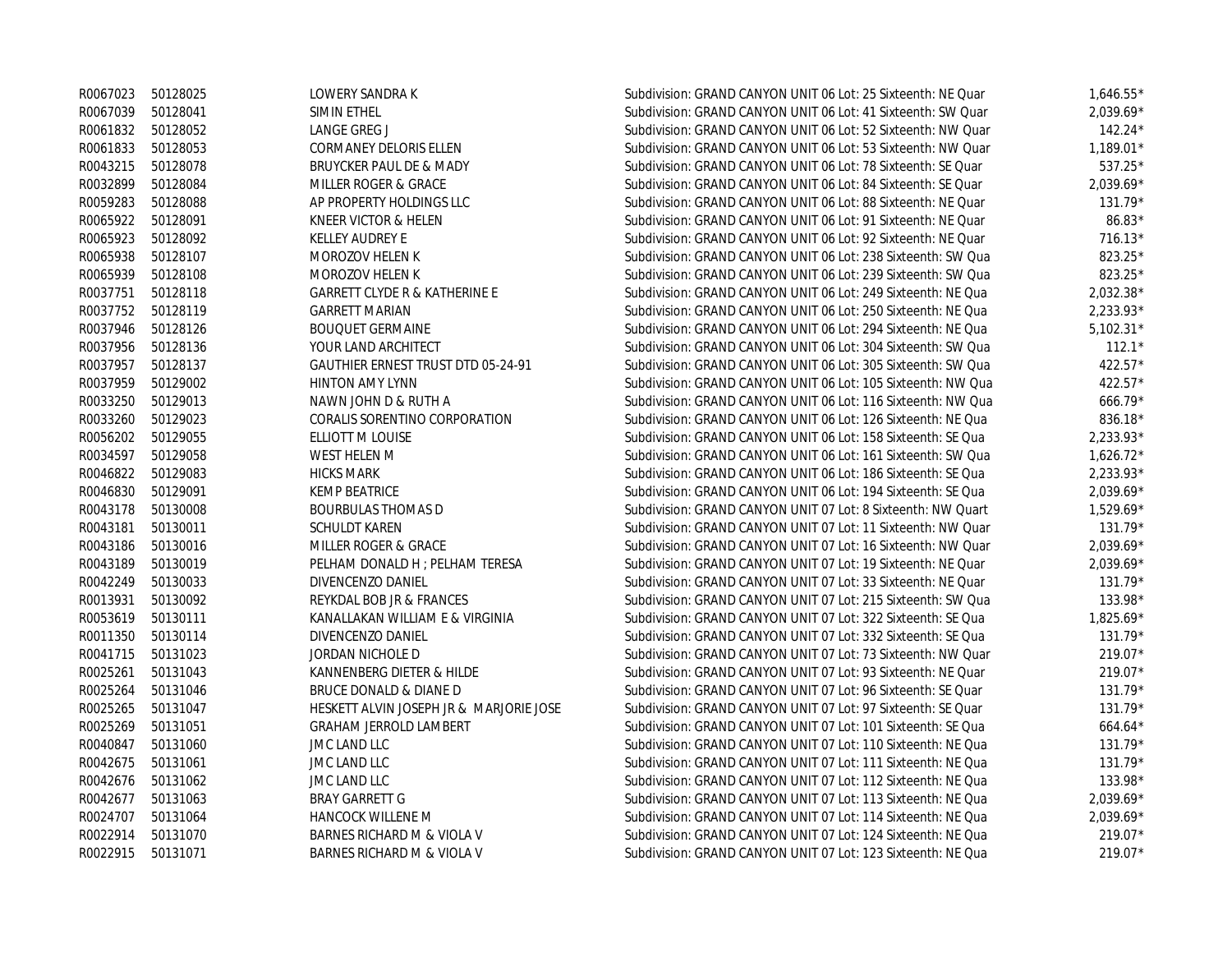|                   | R0012215 50131082 | YATES SCOTT L & JANNA FAYE           | Subdivision: GRAND CANYON UNIT 07 Lot: 132 Sixteenth: SW Qua | $119.81*$   |
|-------------------|-------------------|--------------------------------------|--------------------------------------------------------------|-------------|
|                   | R0001306 50131084 | GIL SALVADOR & BALTODANO NELIDA P    | Subdivision: GRAND CANYON UNIT 07 Lot: 135 Sixteenth: SW Qua | 131.79*     |
|                   | R0006499 50131085 | GIL SALVADOR & BALTODANO NELIDA P    | Subdivision: GRAND CANYON UNIT 07 Lot: 136 Sixteenth: SW Qua | 131.79*     |
| R0017552 50131097 |                   | <b>KELLEY SHAWN</b>                  | Subdivision: GRAND CANYON UNIT 07 Lot: 345 Sixteenth: SE Qua | $1,761.03*$ |
| R0023240 50131101 |                   | <b>JANTZ LAWRENCE E</b>              | Subdivision: GRAND CANYON UNIT 07 Lot: 349 Sixteenth: SE Qua | $1,646.55*$ |
| R0059338          | 50132017          | SHATKA SHIRLEY                       | Subdivision: GRAND CANYON UNIT 07 Lot: 326 Sixteenth: NW Qua | $131.79*$   |
|                   | R0054916 50132065 | <b>BRAY GARRETT G</b>                | Subdivision: GRAND CANYON UNIT 07 Lot: 397 Sixteenth: SE Qua | $2,039.69*$ |
| R0009129          | 50132074          | PLUMLEY DOROTHY B                    | Subdivision: GRAND CANYON UNIT 07 Lot: 406 Sixteenth: SE Qua | $2,039.69*$ |
|                   | R0009150 50132095 | KISH FRANK & VIOLET                  | Subdivision: GRAND CANYON UNIT 07 Lot: 427 Sixteenth: SW Qua | $2,039.69*$ |
| R0009155          | 50132100          | <b>CULEN JOHN</b>                    | Subdivision: GRAND CANYON UNIT 07 Lot: 432 Sixteenth: SE Qua | 1,189.01*   |
| R0035637 50133007 |                   | BEERS MAURICE C & MILDRED P          | Subdivision: GRAND CANYON UNIT 07 Lot: 183 Sixteenth: NE Qua | 537.25*     |
| R0006835          | 50133008          | BEERS MAURICE C & MILDRED P          | Subdivision: GRAND CANYON UNIT 07 Lot: 184 Sixteenth: NE Qua | 521.92*     |
|                   | R0060623 50133016 | HOLDERBY ROBERT A P II & DELORES K   | Subdivision: GRAND CANYON UNIT 07 Lot: 200 Sixteenth: NE Qua | $1,222.07*$ |
| R0060626          | 50133019          | RICE J B & EUELA RUTH JT             | Subdivision: GRAND CANYON UNIT 07 Lot: 203 Sixteenth: NE Qua | $2,039.69*$ |
| R0060627          | 50133020          | RICE J B & EUELA RUTH JT             | Subdivision: GRAND CANYON UNIT 07 Lot: 204 Sixteenth: NE Qua | $1,041.00*$ |
|                   | R0041171 50133029 | NORTHERN ARIZONA LAND LLC            | Subdivision: GRAND CANYON UNIT 07 Lot: 230 Sixteenth: NW Qua | $2,039.69*$ |
|                   | R0041172 50133030 | NORTHERN ARIZONA LAND LLC            | Subdivision: GRAND CANYON UNIT 07 Lot: 231 Sixteenth: NW Qua | $2,039.69*$ |
| R0065466 50133031 |                   | NORTHERN ARIZONA LAND LLC            | Subdivision: GRAND CANYON UNIT 07 Lot: 234 Sixteenth: NW Qua | $2,039.69*$ |
|                   | R0065467 50133032 | <b>BOURBULAS THOMAS D</b>            | Subdivision: GRAND CANYON UNIT 07 Lot: 235 Sixteenth: NW Qua | $1,529.69*$ |
| R0024695          | 50133037          | SALUTA DONALD J                      | Subdivision: GRAND CANYON UNIT 07 Lot: 240 Sixteenth: NW Qua | 823.25*     |
| R0028457          | 50133041          | MELENDEZ DANIEL E & SUSAN B          | Subdivision: GRAND CANYON UNIT 07 Lot: 244 Sixteenth: NE Qua | 537.25*     |
| R0028466          | 50133050          | <b>MANSION KLAUS W &amp; LUCIA D</b> | Subdivision: GRAND CANYON UNIT 07 Lot: 253 Quarter: SW Secti | $131.79*$   |
| R0062381          | 50133077          | <b>BOYD FLORENCE</b>                 | Subdivision: GRAND CANYON UNIT 07 Lot: 280 Sixteenth: SE Qua | $1,626.72*$ |
| R0062384          | 50133080          | ROWLEY MS RUTH                       | Subdivision: GRAND CANYON UNIT 07 Lot: 289 Sixteenth: SE Qua | 1,888.02*   |
| R0062385 50133081 |                   | PHOENIX COMMUNICATIONS GROUP INC     | Subdivision: GRAND CANYON UNIT 07 Lot: 290 Sixteenth: SE Qua | 422.57*     |
|                   | R0000509 50133088 | CIRILLO MICHAEL                      | Subdivision: GRAND CANYON UNIT 07 Lot: 297 Sixteenth: SW Qua | $1,424.38*$ |
| R0000512 50133091 |                   | MICHAEL ALEXANDER SA                 | Subdivision: GRAND CANYON UNIT 07 Lot: 300 Sixteenth: SW Qua | $1,022.53*$ |
|                   | R0000513 50133092 | CIRILLO MICHAEL                      | Subdivision: GRAND CANYON UNIT 07 Lot: 301 Sixteenth: SW Qua | 422.57*     |
|                   | R0000520 50133099 | PEDIGO MYRTLE E                      | Subdivision: GRAND CANYON UNIT 07 Lot: 308 Sixteenth: SW Qua | $1,189.01*$ |
|                   | R0000523 50133102 | RAMIREZ LOUIS JOHN                   | Subdivision: GRAND CANYON UNIT 07 Lot: 311 Sixteenth: SE Qua | $1,040.18*$ |
| R0023714          | 50134005          | OLSEN IVAN O & MYRTA D               | Subdivision: GRAND CANYON UNIT 08 Lot: 5 Sixteenth: NW Quart | $664.64*$   |
| R0023720 50134011 |                   | CHAPMAN DONALD & JUNE                | Subdivision: GRAND CANYON UNIT 08 Lot: 11 Sixteenth: NW Quar | 209.07*     |
| R0036601          | 50134017          | <b>WILLIS PAULETTE</b>               | Subdivision: GRAND CANYON UNIT 08 Lot: 17 Sixteenth: NW Quar | $1,022.53*$ |
| R0036607          | 50134023          | ADAMS THOMAS L & THELMA P            | Subdivision: GRAND CANYON UNIT 08 Lot: 23 Sixteenth: NW Quar | $1,626.72*$ |
| R0021063          | 50134037          | CORALIS SORENTINO CORPORATION        | Subdivision: GRAND CANYON UNIT 08 Lot: 37 Sixteenth: SW Quar | 823.25*     |
| R0039184          | 50134038          | <b>HEIDEN WENDY &amp; MATTHEW</b>    | Subdivision: GRAND CANYON UNIT 08 Lot: 38 Sixteenth: SW Quar | $1,022.53*$ |
| R0039186          | 50134040          | <b>FOUNTAIN PATRICIA MARIE</b>       | Subdivision: GRAND CANYON UNIT 08 Lot: 40 Sixteenth: SW Quar | 1,840.72*   |
| R0039188          | 50134042          | <b>MORRISON ALLAN</b>                | Subdivision: GRAND CANYON UNIT 08 Lot: 42 Sixteenth: SW Quar | $131.79*$   |
| R0052585          | 50134068          | <b>MORRISON ALLAN</b>                | Subdivision: GRAND CANYON UNIT 08 Lot: 68 Sixteenth: SW Quar | 131.79*     |
|                   | R0017916 50134082 | <b>BANCO FORECLOSURES SALE LLC</b>   | Subdivision: GRAND CANYON UNIT 08 Lot: 82 Sixteenth: SW Quar | $140.96*$   |
| R0017924          | 50134090          | JOHNSON JAMES A                      | Subdivision: GRAND CANYON UNIT 08 Lot: 186 Sixteenth: NE Qua | 2,428.75*   |
| R0017928          | 50134094          | <b>GRAB PROPERTIES LLC</b>           | Subdivision: GRAND CANYON UNIT 08 Lot: 190 Sixteenth: NW Qua | 823.25*     |
| R0017929          | 50134095          | <b>GRAB PROPERTIES LLC</b>           | Subdivision: GRAND CANYON UNIT 08 Lot: 191 Sixteenth: NW Qua | 836.18*     |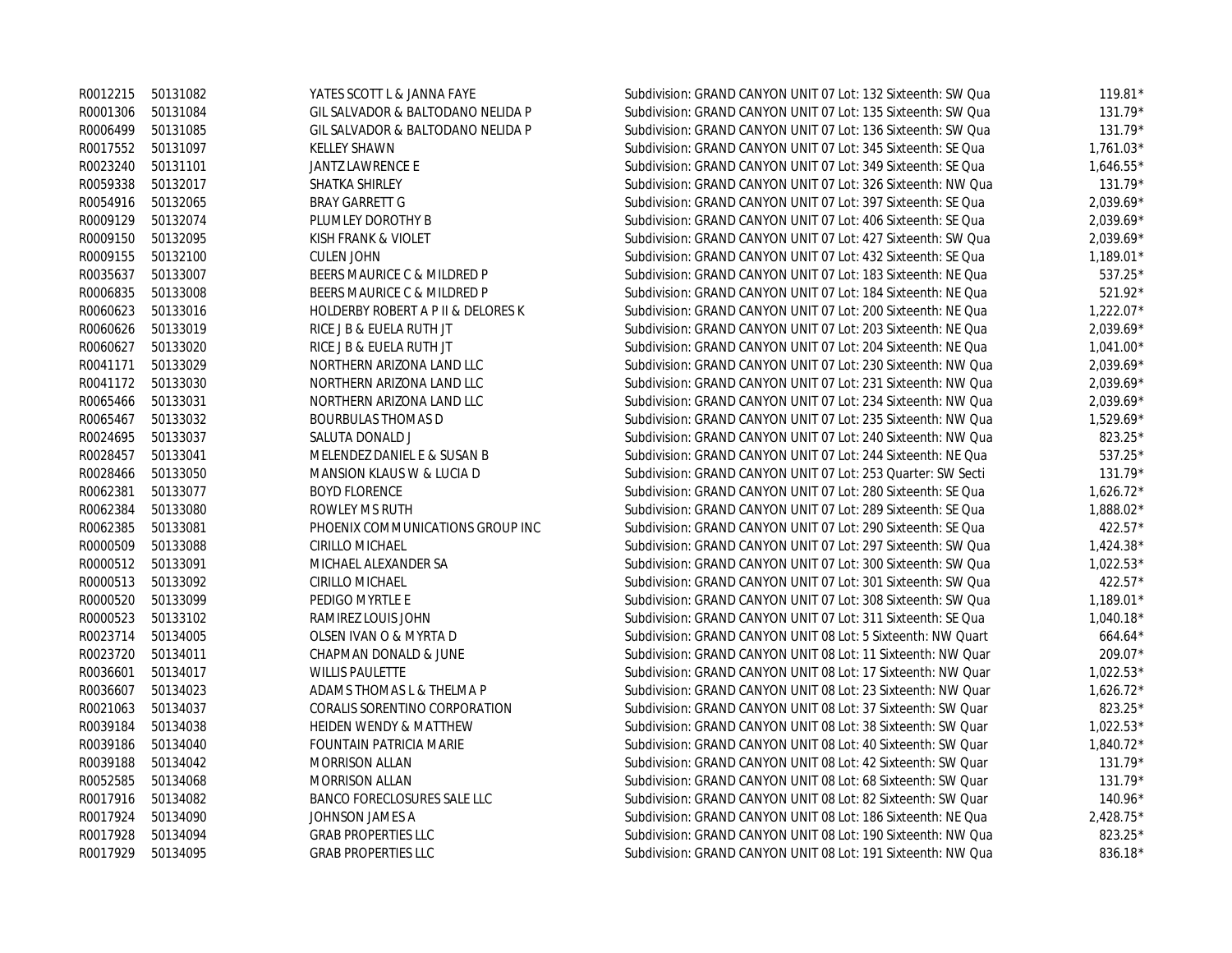|                   | R0002538 50134115 | LINNERTZ CHARLES A & CATHERINE A TRUST D | Subdivision: GRAND CANYON UNIT 08 Lot: 211 Sixteenth: NE Qua | $2,233.93*$ |
|-------------------|-------------------|------------------------------------------|--------------------------------------------------------------|-------------|
| R0032569 50134117 |                   | <b>LOPEZ LAWRENCE J</b>                  | Subdivision: GRAND CANYON UNIT 08 Lot: 213 Sixteenth: NE Qua | $1.022.53*$ |
| R0025313          | 50135025          | ROBINSON JESSICA                         | Subdivision: GRAND CANYON UNIT 08 Lot: 239 Sixteenth: NE Qua | $1,022.53*$ |
| R0025314          | 50135026          | ROBINSON JESSICA                         | Subdivision: GRAND CANYON UNIT 08 Lot: 240 Sixteenth: NE Qua | $1.022.53*$ |
| R0047129          | 50135040          | <b>BAILEY RICHARD C</b>                  | Subdivision: GRAND CANYON UNIT 08 Lot: 254 Sixteenth: SW Qua | $131.79*$   |
| R0043273          | 50135046          | DOBROWOLSKI MARGARET                     | Subdivision: GRAND CANYON UNIT 08 Lot: 260 Sixteenth: SW Qua | $926.15*$   |
| R0045987          | 50135053          | MIYATA THOMAS B                          | Subdivision: GRAND CANYON UNIT 08 Lot: 267 Sixteenth: SE Qua | 219.07*     |
| R0046594          | 50135057          | SUCANICK BERNADETTE M & MARTIN JT        | Subdivision: GRAND CANYON UNIT 08 Lot: 271 Sixteenth: SW Qua | 2,039.69*   |
| R0012058          | 50135063          | COOK DIANE MODEAN                        | Subdivision: GRAND CANYON UNIT 08 Lot: 277 Sixteenth: SW Qua | $142.24*$   |
| R0006214 50135068 |                   | MILOM JOHN B                             | Subdivision: GRAND CANYON UNIT 08 Lot: 282 Sixteenth: SE Qua | $2,039.69*$ |
| R0012475          | 50135071          | DALTON MILDRED L LIVING TRUST DTD 04-18- | Subdivision: GRAND CANYON UNIT 08 Lot: 285 Sixteenth: SE Qua | 219.07*     |
| R0012476          | 50135072          | DALTON MILDRED L LIVING TRUST DTD 04-18- | Subdivision: GRAND CANYON UNIT 08 Lot: 286 Sixteenth: SE Qua | 226.16*     |
| R0012478 50135074 |                   | OLIVER EDWARD F                          | Subdivision: GRAND CANYON UNIT 08 Lot: 288 Sixteenth: SE Qua | 219.07*     |
| R0027731          | 50136004          | <b>HELMER MILTON W &amp; BETTY</b>       | Subdivision: GRAND CANYON UNIT 08 Lot: 300 Sixteenth: SW Qua | $1,222.07*$ |
| R0027733          | 50136006          | <b>KERR THOMAS</b>                       | Subdivision: GRAND CANYON UNIT 08 Lot: 302 Sixteenth: NW Qua | 219.07*     |
| R0000306          | 50136015          | <b>BOURBULAS THOMAS D</b>                | Subdivision: GRAND CANYON UNIT 08 Lot: 311 Sixteenth: SW Qua | $1.529.69*$ |
| R0015604          | 50136023          | <b>BAUMAN CAROLE M</b>                   | Subdivision: GRAND CANYON UNIT 08 Lot: 319 Sixteenth: NW Qua | $131.79*$   |
| R0015605          | 50136024          | <b>BAUMAN CAROLE M</b>                   | Subdivision: GRAND CANYON UNIT 08 Lot: 320 Sixteenth: NW Qua | 131.79*     |
| R0049579          | 50136031          | SEBESTYEN ANNE M                         | Subdivision: GRAND CANYON UNIT 08 Lot: 344 Sixteenth: SW Qua | $1,424.38*$ |
| R0049591          | 50136043          | BELL FAMILY REVOCABLE LIVING TRUST DTD 0 | Subdivision: GRAND CANYON UNIT 08 Lot: 356 Sixteenth: SE Qua | $1,424.38*$ |
| R0061630          | 50136050          | COOK DIANE MODEAN                        | Subdivision: GRAND CANYON UNIT 08 Lot: 363 Sixteenth: NE Qua | $142.24*$   |
|                   | R0023762 50136052 | SALVATORE GATTO PARTNERS LP              | Subdivision: GRAND CANYON UNIT 08 Lot: 365 Sixteenth: SE Qua | $2,057.34*$ |
| R0023763          | 50136053          | SALVATORE GATTO PARTNERS LP              | Subdivision: GRAND CANYON UNIT 08 Lot: 366 Sixteenth: SE Qua | 2,039.69*   |
| R0043724          | 50136060          | PENNEY CLARK A & GERALDINE D             | Subdivision: GRAND CANYON UNIT 08 Lot: 373 Sixteenth: NW Qua | $2,039.69*$ |
| R0043725          | 50136061          | PENNEY CLARK A & GERALDINE D             | Subdivision: GRAND CANYON UNIT 08 Lot: 374 Sixteenth: NW Qua | $2,039.69*$ |
| R0043726          | 50136062          | KELLY EDITH M                            | Subdivision: GRAND CANYON UNIT 08 Lot: 375 Sixteenth: NW Qua | $537.25*$   |
| R0064416          | 50136068          | WHITE RICHARD HENRY                      | Subdivision: GRAND CANYON UNIT 08 Lot: 381 Sixteenth: NE Qua | 537.25*     |
| R0058315          | 50136078          | <b>JACOB CRAIG T</b>                     | Subdivision: GRAND CANYON UNIT 08 Lot: 391 Sixteenth: SW Qua | 664.64*     |
| R0035040          | 50136088          | WHARTON WM B & MYRA K                    | Subdivision: GRAND CANYON UNIT 08 Lot: 401 Sixteenth: SE Qua | 219.07*     |
| R0060813          | 50136093          | HICHENS SONIA A                          | Subdivision: GRAND CANYON UNIT 08 Lot: 406 Sixteenth: SE Qua | $1,424.38*$ |
| R0007748          | 50136105          | <b>NOLI EDWARD S</b>                     | Subdivision: GRAND CANYON UNIT 08 Lot: 418 Sixteenth: NE Qua | 2,233.93*   |
| R0007749 50136106 |                   | SPENCOOK WILLIAM S                       | Subdivision: GRAND CANYON UNIT 08 Lot: 419 Sixteenth: NE Qua | $2,039.69*$ |
| R0017480          | 50136118          | COONCE DANNY J LIVING TRUST DTD 01-27-06 | Subdivision: GRAND CANYON UNIT 08 Lot: 431 Sixteenth: NE Qua | $131.79*$   |
| R0042499          | 50136122          | OSORIO GEORGE & JOSEPHINE                | Subdivision: GRAND CANYON UNIT 08 Lot: 435 Sixteenth: SE Qua | $1,825.69*$ |
| R0042500          | 50136123          | OSORIO GEORGE & JOSEPHINE                | Subdivision: GRAND CANYON UNIT 08 Lot: 436 Sixteenth: SE Qua | 1,825.69*   |
| R0037411          | 50137011          | <b>REINER PETER</b>                      | Subdivision: GRAND CANYON UNIT 08 Lot: 97 Sixteenth: NW Quar | $2,039.69*$ |
|                   | R0037419 50137019 | KIRBY DANIEL S                           | Subdivision: GRAND CANYON UNIT 08 Lot: 105 Sixteenth: NW Qua | $2.052.62*$ |
|                   | R0018487 50137047 | CARLSON CARL R & SYLVIA M LIVING TRUST   | Subdivision: GRAND CANYON UNIT 08 Lot: 133 Sixteenth: NE Qua | $1,646.55*$ |
|                   | R0025562 50137053 | DINERMAN DAVID                           | Subdivision: GRAND CANYON UNIT 08 Lot: 139 Sixteenth: SE Qua | 537.25*     |
| R0025564          | 50137055          | <b>FARMER ELIZABETH</b>                  | Subdivision: GRAND CANYON UNIT 08 Lot: 141 Sixteenth: SE Qua | 2,039.69*   |
| R0037109          | 50137066          | GORILLA LADY TRUST DTD 09-24-96          | Subdivision: GRAND CANYON UNIT 08 Lot: 152 Sixteenth: SW Qua | $1,424.38*$ |
| R0037110          | 50137067          | GORILLA LADY TRUST DTD 09-24-96          | Subdivision: GRAND CANYON UNIT 08 Lot: 153 Sixteenth: SW Qua | $1,825.69*$ |
| R0016430          | 50137089          | MILLER ROGER & GRACE                     | Subdivision: GRAND CANYON UNIT 08 Lot: 175 Sixteenth: SW Qua | $2.057.34*$ |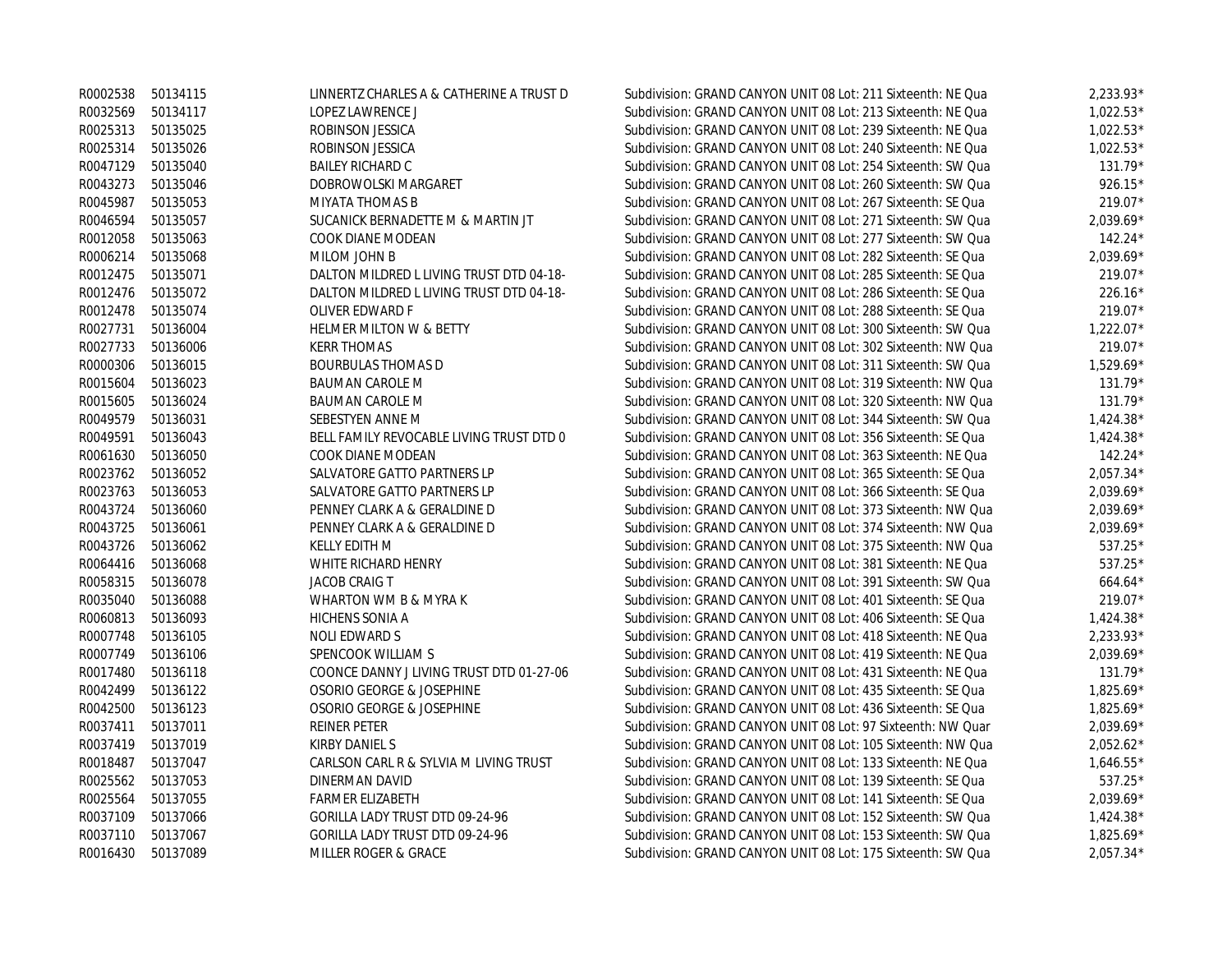|                   | R0016431 50137090 | MILLER ROGER & GRACE                  | Subdivision: GRAND CANYON UNIT 08 Lot: 176 Sixteenth: SW Qua | $2,039.69*$ |
|-------------------|-------------------|---------------------------------------|--------------------------------------------------------------|-------------|
|                   | R0066353 50137098 | DINERMAN DAVID                        | Subdivision: GRAND CANYON UNIT 08 Lot: 327 Sixteenth: SE Qua | 537.25*     |
| R0066355          | 50137100          | <b>FOWLER KELLY</b>                   | Subdivision: GRAND CANYON UNIT 08 Lot: 329 Sixteenth: SE Qua | 2,039.69*   |
| R0040188          | 50138001          | <b>TANGUAY ROBERT AUGUST</b>          | Subdivision: GRAND CANYON UNIT 09 Lot: 1 Sixteenth: NE Quart | $1,424.38*$ |
|                   | R0040189 50138002 | <b>JACOBS JOHN</b>                    | Subdivision: GRAND CANYON UNIT 09 Lot: 2 Sixteenth: NE Quart | 537.25*     |
|                   | R0040190 50138003 | RUSSELL WILLIAM                       | Subdivision: GRAND CANYON UNIT 09 Lot: 3 Sixteenth: NE Quart | $1,022.53*$ |
|                   | R0017803 50138016 | ROBINSON HENRY & PAULINE              | Subdivision: GRAND CANYON UNIT 09 Lot: 16 Sixteenth: SE Quar | 2,233.93*   |
|                   | R0064763 50138017 | ROBINSON HENRY & PAULINE              | Subdivision: GRAND CANYON UNIT 09 Lot: 17 Sixteenth: SE Quar | $2,233.93*$ |
|                   | R0019737 50138027 | <b>GREENIS EDWARD L &amp; ZELDA F</b> | Subdivision: GRAND CANYON UNIT 09 Lot: 27 Sixteenth: NE Quar | $1,646.55*$ |
| R0025628          | 50138040          | <b>MULLER ANDREA</b>                  | Subdivision: GRAND CANYON UNIT 09 Lot: 40 Sixteenth: SE Quar | $1,424.38*$ |
| R0025629          | 50138041          | <b>BLANCO GEORGE ALBERT</b>           | Subdivision: GRAND CANYON UNIT 09 Lot: 41 Sixteenth: SE Quar | $1,840.72*$ |
| R0005745          | 50138053          | KIM DONGHYUN                          | Subdivision: GRAND CANYON UNIT 09 Lot: 53 Quarter: NE Sectio | $1,022.53*$ |
|                   | R0005755 50138063 | <b>WELLNITZ NORMAN</b>                | Subdivision: GRAND CANYON UNIT 09 Lot: 63 Sixteenth: NW Quar | 422.57*     |
| R0021185          | 50138087          | <b>NOELP BRIAN ROBERT</b>             | Subdivision: GRAND CANYON UNIT 09 Lot: 161 Sixteenth: NW Qua | $2,651.03*$ |
| R0029805          | 50138089          | THOMAS DEAN P                         | Subdivision: GRAND CANYON UNIT 09 Lot: 163 Sixteenth: NW Qua | $2,220.28*$ |
|                   | R0029806 50138090 | <b>NOELP BRIAN ROBERT</b>             | Subdivision: GRAND CANYON UNIT 09 Lot: 164 Sixteenth: SW Qua | $2,673.78*$ |
| R0029807 50138091 |                   | LAMBROSE G DOUGLAS                    | Subdivision: GRAND CANYON UNIT 09 Lot: 165 Sixteenth: SW Qua | $7,427.16*$ |
| R0029809          | 50138093          | <b>BARASCU MIRCEA</b>                 | Subdivision: GRAND CANYON UNIT 09 Lot: 167 Sixteenth: SW Qua | 219.07*     |
|                   | R0016207 50138102 | MILLER ROGER & GRACE                  | Subdivision: GRAND CANYON UNIT 09 Lot: 176 Sixteenth: SW Qua | $2,039.69*$ |
|                   | R0031562 50139008 | JONES DANIEL M & LUCIA N              | Subdivision: GRAND CANYON UNIT 09 Lot: 198 Sixteenth: SW Qua | 537.25*     |
|                   | R0040389 50139017 | LEGERE DONALD A & ROSEMARY V          | Subdivision: GRAND CANYON UNIT 09 Lot: 207 Sixteenth: SE Qua | 2,726.96*   |
|                   | R0040391 50139019 | DORSON ROBERT L & M MAXINE            | Subdivision: GRAND CANYON UNIT 09 Lot: 209 Sixteenth: SE Qua | 86.83*      |
| R0052305          | 50139051          | DRABECK VICTOR H TRUST DTD 05-28-91   | Subdivision: GRAND CANYON UNIT 09 Lot: 241 Sixteenth: NW Qua | $1,626.72*$ |
|                   | R0024553 50139071 | BEAULIEU IRVAN P & NANCY O            | Subdivision: GRAND CANYON UNIT 09 Lot: 261 Sixteenth: SE Qua | $1,189.01*$ |
|                   | R0024557 50139075 | BRESSAN MARIO & ANGELA                | Subdivision: GRAND CANYON UNIT 09 Lot: 311 Sixteenth: SE Qua | 422.57*     |
|                   | R0024560 50139078 | HOWARD REVOCABLE TRUST DTD 05-27-97   | Subdivision: GRAND CANYON UNIT 09 Lot: 314 Sixteenth: SE Qua | $2,220.28*$ |
| R0062558          | 50139101          | <b>KREVER CHARLOTTE</b>               | Subdivision: GRAND CANYON UNIT 09 Lot: 337 Sixteenth: SW Qua | $1,022.53*$ |
|                   | R0021203 50139122 | <b>SWATSEK FAMILY TRUST</b>           | Subdivision: GRAND CANYON UNIT 09 Lot: 467 Sixteenth: SW Qua | $1,646.55*$ |
|                   | R0017267 50139137 | GREENAWALT WILLIAM & KATHLEEN A       | Subdivision: GRAND CANYON UNIT 09 Lot: 482 Sixteenth: NW Qua | $2,039.69*$ |
| R0023383          | 50140009          | LAMBROSE G DOUGLAS & ANNE             | Subdivision: GRAND CANYON UNIT 09 Lot: 191 Sixteenth: NW Qua | $1,825.69*$ |
| R0023384          | 50140010          | LAMBROSE G DOUGLAS & ANNE             | Subdivision: GRAND CANYON UNIT 09 Lot: 192 Sixteenth: SW Qua | $1,424.38*$ |
| R0023389          | 50140015          | REYES RICHARD P & MARY ALICE          | Subdivision: GRAND CANYON UNIT 09 Lot: 266 Sixteenth: NE Qua | $3,122.67*$ |
| R0064944          | 50140027          | <b>FURBER ALICE</b>                   | Subdivision: GRAND CANYON UNIT 09 Lot: 278 Sixteenth: SW Qua | $1,626.72*$ |
| R0064946          | 50140029          | LOPEZ FRANKIE RENE                    | Subdivision: GRAND CANYON UNIT 09 Lot: 280 Sixteenth: SW Qua | 422.57*     |
| R0052094          | 50140053          | <b>HAUCK FAYE I</b>                   | Subdivision: GRAND CANYON UNIT 09 Lot: 304 Sixteenth: NE Qua | 131.79*     |
| R0032860          | 50140089          | <b>WELLINGTON MARVIN J</b>            | Subdivision: GRAND CANYON UNIT 09 Lot: 375 Sixteenth: NE Qua | 664.64*     |
| R0032864          | 50140093          | SAXTON H J & RUTH G JT                | Subdivision: GRAND CANYON UNIT 09 Lot: 384 Sixteenth: NW Qua | $1,022.53*$ |
| R0037052          | 50140094          | ROTTEGER ARRON LOUIS & CHANTEL LEE    | Subdivision: GRAND CANYON UNIT 09 Lot: 385 Sixteenth: NW Qua | 823.25*     |
| R0025961          | 50140101          | SHAVER YOLANDA M                      | Subdivision: GRAND CANYON UNIT 09 Lot: 392 Sixteenth: NW Qua | 818.26*     |
|                   | R0025963 50140103 | ZAVALA JOSE DUARTE                    | Subdivision: GRAND CANYON UNIT 09 Lot: 394 Sixteenth: NE Qua | 537.25*     |
| R0025966          | 50140106          | LANGENBAHN LARRY M                    | Subdivision: GRAND CANYON UNIT 09 Lot: 397 Sixteenth: SE Qua | $2,467.24*$ |
|                   | R0025972 50140112 | SPENCER CHARLES D                     | Subdivision: GRAND CANYON UNIT 09 Lot: 403 Sixteenth: SW Qua | $1,646.55*$ |
| R0025973          | 50140113          | SPENCER CHARLES D                     | Subdivision: GRAND CANYON UNIT 09 Lot: 404 Sixteenth: SW Qua | $1.646.55*$ |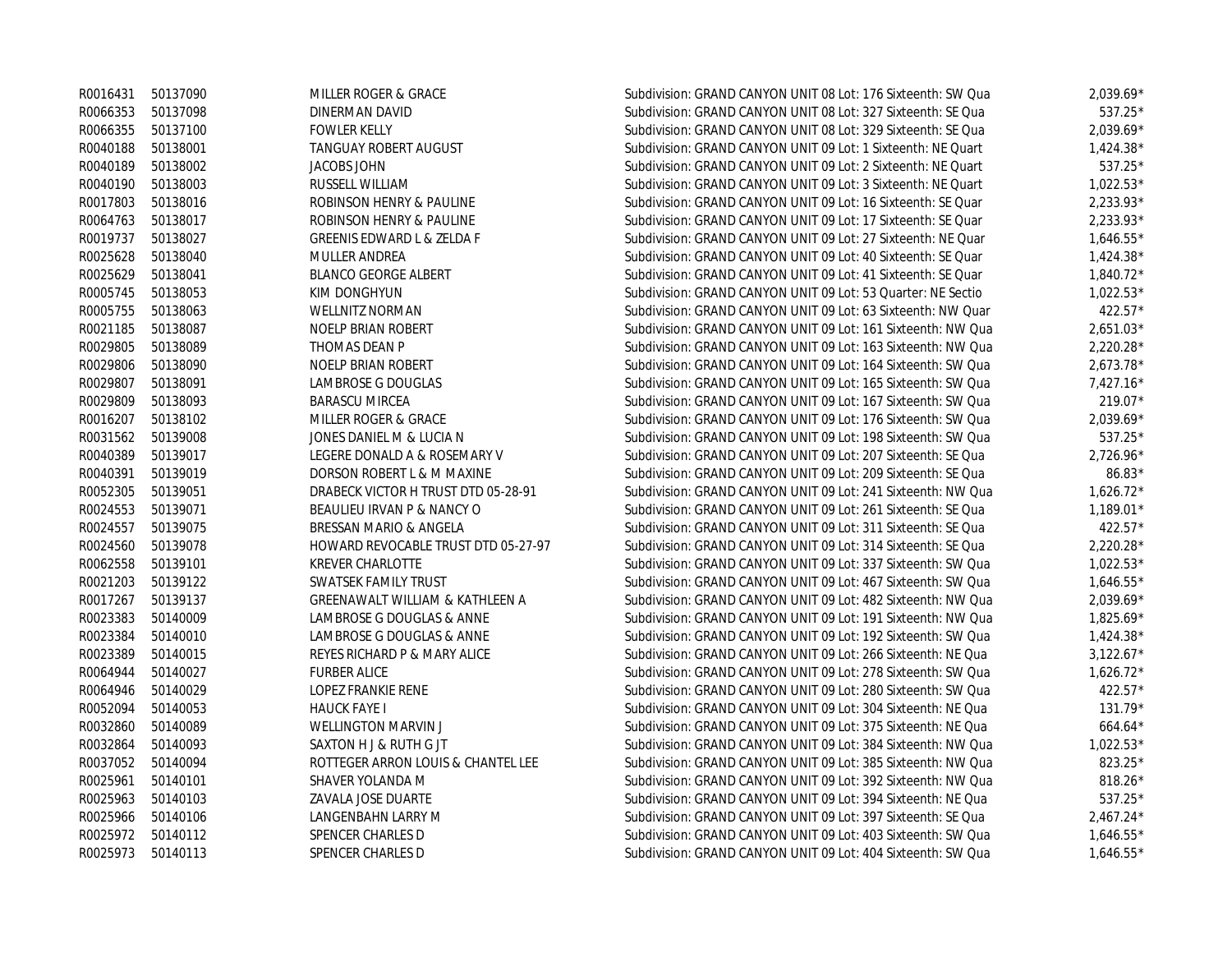|          | R0025975 50140115 | AOKI EMI                                 | Subdivision: GRAND CANYON UNIT 09 Lot: 406 Sixteenth: SW Qua | $1,022.53*$ |
|----------|-------------------|------------------------------------------|--------------------------------------------------------------|-------------|
| R0060131 | 50140133          | BERNSTEIN IRENE CL                       | Subdivision: GRAND CANYON UNIT 09 Lot: 424 Sixteenth: SE Qua | $1,626.72*$ |
| R0000600 | 50140148          | ALLIASON JOHN & MARY B                   | Subdivision: GRAND CANYON UNIT 09 Lot: 439 Sixteenth: NW Qua | 431.65*     |
| R0008129 | 50140163          | MYERS ROBERT H & SARA E                  | Subdivision: GRAND CANYON UNIT 09 Lot: 454 Sixteenth: NW Qua | 537.25*     |
| R0056743 | 50140165          | <b>GARCIA ANDREA</b>                     | Subdivision: GRAND CANYON UNIT 09 Lot: 456 Sixteenth: NW Qua | 131.79*     |
| R0041075 | 50141003          | AUSTIN LEONARD D                         | Subdivision: GRAND CANYON UNIT 09 Lot: 89 Sixteenth: NE Quar | 2,233.93*   |
| R0041077 | 50141005          | <b>WATKINS HARRY R</b>                   | Subdivision: GRAND CANYON UNIT 09 Lot: 91 Sixteenth: NE Quar | $131.79*$   |
| R0041084 | 50141012          | LEGERE DONALD A & ROSEMARY V             | Subdivision: GRAND CANYON UNIT 09 Lot: 98 Sixteenth: NE Quar | $1,626.72*$ |
| R0041088 | 50141016          | ALLEN CARL K & ANNA BELLE                | Subdivision: GRAND CANYON UNIT 09 Lot: 102 Sixteenth: NE Qua | $2,467.24*$ |
| R0018035 | 50141019          | DAOUD SAAD SALEM                         | Subdivision: GRAND CANYON UNIT 09 Lot: 105 Sixteenth: NE Qua | $1,222.07*$ |
| R0038162 | 50141032          | DRZAL JOHN & MARY                        | Subdivision: GRAND CANYON UNIT 09 Lot: 118 Sixteenth: SE Qua | $1,022.53*$ |
| R0030977 | 50141040          | DALTON MILDRED L LIVING TRUST DTD 04-18- | Subdivision: GRAND CANYON UNIT 09 Lot: 126 Sixteenth: SE Qua | 219.07*     |
| R0030978 | 50141041          | DALTON MILDRED L LIVING TRUST DTD 04-18- | Subdivision: GRAND CANYON UNIT 09 Lot: 127 Sixteenth: SE Qua | 219.07*     |
| R0056264 | 50142019          | EMERSON JOHN E & NATALIE S               | Subdivision: GRAND CANYON UNIT 11 Lot: 19 Sixteenth: NW Quar | $1,222.07*$ |
| R0056265 | 50142020          | EMERSON JOHN E & NATALIE S               | Subdivision: GRAND CANYON UNIT 11 Lot: 20 Sixteenth: NW Quar | 2,233.93*   |
| R0008336 | 50142023          | STEPENOSKY PETER R                       | Subdivision: GRAND CANYON UNIT 11 Lot: 23 Sixteenth: NW Quar | $664.64*$   |
| R0039834 | 50142046          | LANDINGCLOUD9 LLC                        | Subdivision: GRAND CANYON UNIT 11 Lot: 46 Sixteenth: SW Quar | 131.79*     |
| R0055050 | 50142049          | <b>WYATT GREGORY</b>                     | Subdivision: GRAND CANYON UNIT 11 Lot: 49 Sixteenth: NW Quar | $2,039.69*$ |
| R0023562 | 50142057          | RADLICKI JOHN F                          | Subdivision: GRAND CANYON UNIT 11 Lot: 57 Sixteenth: SW Quar | 422.57*     |
| R0036218 | 50142065          | ROBERTS MARIE ENTERPRISES TRUST          | Subdivision: GRAND CANYON UNIT 11 Lot: 65 Sixteenth: NE Quar | $1,222.07*$ |
| R0036234 | 50142081          | PRICE RICHARD & MELINDA FAMILY TRUST DTD | Subdivision: GRAND CANYON UNIT 11 Lot: 81 Sixteenth: SE Quar | $2,176.61*$ |
| R0012914 | 50142100          | PRICE RICHARD & MELINDA FAMILY TRUST DTD | Subdivision: GRAND CANYON UNIT 11 Lot: 100 Sixteenth: SE Qua | $2,233.93*$ |
| R0049443 | 50142117          | UNDERWOOD DONALD M                       | Subdivision: GRAND CANYON UNIT 11 Lot: 117 Sixteenth: NE Qua | 131.79*     |
| R0040252 | 50142122          | HERNANDEZ ROBERT                         | Subdivision: GRAND CANYON UNIT 11 Lot: 122 Sixteenth: NE Qua | 131.79*     |
| R0040253 | 50142123          | GAGLIANO TRUST DTD 07-15-04              | Subdivision: GRAND CANYON UNIT 11 Lot: 123 Sixteenth: NE Qua | $1,022.53*$ |
| R0031577 | 50142131          | <b>BONAHOOM COLE</b>                     | Subdivision: GRAND CANYON UNIT 11 Lot: 131 Sixteenth: NE Qua | $131.79*$   |
| R0031578 | 50142132          | KING FRANCIS A III                       | Subdivision: GRAND CANYON UNIT 11 Lot: 132 Sixteenth: NE Qua | $1,424.38*$ |
| R0031580 | 50142134          | GAGLIANO TRUST DTD 07-15-04              | Subdivision: GRAND CANYON UNIT 11 Lot: 134 Sixteenth: NE Qua | $1,022.53*$ |
| R0031585 | 50142139          | SHINNEMAN-GLEAVE SHARON                  | Subdivision: GRAND CANYON UNIT 11 Lot: 486 Sixteenth: SW Qua | $1,212.07*$ |
| R0031601 | 50143011          | SUGANDA RUDY                             | Subdivision: GRAND CANYON UNIT 11 Lot: 148 Sixteenth: SW Qua | $2,039.69*$ |
| R0031602 | 50143012          | ALLEY MARK F                             | Subdivision: GRAND CANYON UNIT 11 Lot: 149 Sixteenth: SW Qua | $1,437.31*$ |
| R0031605 | 50143015          | DARO HERBERT & BEATRICE LIVING TRUST DTD | Subdivision: GRAND CANYON UNIT 11 Lot: 152 Sixteenth: SW Qua | $1,022.53*$ |
| R0031619 | 50143029          | <b>BLANK MICHAEL J &amp; JANET L</b>     | Subdivision: GRAND CANYON UNIT 11 Lot: 166 Sixteenth: SW Qua | $1,337.10*$ |
| R0031624 | 50143034          | <b>GRANT THOMAS</b>                      | Subdivision: GRAND CANYON UNIT 11 Lot: 171 Sixteenth: NW Qua | 345.74*     |
| R0002871 | 50143038          | STASTNY FRANK J K SR & MARY V            | Subdivision: GRAND CANYON UNIT 11 Lot: 175 Sixteenth: NW Qua | $2,233.93*$ |
| R0002872 | 50143039          | STASTNY FRANK J K SR & MARY V            | Subdivision: GRAND CANYON UNIT 11 Lot: 176 Sixteenth: NW Qua | 2,233.93*   |
| R0002874 | 50143041          | VITALE BRENDA (UTTER)                    | Subdivision: GRAND CANYON UNIT 11 Lot: 178 Sixteenth: NW Qua | $1,626.72*$ |
| R0002875 | 50143042          | VITALE BRENDA (UTTER)                    | Subdivision: GRAND CANYON UNIT 11 Lot: 179 Sixteenth: NW Qua | $1,626.72*$ |
| R0006316 | 50143063          | BOWLES VERNON L & MILDRED L              | Subdivision: GRAND CANYON UNIT 11 Lot: 200 Sixteenth: SE Qua | $1,442.85*$ |
| R0006317 | 50143064          | URUCHURTU RA 2000 REVOCABLE TRUST DTD 08 | Subdivision: GRAND CANYON UNIT 11 Lot: 201 Sixteenth: SE Qua | 131.79*     |
| R0006320 | 50143067          | THAI TUYET                               | Subdivision: GRAND CANYON UNIT 11 Lot: 204 Sixteenth: NE Qua | $1,022.53*$ |
| R0012728 | 50143075          | REYES ROJELIO A & MARTHA C               | Subdivision: GRAND CANYON UNIT 11 Lot: 212 Sixteenth: SE Qua | $2,233.93*$ |
| R0012729 | 50143076          | REYES ROJELIO A & MARTHA C               | Subdivision: GRAND CANYON UNIT 11 Lot: 213 Sixteenth: SE Qua | $2.039.69*$ |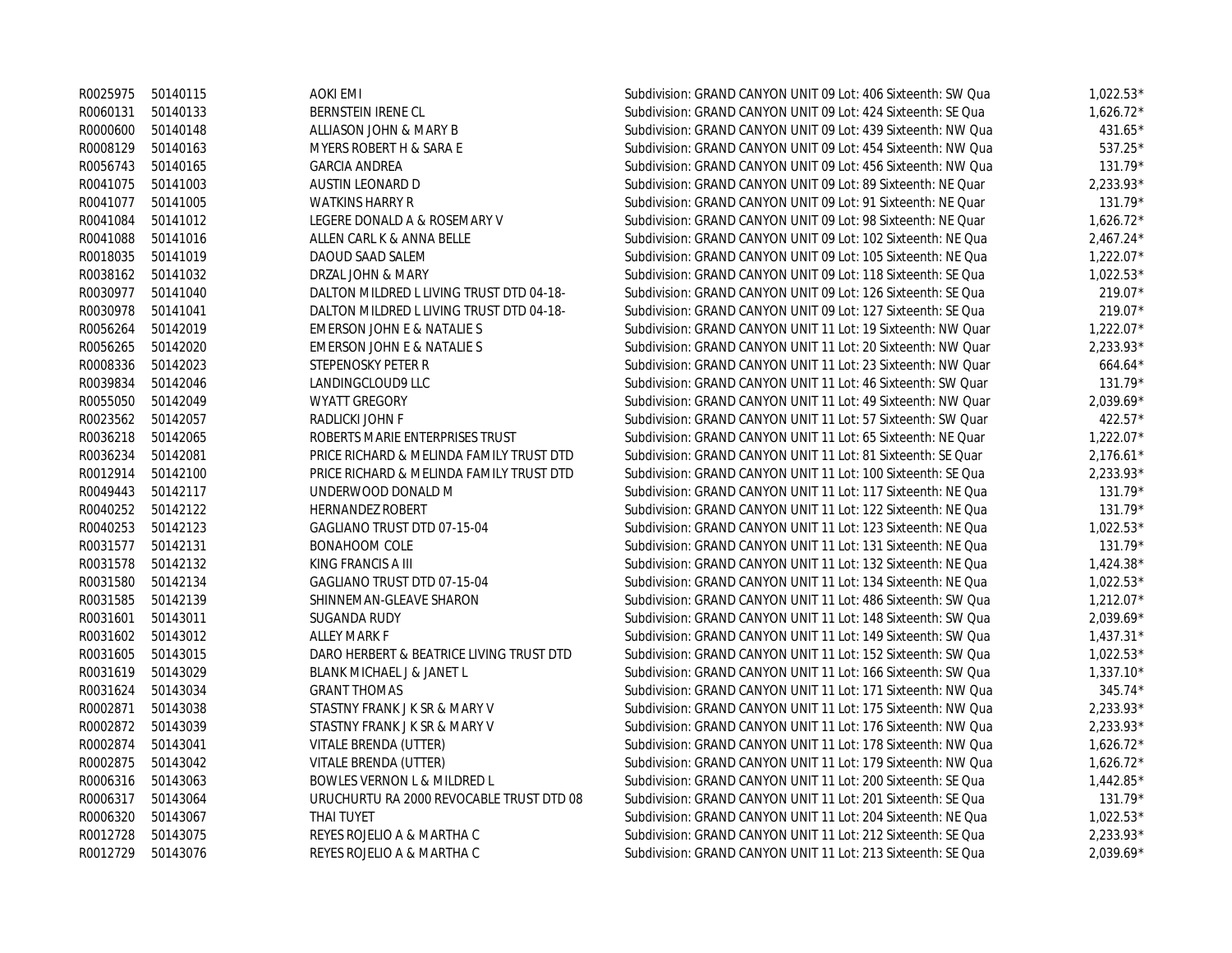|          | R0011668 50143077 | REYES ROJELIO A & MARTHA C                 | Subdivision: GRAND CANYON UNIT 11 Lot: 214 Sixteenth: NE Qua | $2,039.69*$ |
|----------|-------------------|--------------------------------------------|--------------------------------------------------------------|-------------|
|          | R0024162 50143088 | <b>GREENAWALT WILLIAM &amp; KATHLEEN A</b> | Subdivision: GRAND CANYON UNIT 11 Lot: 225 Sixteenth: NE Qua | $2,233.93*$ |
| R0006091 | 50143096          | REYES RICHARD                              | Subdivision: GRAND CANYON UNIT 11 Lot: 233 Sixteenth: SE Qua | $1,022.53*$ |
| R0006099 | 50143104          | LAND TRUST COMPANY LLC                     | Subdivision: GRAND CANYON UNIT 11 Lot: 241 Sixteenth: SE Qua | $664.64*$   |
| R0000281 | 50144008          | PHILIPSEN DONALD L & HELEN                 | Subdivision: GRAND CANYON UNIT 11 Lot: 271 Sixteenth: NE Qua | 818.26*     |
| R0000284 | 50144011          | <b>GROSS PETER R</b>                       | Subdivision: GRAND CANYON UNIT 11 Lot: 274 Sixteenth: NE Qua | $131.79*$   |
| R0000285 | 50144012          | NOSBISCH JACKIE W                          | Subdivision: GRAND CANYON UNIT 11 Lot: 275 Sixteenth: NE Qua | 537.25*     |
| R0000286 | 50144013          | BELL FAMILY REVOCABLE LIVING TRUST DTD 0   | Subdivision: GRAND CANYON UNIT 11 Lot: 276 Sixteenth: NE Qua | $1,424.38*$ |
| R0044918 | 50144026          | AMERICAN REAL ESTATE INVESTMENTS LLC       | Subdivision: GRAND CANYON UNIT 11 Lot: 289 Sixteenth: NW Qua | $2,233.93*$ |
| R0011289 | 50144027          | AMERICAN REAL ESTATE INVESTMENTS LLC       | Subdivision: GRAND CANYON UNIT 11 Lot: 290 Sixteenth: NW Qua | 2,233.93*   |
| R0030883 | 50144030          | FRECHETTE ANN PENNIMAN                     | Subdivision: GRAND CANYON UNIT 11 Lot: 293 Sixteenth: NW Qua | 219.07*     |
| R0026707 | 50144043          | MILLER ROGER & GRACE                       | Subdivision: GRAND CANYON UNIT 11 Lot: 306 Sixteenth: NE Qua | 2,039.69*   |
| R0002236 | 50144069          | RUSCHE MANUEL                              | Subdivision: GRAND CANYON UNIT 11 Lot: 380 Sixteenth: SE Qua | 2,233.93*   |
| R0002246 | 50144079          | <b>TUZZOLINO FRANCIS R</b>                 | Subdivision: GRAND CANYON UNIT 11 Lot: 390 Sixteenth: SE Qua | $1,022.53*$ |
| R0002247 | 50144080          | CORTEZ DOLORES C REVOCABLE LIVING TRUST    | Subdivision: GRAND CANYON UNIT 11 Lot: 391 Sixteenth: SE Qua | 131.79*     |
| R0002249 | 50144082          | <b>RUSCHE MANUEL</b>                       | Subdivision: GRAND CANYON UNIT 11 Lot: 393 Sixteenth: SE Qua | $2,233.93*$ |
| R0002251 | 50144084          | POLSON JEREMIAH                            | Subdivision: GRAND CANYON UNIT 11 Lot: 395 Sixteenth: SW Qua | $219.07*$   |
| R0002253 | 50144086          | YOUNG TONY L                               | Subdivision: GRAND CANYON UNIT 11 Lot: 397 Sixteenth: SW Qua | $1,646.55*$ |
| R0002255 | 50144088          | LI JOHN KONG-JIANN                         | Subdivision: GRAND CANYON UNIT 11 Lot: 399 Sixteenth: SW Qua | $422.57*$   |
| R0004638 | 50144096          | KING IRENE D                               | Subdivision: GRAND CANYON UNIT 11 Lot: 407 Sixteenth: SW Qua | $2,039.69*$ |
| R0043301 | 50144102          | <b>BROWN GREGG</b>                         | Subdivision: GRAND CANYON UNIT 11 Lot: 413 Sixteenth: SE Qua | $1,022.53*$ |
| R0001731 | 50144114          | ENDO YOSHIKATSU & HISAKO                   | Subdivision: GRAND CANYON UNIT 11 Lot: 425 Sixteenth: SE Qua | 537.25*     |
| R0008545 | 50144123          | CHEEK DORSIE N JR & PATSY F                | Subdivision: GRAND CANYON UNIT 11 Lot: 434 Sixteenth: SW Qua | $1,022.53*$ |
| R0030026 | 50145022          | LEIFER NORMAN DAVID                        | Subdivision: GRAND CANYON UNIT 11 Lot: 344 Sixteenth: NE Qua | $1,022.53*$ |
| R0030027 | 50145023          | ROBERTS MARIE ENTERPRISES TRUST            | Subdivision: GRAND CANYON UNIT 11 Lot: 345 Sixteenth: NE Qua | $1,212.07*$ |
| R0046917 | 50145035          | LICHTY FAMILY TRUST DTD 03-08-95           | Subdivision: GRAND CANYON UNIT 11 Lot: 357 Sixteenth: SE Qua | 2,039.69*   |
| R0013857 | 50145041          | <b>CLARIDGE RONALD E &amp; ROSEMARY</b>    | Subdivision: GRAND CANYON UNIT 11 Lot: 363 Sixteenth: SE Qua | 422.57*     |
| R0066468 | 50145056          | HAND CHRISTOPHER & PATRICIA                | Subdivision: GRAND CANYON UNIT 11 Lot: 446 Sixteenth: SW Qua | 833.25*     |
| R0066469 | 50145057          | NGUYEN NGHIA TRONG                         | Subdivision: GRAND CANYON UNIT 11 Lot: 447 Sixteenth: SW Qua | $1,626.72*$ |
| R0066470 | 50145058          | NGUYEN NGHIA TRONG                         | Subdivision: GRAND CANYON UNIT 11 Lot: 448 Sixteenth: SW Qua | $1,626.72*$ |
| R0066471 | 50145059          | NGUYEN NGHIA TRONG                         | Subdivision: GRAND CANYON UNIT 11 Lot: 449 Sixteenth: SW Qua | $1,626.72*$ |
| R0066474 | 50145062          | <b>KRAMER KATHERINE L</b>                  | Subdivision: GRAND CANYON UNIT 11 Lot: 452 Sixteenth: NW Qua | $1,424.38*$ |
| R0066475 | 50145063          | BABCOCK GRANT M & SUEANN REVOCABLE LIVIN   | Subdivision: GRAND CANYON UNIT 11 Lot: 453 Sixteenth: NW Qua | 836.18*     |
| R0028117 | 50145076          | <b>DERISE PETER LOUIS</b>                  | Subdivision: GRAND CANYON UNIT 11 Lot: 466 Sixteenth: SW Qua | 2,233.93*   |
| R0028118 | 50145077          | <b>DERISE PETER LOUIS</b>                  | Subdivision: GRAND CANYON UNIT 11 Lot: 467 Sixteenth: SW Qua | $2.233.93*$ |
| R0051614 | 50145096          | NGUYEN EDWIN T                             | Subdivision: GRAND CANYON UNIT 11 Lot: 492 Sixteenth: NW Qua | $415.46*$   |
| R0037605 | 50145100          | WILLIAMS ROBERT H                          | Subdivision: GRAND CANYON UNIT 11 Lot: 496 Sixteenth: NW Qua | $2.233.93*$ |
| R0037606 | 50145101          | WILLIAMS ROBERT H                          | Subdivision: GRAND CANYON UNIT 11 Lot: 497 Sixteenth: NW Qua | 2,233.93*   |
| R0037608 | 50145103          | WILLIAMS ROBERT J                          | Subdivision: GRAND CANYON UNIT 11 Lot: 499 Sixteenth: NW Qua | 2,233.93*   |
| R0024818 | 50146005          | <b>BRUNETTE JERRAD</b>                     | Subdivision: GRAND CANYON UNIT 12 Lot: 5 Sixteenth: SE Quart | 97.28*      |
| R0034173 | 50146008          | FERRA MANUEL & LOIS M                      | Subdivision: GRAND CANYON UNIT 12 Lot: 8 Sixteenth: SE Quart | $1,022.53*$ |
| R0034174 | 50146009          | FERRA MANUEL & LOIS M                      | Subdivision: GRAND CANYON UNIT 12 Lot: 9 Sixteenth: SE Quart | $1,022.53*$ |
|          | R0032762 50146013 | <b>CLY TISHA</b>                           | Subdivision: GRAND CANYON UNIT 12 Lot: 13 Sixteenth: SE Quar | $131.79*$   |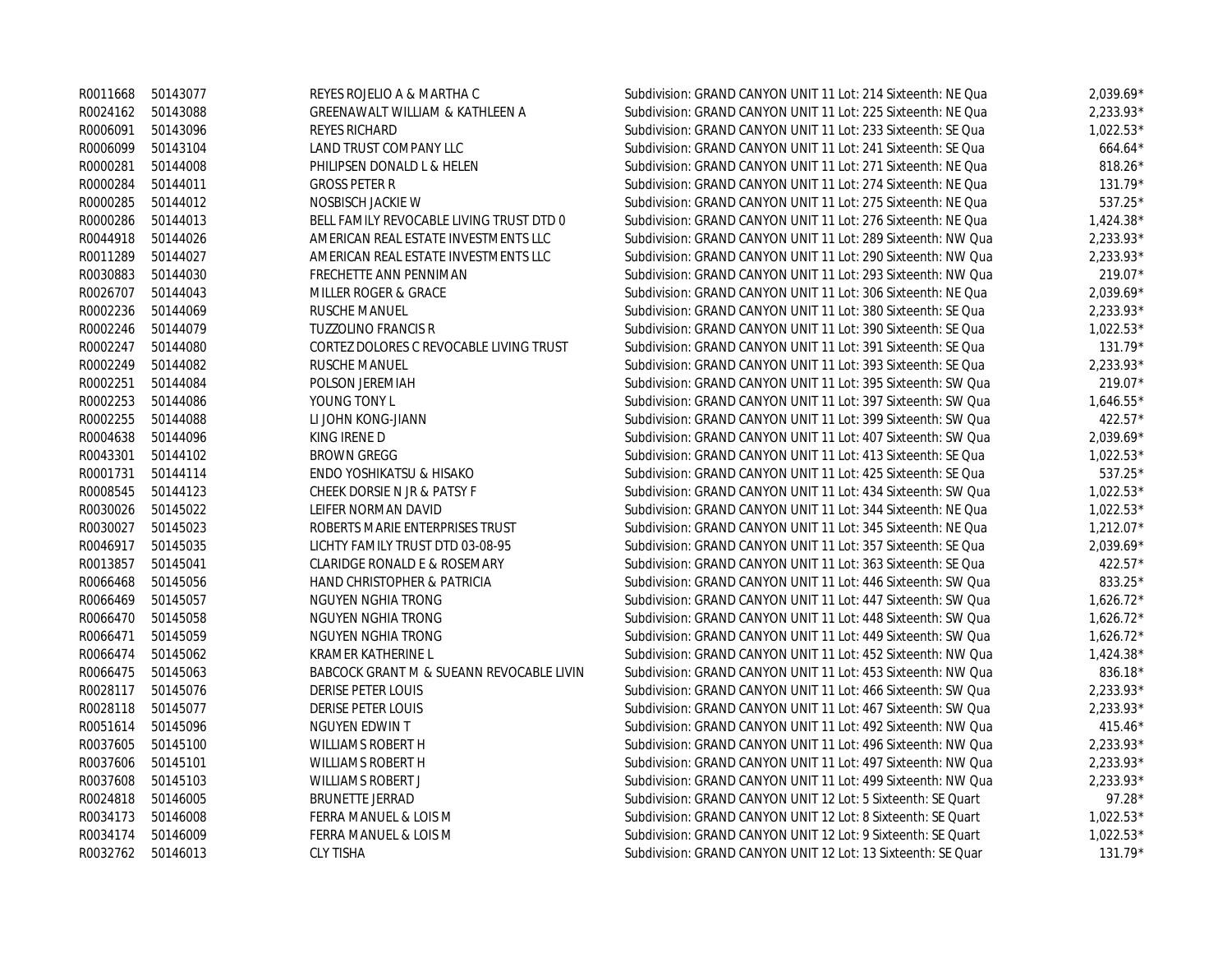|          | R0032763 50146014 | ELLIS CHARLES B                       | Subdivision: GRAND CANYON UNIT 12 Lot: 14 Sixteenth: SE Quar | 2,738.82*   |
|----------|-------------------|---------------------------------------|--------------------------------------------------------------|-------------|
| R0032768 | 50146019          | ARIZONA LIPNOB ESTATES INC            | Subdivision: GRAND CANYON UNIT 12 Lot: 19 Sixteenth: SE Quar | $2,233.93*$ |
| R0001796 | 50146041          | HARBOR INVESTMENT GROUP LLC           | Subdivision: GRAND CANYON UNIT 12 Lot: 41 Sixteenth: SW Quar | $1,424.38*$ |
| R0001797 | 50146042          | HARBOR INVESTMENT GROUP LLC           | Subdivision: GRAND CANYON UNIT 12 Lot: 42 Sixteenth: SW Quar | $1,423.38*$ |
| R0001802 | 50146047          | <b>FUKUMOTO MINORU</b>                | Subdivision: GRAND CANYON UNIT 12 Lot: 47 Sixteenth: SW Quar | $1,222.07*$ |
| R0062890 | 50146059          | EVENING SHADE LAND CO LLC             | Subdivision: GRAND CANYON UNIT 12 Lot: 59 Sixteenth: SW Quar | $1,022.53*$ |
| R0034077 | 50147015          | AMERICAN REAL ESTATE INVESTMENTS LLC  | Subdivision: GRAND CANYON UNIT 12 Lot: 79 Sixteenth: SE Quar | 1,825.69*   |
| R0034078 | 50147016          | AMERICAN REAL ESTATE INVESTMENTS LLC  | Subdivision: GRAND CANYON UNIT 12 Lot: 80 Sixteenth: SE Quar | 1,825.69*   |
| R0034081 | 50147019          | <b>PAGET MARY G</b>                   | Subdivision: GRAND CANYON UNIT 12 Lot: 83 Sixteenth: SE Quar | 2,233.93*   |
| R0034082 | 50147020          | PAGET MARY G                          | Subdivision: GRAND CANYON UNIT 12 Lot: 84 Sixteenth: SE Quar | 2,233.93*   |
| R0039488 | 50147046          | VON MARX JAMES O                      | Subdivision: GRAND CANYON UNIT 12 Lot: 110 Sixteenth: SW Qua | $5,027.09*$ |
| R0019460 | 50147054          | AMERICAN REAL ESTATE INVESTMENTS LLC  | Subdivision: GRAND CANYON UNIT 12 Lot: 118 Sixteenth: SW Qua | 2,233.93*   |
| R0063556 | 50147059          | KANNENBERG DIETER & HILDE             | Subdivision: GRAND CANYON UNIT 12 Lot: 123 Sixteenth: SW Qua | 219.07*     |
| R0063566 | 50148004          | HASELBACHER HERMANN & GISELA          | Subdivision: GRAND CANYON UNIT 14 Lot: 62 Sixteenth: SW Quar | 873.82*     |
| R0058647 | 50156004          | COBB RICHARD                          | Subdivision: GRAND CANYON UNIT 16 Lot: 4 Sixteenth: NW Quart | $1,103.18*$ |
| R0028678 | 50156014          | LESA THOMAS & MARION L                | Subdivision: GRAND CANYON UNIT 16 Lot: 14 Sixteenth: SW Quar | $1,728.87*$ |
| R0028679 | 50156015          | LESA THOMAS & MARION L                | Subdivision: GRAND CANYON UNIT 16 Lot: 15 Sixteenth: SW Quar | $1,728.87*$ |
| R0028684 | 50156020          | <b>DEHART JOHN</b>                    | Subdivision: GRAND CANYON UNIT 16 Lot: 20 Sixteenth: NW Quar | $142.24*$   |
| R0028689 | 50156025          | ORTLOFF BEVERLY I RITZ                | Subdivision: GRAND CANYON UNIT 16 Lot: 25 Sixteenth: NW Quar | $1,728.87*$ |
| R0006709 | 50156042          | NORTHERN ARIZONA LAND LLC             | Subdivision: GRAND CANYON UNIT 16 Lot: 42 Sixteenth: SW Quar | $1,702.14*$ |
|          | R0006710 50156043 | NORTHERN ARIZONA LAND LLC             | Subdivision: GRAND CANYON UNIT 16 Lot: 43 Sixteenth: SW Quar | $1,702.14*$ |
| R0006711 | 50156044          | NORTHERN ARIZONA LAND LLC             | Subdivision: GRAND CANYON UNIT 16 Lot: 44 Sixteenth: SW Quar | $1,702.14*$ |
| R0006719 | 50156052          | <b>SCHEIWE THOMAS</b>                 | Subdivision: GRAND CANYON UNIT 16 Lot: 52 Sixteenth: NW Quar | $1,702.14*$ |
| R0006725 | 50156058          | <b>GRUBBS KELLY JOE &amp; KATHY M</b> | Subdivision: GRAND CANYON UNIT 16 Lot: 58 Sixteenth: NE Quar | 1,480.72*   |
| R0021706 | 50156073          | <b>HOLMES EDITH L</b>                 | Subdivision: GRAND CANYON UNIT 16 Lot: 73 Sixteenth: NE Quar | $2,129.46*$ |
| R0021708 | 50156075          | MCMULLAN GEORGIA H                    | Subdivision: GRAND CANYON UNIT 16 Lot: 75 Sixteenth: NE Quar | $1,764.47*$ |
| R0021709 | 50156076          | MCMULLAN GEORGIA H                    | Subdivision: GRAND CANYON UNIT 16 Lot: 76 Sixteenth: NE Quar | $1,764.47*$ |
| R0065403 | 50156086          | REED JIMMIE L JR                      | Subdivision: GRAND CANYON UNIT 16 Lot: 86 Sixteenth: NE Quar | $131.79*$   |
| R0042246 | 50156107          | <b>BRUCE RICHARD</b>                  | Subdivision: GRAND CANYON UNIT 16 Lot: 211 Sixteenth: SW Qua | 503.32*     |
| R0064514 | 50156110          | RAINS BUDDIE L & CAROL ANN            | Subdivision: GRAND CANYON UNIT 16 Lot: 214 Sixteenth: SW Qua | 2,091.09*   |
| R0064516 | 50156112          | ROCHA ELAINE                          | Subdivision: GRAND CANYON UNIT 16 Lot: 216 Sixteenth: SW Qua | 675.98*     |
| R0015486 | 50156129          | LEWIS PETER L & MARGARET L            | Subdivision: GRAND CANYON UNIT 16 Lot: 249 Sixteenth: SW Qua | $1,066.10*$ |
| R0004376 | 50157004          | WINEMAN KIMBERLY ELAINE               | Subdivision: GRAND CANYON UNIT 16 Lot: 108 Sixteenth: NW Qua | 1,565.82*   |
| R0004380 | 50157008          | BEDOUIN INVESTMENTS LLC               | Subdivision: GRAND CANYON UNIT 16 Lot: 112 Sixteenth: NW Qua | 675.98*     |
| R0004381 | 50157009          | BEDOUIN INVESTMENTS LLC               | Subdivision: GRAND CANYON UNIT 16 Lot: 113 Sixteenth: SW Qua | 675.98*     |
| R0061058 | 50157018          | BEDOUIN INVESTMENTS LLC               | Subdivision: GRAND CANYON UNIT 16 Lot: 122 Sixteenth: SW Qua | 675.98*     |
| R0061059 | 50157019          | <b>BEDOUIN INVESTMENTS LLC</b>        | Subdivision: GRAND CANYON UNIT 16 Lot: 123 Sixteenth: NW Qua | 675.98*     |
| R0061064 | 50157024          | <b>BLACKBURN CHRISTOPHER L</b>        | Subdivision: GRAND CANYON UNIT 16 Lot: 128 Sixteenth: NW Qua | $131.79*$   |
| R0045680 | 50157042          | <b>BARCLAY WALLACE G</b>              | Subdivision: GRAND CANYON UNIT 16 Lot: 146 Sixteenth: SW Qua | 219.07*     |
|          | R0045692 50157054 | MARTINEZ GABRIEL ARCANGEL             | Subdivision: GRAND CANYON UNIT 16 Lot: 158 Sixteenth: NE Qua | $131.79*$   |
| R0045706 | 50157068          | PARRISH DOROTHY B                     | Subdivision: GRAND CANYON UNIT 16 Lot: 172 Sixteenth: SE Qua | $2,129.46*$ |
| R0045707 | 50157069          | <b>BENNETT ROBERT BOBBY K</b>         | Subdivision: GRAND CANYON UNIT 16 Lot: 173 Sixteenth: SE Qua | $1,257.66*$ |
| R0003102 | 50157093          | CORRIGAN MICHAEL G                    | Subdivision: GRAND CANYON UNIT 16 Lot: 197 Sixteenth: NE Qua | 545.85*     |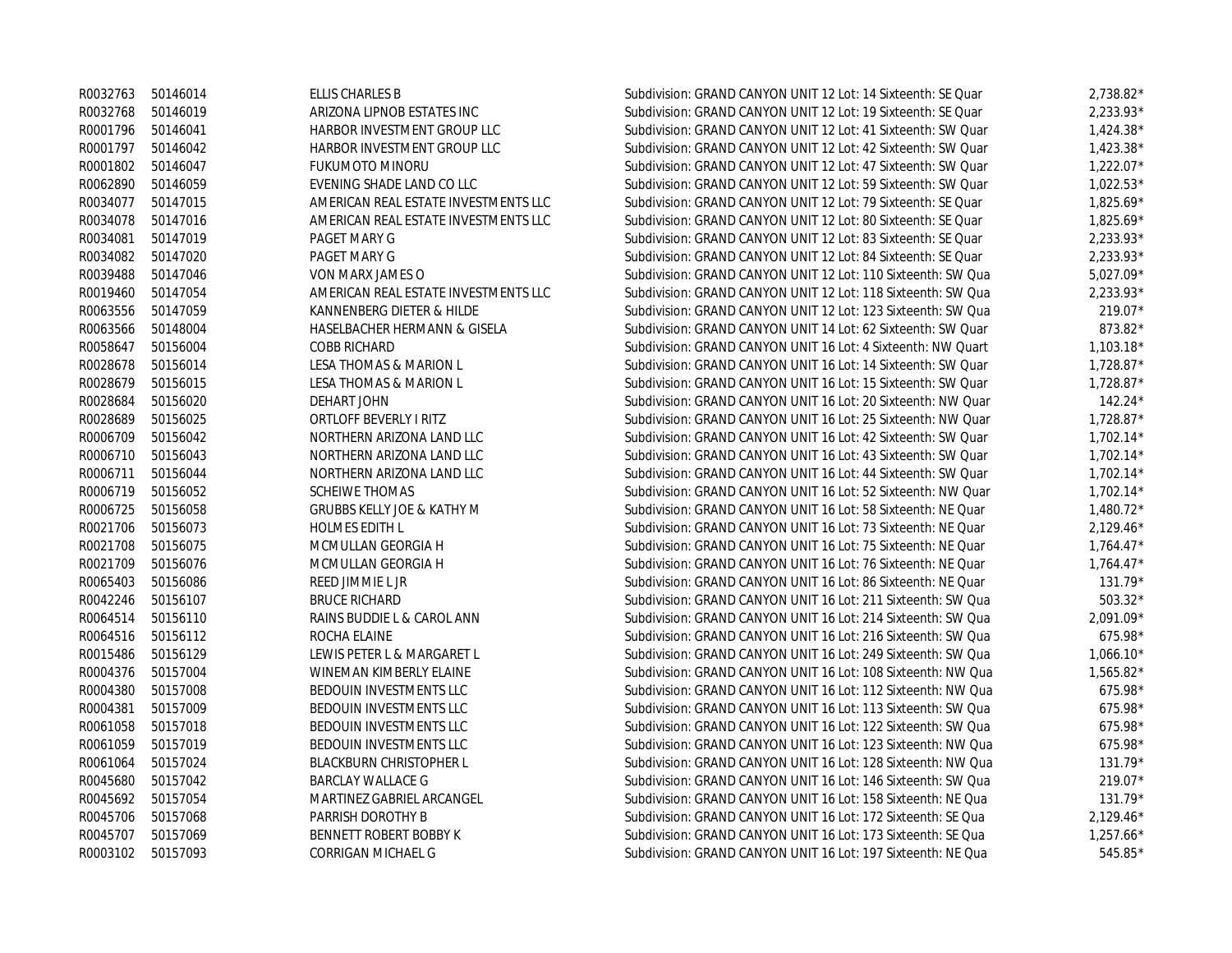|                   | R0003106 50157097 | CORRIGAN MICHAEL G                     | Subdivision: GRAND CANYON UNIT 16 Lot: 201 Sixteenth: NE Qua | $545.85*$   |
|-------------------|-------------------|----------------------------------------|--------------------------------------------------------------|-------------|
|                   | R0050395 50157127 | COMMINS PETER L                        | Subdivision: GRAND CANYON UNIT 16 Lot: 467 Sixteenth: SE Qua | 1,480.72*   |
|                   | R0050397 50157129 | HANCOCK ERNEST T & SHERYL K            | Subdivision: GRAND CANYON UNIT 16 Lot: 469 Sixteenth: SE Qua | 675.98*     |
|                   | R0001860 50157134 | SD PROPERTIES INC                      | Subdivision: GRAND CANYON UNIT 16 Lot: 474 Sixteenth: NE Qua | 675.98*     |
|                   | R0046150 50157135 | SD PROPERTIES INC                      | Subdivision: GRAND CANYON UNIT 16 Lot: 475 Sixteenth: NE Qua | 675.98*     |
|                   | R0002446 50158007 | HALE WALTER C & ALDONA S               | Subdivision: GRAND CANYON UNIT 16 Lot: 263 Sixteenth: NW Qua | 1,036.89*   |
|                   | R0002447 50158008 | <b>ODONNELL JAY J</b>                  | Subdivision: GRAND CANYON UNIT 16 Lot: 264 Sixteenth: NW Qua | $2,129.46*$ |
|                   | R0059872 50158027 | NORTH VALLEY EQUITY LLC                | Subdivision: GRAND CANYON UNIT 16 Lot: 283 Sixteenth: NW Qua | $1,257.66*$ |
|                   | R0059873 50158028 | NORTH VALLEY EQUITY LLC                | Subdivision: GRAND CANYON UNIT 16 Lot: 284 Sixteenth: NW Qua | $1,257.66*$ |
| R0059874          | 50158029          | EWALT JOHANA LIVING TRUST              | Subdivision: GRAND CANYON UNIT 16 Lot: 285 Sixteenth: NW Qua | 804.53*     |
| R0022788          | 50158067          | SD PROPERTIES INC                      | Subdivision: GRAND CANYON UNIT 16 Lot: 323 Sixteenth: SE Qua | $1,702.14*$ |
| R0009258          | 50158084          | <b>SCOTT OLIVE A</b>                   | Subdivision: GRAND CANYON UNIT 16 Lot: 340 Sixteenth: SE Qua | $2,129.46*$ |
|                   | R0009259 50158085 | <b>SCOTT OLIVE A</b>                   | Subdivision: GRAND CANYON UNIT 16 Lot: 341 Sixteenth: SE Qua | $2,129.46*$ |
|                   | R0052512 50158099 | NORTH VALLEY EQUITY LLC                | Subdivision: GRAND CANYON UNIT 16 Lot: 355 Sixteenth: NE Qua | 426.82*     |
| R0054004          | 50158102          | <b>EGAN DANIEL GERARD</b>              | Subdivision: GRAND CANYON UNIT 16 Lot: 358 Sixteenth: NE Qua | 219.07*     |
| R0054013 50158111 |                   | ONLINE LAND SALES                      | Subdivision: GRAND CANYON UNIT 16 Lot: 367 Sixteenth: SE Qua | 1,036.89*   |
|                   | R0023756 50159002 | MAHER EDWARD L & JOAN G                | Subdivision: GRAND CANYON UNIT 16 Lot: 372 Sixteenth: SW Qua | 426.82*     |
|                   | R0023757 50159003 | MAHER EDWARD L & JOAN G                | Subdivision: GRAND CANYON UNIT 16 Lot: 373 Sixteenth: SW Qua | 426.82*     |
| R0000851          | 50159006          | <b>SCHIERS IRIS L</b>                  | Subdivision: GRAND CANYON UNIT 16 Lot: 376 Sixteenth: SW Qua | $1,257.66*$ |
|                   | R0010080 50159007 | <b>SCHIERS IRIS L</b>                  | Subdivision: GRAND CANYON UNIT 16 Lot: 377 Sixteenth: SW Qua | $1,257.66*$ |
| R0010081          | 50159008          | MULLVAIN & ASSOCIATES INC              | Subdivision: GRAND CANYON UNIT 16 Lot: 378 Sixteenth: SW Qua | $2,129.46*$ |
| R0010082          | 50159009          | MULLVAIN & ASSOCIATES INC              | Subdivision: GRAND CANYON UNIT 16 Lot: 379 Sixteenth: SW Qua | $2.195.79*$ |
| R0039459          | 50159065          | FONGERS JOHN H                         | Subdivision: GRAND CANYON UNIT 16 Lot: 435 Sixteenth: SE Qua | $1,480.72*$ |
|                   | R0036967 50159082 | FONGERS JOHN H                         | Subdivision: GRAND CANYON UNIT 16 Lot: 452 Sixteenth: SE Qua | $1,480.72*$ |
|                   | R0036970 50159085 | ONLINE LAND SALES LLC                  | Subdivision: GRAND CANYON UNIT 16 Lot: 455 Sixteenth: SE Qua | $1,226.51*$ |
|                   | R0017138 50159109 | <b>HUGGARD DOUGLAS JR</b>              | Subdivision: GRAND CANYON UNIT 16 Lot: 495 Sixteenth: SE Qua | $2,191.79*$ |
|                   | R0013443 50160013 | PEDO PROPERTIES LLC                    | Subdivision: GRAND CANYON UNIT 17 Lot: 289 Sixteenth: NW Qua | $1,422.95*$ |
| R0023277          | 50160018          | PETRICHOR PROPERTIES LLC               | Subdivision: GRAND CANYON UNIT 17 Lot: 294 Sixteenth: NW Qua | 498.08*     |
| R0034792          | 50160028          | DOLIN FAMILY TRUST DTD 08-31-10        | Subdivision: GRAND CANYON UNIT 17 Lot: 304 Sixteenth: SE Qua | 545.85*     |
| R0034795          | 50160031          | PETRICHOR PROPERTIES LLC               | Subdivision: GRAND CANYON UNIT 17 Lot: 307 Sixteenth: NE Qua | $1,257.66*$ |
| R0029149          | 50160038          | PETRICHOR PROPERTIES LLC               | Subdivision: GRAND CANYON UNIT 17 Lot: 314 Sixteenth: NE Qua | $1,257.66*$ |
| R0029151          | 50160040          | PETRICHOR PROPERTIES LLC               | Subdivision: GRAND CANYON UNIT 17 Lot: 316 Sixteenth: NE Qua | 426.82*     |
| R0008531          | 50160045          | PETRICHOR PROPERTIES LLC               | Subdivision: GRAND CANYON UNIT 17 Lot: 321 Sixteenth: NE Qua | 426.82*     |
| R0035259          | 50160055          | MEILLER REBBECCA EROVIC                | Subdivision: GRAND CANYON UNIT 17 Lot: 331 Sixteenth: NW Qua | 1,036.89*   |
| R0035260          | 50160056          | MEILLER REBBECCA EROVIC                | Subdivision: GRAND CANYON UNIT 17 Lot: 332 Sixteenth: NW Qua | 926.98*     |
| R0016896          | 50160063          | NORTH VALLEY EQUITY LLC                | Subdivision: GRAND CANYON UNIT 17 Lot: 339 Sixteenth: SW Qua | 462.42*     |
| R0016898          | 50160065          | NORTH VALLEY EQUITY LLC                | Subdivision: GRAND CANYON UNIT 17 Lot: 341 Sixteenth: SW Qua | 462.42*     |
| R0061806          | 50161001          | HENNEBERT ETIEENE & GHISLAINE          | Subdivision: GRAND CANYON UNIT 17 Lot: 345 Sixteenth: SE Qua | 2,323.70*   |
| R0061816          | 50161011          | HENNEBERT ETIEENE & GHISLAINE          | Subdivision: GRAND CANYON UNIT 17 Lot: 355 Sixteenth: SE Qua | 2,323.70*   |
| R0011356          | 50161025          | <b>TUZZOLINO FRANCIS R</b>             | Subdivision: GRAND CANYON UNIT 17 Lot: 389 Sixteenth: SW Qua | $1,036.89*$ |
| R0011357          | 50161026          | <b>TUZZOLINO FRANCIS R</b>             | Subdivision: GRAND CANYON UNIT 17 Lot: 390 Sixteenth: SW Qua | $1.036.89*$ |
| R0038340          | 50161029          | <b>KREFT ROGER</b>                     | Subdivision: GRAND CANYON UNIT 17 Lot: 393 Sixteenth: SW Qua | $451.6*$    |
| R0053916          | 50161033          | <b>HELMICH BURNELL C &amp; HILDA C</b> | Subdivision: GRAND CANYON UNIT 17 Lot: 404 Sixteenth: SW Qua | $2.129.46*$ |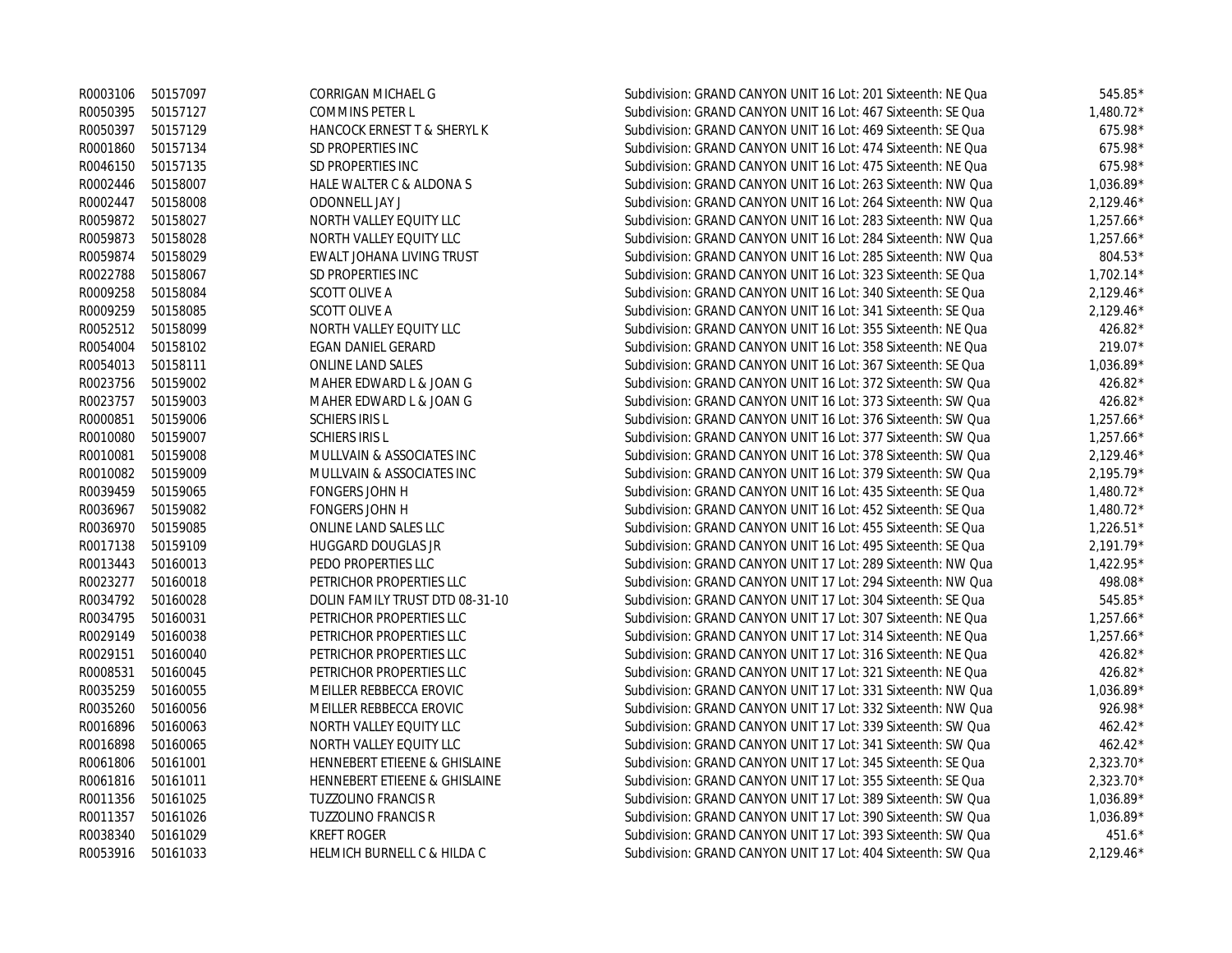|          | R0023310 50161044 | ALLIASON JOHN & MARY B                  | Subdivision: GRAND CANYON UNIT 17 Lot: 415 Sixteenth: NW Qua | 434.48*     |
|----------|-------------------|-----------------------------------------|--------------------------------------------------------------|-------------|
|          | R0023312 50161046 | AUTOVEST NV & NURABAD INV INC           | Subdivision: GRAND CANYON UNIT 17 Lot: 417 Sixteenth: NW Qua | $1.291.19*$ |
|          | R0011476 50162012 | MINI LAND LLC                           | Subdivision: GRAND CANYON UNIT 17 Lot: 74 Sixteenth: SE Quar | 426.82*     |
| R0011479 | 50162015          | <b>ADKINS JIM</b>                       | Subdivision: GRAND CANYON UNIT 17 Lot: 77 Sixteenth: SE Quar | $1.036.89*$ |
| R0011485 | 50162021          | <b>DESERT RAT TRUST</b>                 | Subdivision: GRAND CANYON UNIT 17 Lot: 83 Sixteenth: SE Quar | 219.07*     |
| R0011488 | 50162024          | VAN DEMAELE JEAN CHARLES                | Subdivision: GRAND CANYON UNIT 17 Lot: 86 Sixteenth: SW Quar | $1.915.46*$ |
| R0011489 | 50162025          | <b>VANDEMAELE ALBERT</b>                | Subdivision: GRAND CANYON UNIT 17 Lot: 87 Sixteenth: SW Quar | 2,323.70*   |
| R0011490 | 50162026          | HALE WALTER C & ALDONA S                | Subdivision: GRAND CANYON UNIT 17 Lot: 88 Sixteenth: SE Quar | $1.036.89*$ |
| R0002428 | 50162039          | PETRICHOR PROPERTIES LLC                | Subdivision: GRAND CANYON UNIT 17 Lot: 101 Sixteenth: NE Qua | $1,702.14*$ |
| R0002429 | 50162040          | SIMON JACQUELINE                        | Subdivision: GRAND CANYON UNIT 17 Lot: 102 Sixteenth: NW Qua | 1,036.89*   |
| R0002430 | 50162041          | JAMSIN JEAN MARIE                       | Subdivision: GRAND CANYON UNIT 17 Lot: 103 Sixteenth: NE Qua | $2,243.86*$ |
| R0040993 | 50162056          | COOK DIANE MODEAN                       | Subdivision: GRAND CANYON UNIT 17 Lot: 437 Sixteenth: NW Qua | $142.24*$   |
| R0040995 | 50162058          | <b>VERDUGO RICHARD F SR</b>             | Subdivision: GRAND CANYON UNIT 17 Lot: 439 Sixteenth: NW Qua | 219.07*     |
| R0041005 | 50162068          | MAHONEY MARGARET E ESTATE               | Subdivision: GRAND CANYON UNIT 17 Lot: 449 Sixteenth: SW Qua | $2,213.19*$ |
| R0041007 | 50162070          | AUGUSTINE DELLAU                        | Subdivision: GRAND CANYON UNIT 17 Lot: 451 Sixteenth: SW Qua | $1,480.72*$ |
| R0041016 | 50162079          | <b>COBB RICHARD</b>                     | Subdivision: GRAND CANYON UNIT 17 Lot: 460 Sixteenth: SW Qua | 1,036.89*   |
| R0000408 | 50162090          | DAUGHTRY CURTISS W MD                   | Subdivision: GRAND CANYON UNIT 17 Lot: 471 Sixteenth: SW Qua | $1,681.29*$ |
| R0000409 | 50162091          | <b>ERGAS MARK JAMES</b>                 | Subdivision: GRAND CANYON UNIT 17 Lot: 472 Sixteenth: SW Qua | 556.95*     |
| R0050059 | 50163007          | LAMOULINE LEON & MARIE G                | Subdivision: GRAND CANYON UNIT 17 Lot: 7 Sixteenth: SE Quart | $2,129.46*$ |
| R0050060 | 50163008          | LAMOULINE LEON & MARIE G                | Subdivision: GRAND CANYON UNIT 17 Lot: 8 Sixteenth: SE Quart | $2,129.46*$ |
| R0019868 | 50163015          | MELVIN SHALEEN M                        | Subdivision: GRAND CANYON UNIT 17 Lot: 15 Sixteenth: SE Quar | 733.33*     |
| R0052430 | 50163020          | <b>MASSEY DANIEL P</b>                  | Subdivision: GRAND CANYON UNIT 17 Lot: 20 Sixteenth: SE Quar | 1,399.07*   |
| R0052434 | 50163024          | <b>GROSJEAN EDWIN</b>                   | Subdivision: GRAND CANYON UNIT 17 Lot: 24 Sixteenth: SE Quar | $2,323.70*$ |
| R0048927 | 50163038          | VAN GEERT ANNE-COLETTE                  | Subdivision: GRAND CANYON UNIT 17 Lot: 38 Sixteenth: SW Quar | $2,323.70*$ |
| R0022937 | 50163039          | <b>HUSTINX LOUIS &amp; EMILIENNE</b>    | Subdivision: GRAND CANYON UNIT 17 Lot: 39 Sixteenth: SW Quar | 804.53*     |
| R0015203 | 50163049          | STROOBANTS MAX & CLEMENTINE             | Subdivision: GRAND CANYON UNIT 17 Lot: 49 Sixteenth: SW Quar | 426.82*     |
| R0015909 | 50163054          | CABOT GORGONIO E & LENORE C             | Subdivision: GRAND CANYON UNIT 17 Lot: 54 Sixteenth: SW Quar | $1,036.89*$ |
| R0015911 | 50163056          | PONCELET MARRIANE-MICHELE & MICHEL      | Subdivision: GRAND CANYON UNIT 17 Lot: 56 Sixteenth: SW Quar | $1,036.89*$ |
| R0015919 | 50164002          | <b>MILLER BRIAN</b>                     | Subdivision: GRAND CANYON UNIT 17 Lot: 112 Sixteenth: NW Qua | 426.82*     |
| R0015931 | 50164014          | PEDO PROPERTIES LLC                     | Subdivision: GRAND CANYON UNIT 17 Lot: 124 Sixteenth: NW Qua | $1,462.59*$ |
| R0009083 | 50164015          | NGUYEN NGHIA TRONG                      | Subdivision: GRAND CANYON UNIT 17 Lot: 125 Sixteenth: NW Qua | $2,129.46*$ |
| R0033650 | 50164023          | ROBYNS MARIE-ANNE                       | Subdivision: GRAND CANYON UNIT 17 Lot: 133 Sixteenth: NW Qua | 804.53*     |
| R0062896 | 50164027          | <b>BOUQUET CHARLES &amp; GERMAINE H</b> | Subdivision: GRAND CANYON UNIT 17 Lot: 137 Sixteenth: NW Qua | $2,323.70*$ |
| R0062897 | 50164028          | <b>BOUQUET CHARLES &amp; GERMAINE H</b> | Subdivision: GRAND CANYON UNIT 17 Lot: 138 Sixteenth: NW Qua | $2,503.63*$ |
| R0062898 | 50164029          | VAN DEN BERGHE GUY                      | Subdivision: GRAND CANYON UNIT 17 Lot: 139 Sixteenth: NE Qua | $1,480.72*$ |
| R0062899 | 50164030          | VAN DEN BERGHE GUY                      | Subdivision: GRAND CANYON UNIT 17 Lot: 140 Sixteenth: NE Qua | $2,129.46*$ |
| R0007590 | 50164031          | VAN DEN BERGHE GUY                      | Subdivision: GRAND CANYON UNIT 17 Lot: 141 Sixteenth: NE Qua | $2,129.46*$ |
| R0052590 | 50164042          | CALLAERT VICTOR & MARIE LOUISE          | Subdivision: GRAND CANYON UNIT 17 Lot: 152 Sixteenth: NE Qua | 675.98*     |
| R0052593 | 50164045          | DELCOURT PIERRE                         | Subdivision: GRAND CANYON UNIT 17 Lot: 155 Sixteenth: NE Qua | 2,323.70*   |
| R0032865 | 50164048          | ROSENSTEIN ROBERT                       | Subdivision: GRAND CANYON UNIT 17 Lot: 158 Sixteenth: NE Qua | $1,681.29*$ |
| R0032873 | 50164056          | POEPPEL CHARLES T                       | Subdivision: GRAND CANYON UNIT 17 Lot: 166 Sixteenth: NE Qua | $131.79*$   |
| R0019553 | 50164061          | <b>FLORIN ROBERT &amp; ODILE</b>        | Subdivision: GRAND CANYON UNIT 17 Lot: 171 Sixteenth: SE Qua | $1,226.51*$ |
| R0035200 | 50164065          | <b>GLOESENER RITA</b>                   | Subdivision: GRAND CANYON UNIT 17 Lot: 175 Sixteenth: SE Qua | $2.129.46*$ |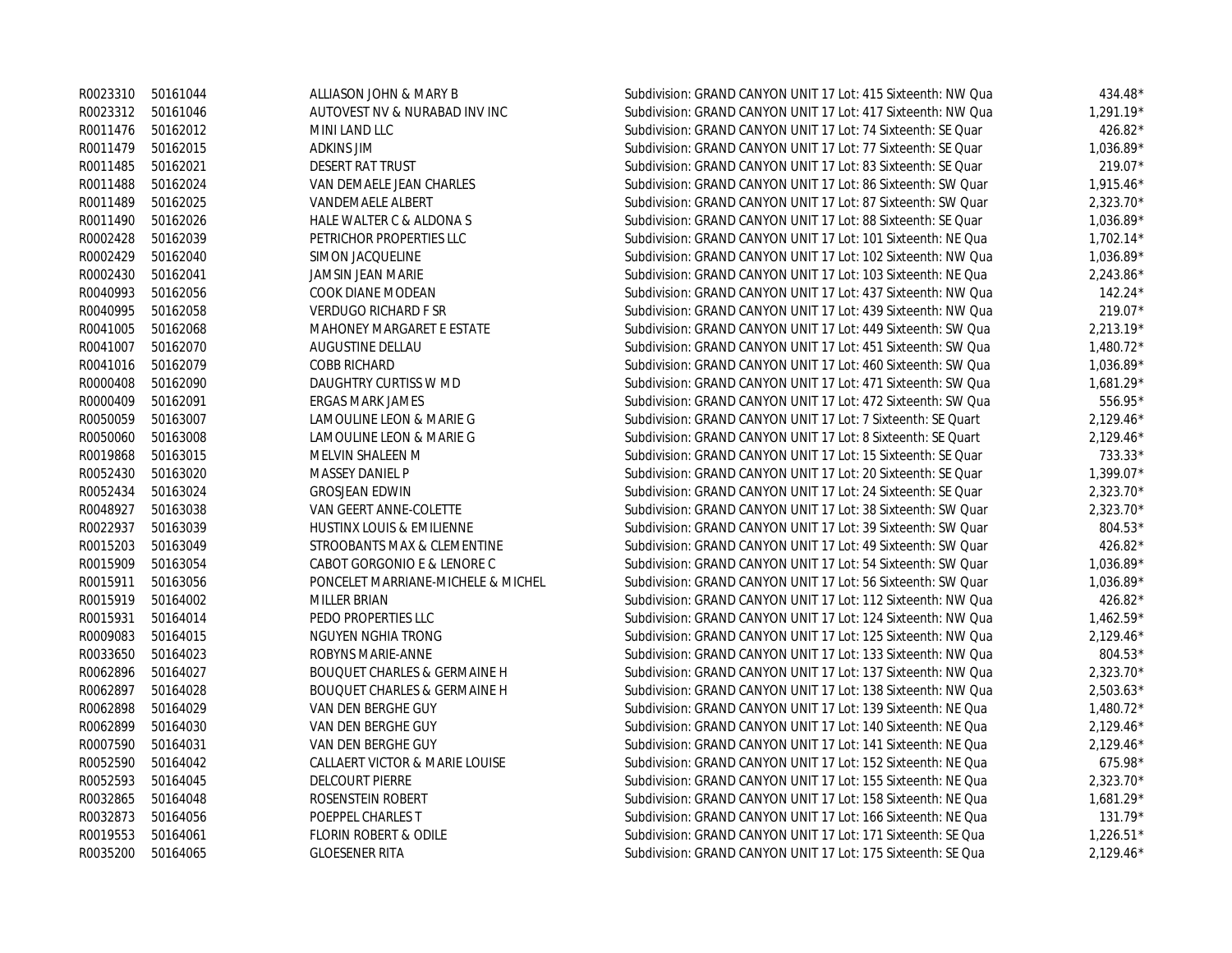|          | R0024906 50164083 | KESTELOOT ED & MARIE-THERESE ZWAENEPOEL | Subdivision: GRAND CANYON UNIT 17 Lot: 364 Sixteenth: SW Qua | $219.07*$   |
|----------|-------------------|-----------------------------------------|--------------------------------------------------------------|-------------|
| R0024907 | 50164084          | STROOBANTS MAX & CLEMENTINE             | Subdivision: GRAND CANYON UNIT 17 Lot: 365 Sixteenth: SW Qua | 426.82*     |
| R0024910 | 50164087          | VANDEN ESSE CHRISTIANE                  | Subdivision: GRAND CANYON UNIT 17 Lot: 368 Sixteenth: SW Qua | $142.68*$   |
| R0024911 | 50164088          | VANDEN ESSE CHRISTIANE                  | Subdivision: GRAND CANYON UNIT 17 Lot: 369 Sixteenth: SW Qua | 131.79*     |
| R0043155 | 50165003          | PETRICHOR PROPERTIES LLC                | Subdivision: GRAND CANYON UNIT 17 Lot: 187 Sixteenth: SE Qua | 1,681.29*   |
| R0043156 | 50165004          | PETRICHOR PROPERTIES LLC                | Subdivision: GRAND CANYON UNIT 17 Lot: 188 Sixteenth: SE Qua | 1,681.29*   |
| R0043157 | 50165005          | PETRICHOR PROPERTIES LLC                | Subdivision: GRAND CANYON UNIT 17 Lot: 189 Sixteenth: SE Qua | 1,681.29*   |
| R0061383 | 50165020          | PETRICHOR PROPERTIES LLC                | Subdivision: GRAND CANYON UNIT 17 Lot: 204 Sixteenth: NE Qua | 1,681.29*   |
| R0058823 | 50165028          | PETRICHOR PROPERTIES LLC                | Subdivision: GRAND CANYON UNIT 17 Lot: 212 Sixteenth: NE Qua | $1,702.14*$ |
| R0049445 | 50165029          | PETRICHOR PROPERTIES LLC                | Subdivision: GRAND CANYON UNIT 17 Lot: 213 Sixteenth: NE Qua | $1,702.14*$ |
| R0023186 | 50165030          | PETRICHOR PROPERTIES LLC                | Subdivision: GRAND CANYON UNIT 17 Lot: 214 Sixteenth: NE Qua | $1,702.14*$ |
| R0023187 | 50165031          | DELSEMME JOSEPH & JANINE RIVOIRE        | Subdivision: GRAND CANYON UNIT 17 Lot: 215 Sixteenth: NE Qua | 219.07*     |
| R0023188 | 50165032          | DELSEMME JOSEPH & JANINE RIVOIRE        | Subdivision: GRAND CANYON UNIT 17 Lot: 216 Sixteenth: NE Qua | 219.07*     |
| R0010916 | 50165036          | <b>LONG PAUL R</b>                      | Subdivision: GRAND CANYON UNIT 17 Lot: 220 Sixteenth: NE Qua | $2,129.46*$ |
| R0010918 | 50165038          | PETRICHOR PROPERTIES LLC                | Subdivision: GRAND CANYON UNIT 17 Lot: 222 Sixteenth: NE Qua | $1,702.14*$ |
| R0010919 | 50165039          | PETRICHOR PROPERTIES LLC                | Subdivision: GRAND CANYON UNIT 17 Lot: 223 Sixteenth: NE Qua | $1,702.14*$ |
| R0010923 | 50165043          | PETRICHOR PROPERTIES LLC                | Subdivision: GRAND CANYON UNIT 17 Lot: 227 Sixteenth: NE Qua | $1,702.14*$ |
| R0010927 | 50165047          | VOLCKAERT JEAN-PAUL                     | Subdivision: GRAND CANYON UNIT 17 Lot: 231 Sixteenth: NE Qua | 804.53*     |
| R0065807 | 50165052          | HERTSENS FONTAINE MR & MRS              | Subdivision: GRAND CANYON UNIT 17 Lot: 236 Sixteenth: NW Qua | $804.53*$   |
| R0065811 | 50165056          | DAUB SCHAWN M & EDYTH B                 | Subdivision: GRAND CANYON UNIT 17 Lot: 240 Sixteenth: NW Qua | $1,036.89*$ |
| R0065821 | 50165066          | DETOURNAY ROGER & BERTHE                | Subdivision: GRAND CANYON UNIT 17 Lot: 250 Sixteenth: NW Qua | $219.07*$   |
| R0042473 | 50165072          | BRANDT DANA & LORI A                    | Subdivision: GRAND CANYON UNIT 17 Lot: 256 Sixteenth: NW Qua | 591.72*     |
| R0043934 | 50165076          | DETOURNAY ROGER & BERTHE                | Subdivision: GRAND CANYON UNIT 17 Lot: 260 Sixteenth: NW Qua | 219.07*     |
| R0043937 | 50165079          | <b>ACH HOLDINGS LLC</b>                 | Subdivision: GRAND CANYON UNIT 17 Lot: 263 Sixteenth: SW Qua | 1,285.38*   |
| R0043945 | 50165087          | BARONCINI IVREO & HELENE                | Subdivision: GRAND CANYON UNIT 17 Lot: 271 Sixteenth: SW Qua | $1,036.89*$ |
| R0043949 | 50165091          | <b>GUSTOT ALBERT</b>                    | Subdivision: GRAND CANYON UNIT 17 Lot: 275 Sixteenth: SW Qua | $1,226.51*$ |
| R0043950 | 50165092          | <b>GUSTOT ALBERT</b>                    | Subdivision: GRAND CANYON UNIT 17 Lot: 276 Sixteenth: SW Qua | $1,402.28*$ |
| R0043953 | 50166003          | BLUE SKIES LAND LLC                     | Subdivision: GRAND CANYON UNIT 18 Lot: 3 Sixteenth: SW Quart | $194.33*$   |
| R0034910 | 50167001          | MCMASTER JAMES W                        | Subdivision: GRAND CANYON UNIT 18 Lot: 29 Sixteenth: SW Quar | 3,384.98*   |
| R0058405 | 50168016          | NICOLAS HENRI E & PAMELA G              | Subdivision: GRAND CANYON UNIT 18 Lot: 133 Sixteenth: SE Qua | $3,384.98*$ |
| R0058407 | 50168018          | PROPP RICHARD KERMIT & NORMA JOYCE JT   | Subdivision: GRAND CANYON UNIT 18 Lot: 135 Sixteenth: SE Qua | 3,384.98*   |
| R0042829 | 50169031          | URUCHURTU RICHARD A JR                  | Subdivision: GRAND CANYON UNIT 18 Lot: 93 Sixteenth: SE Quar | $2,349.25*$ |
| R0014139 | 50170019          | MANISCALCO DANIEL                       | Subdivision: GRAND CANYON UNIT 18 Lot: 171 Sixteenth: NE Qua | 3,384.98*   |
| R0038931 | 50171008          | PROPP RICHARD KERMIT & NORMA JOYCE JT   | Subdivision: GRAND CANYON UNIT 18 Lot: 131 Sixteenth: NE Qua | 3,384.98*   |
| R0038932 | 50171009          | NICOLAS HENRI E & PAMELA G              | Subdivision: GRAND CANYON UNIT 18 Lot: 132 Sixteenth: SE Qua | $3,384.98*$ |
| R0038951 | 50171028          | LUTGEN PAUL E & MARIE D                 | Subdivision: GRAND CANYON UNIT 18 Lot: 162 Sixteenth: NW Qua | $2,693.13*$ |
| R0016595 | 50171036          | VALENZUELA SARA                         | Subdivision: GRAND CANYON UNIT 18 Lot: 170 Sixteenth: NE Qua | $2,416.25*$ |
| R0016596 | 50172001          | NORTH VALLEY EQUITY LLC                 | Subdivision: GRAND CANYON UNIT 19 Lot: 1 Sixteenth: NW Quart | $1,702.14*$ |
| R0016597 | 50172002          | NORTH VALLEY EQUITY LLC                 | Subdivision: GRAND CANYON UNIT 19 Lot: 2 Sixteenth: NW Quart | $1,702.14*$ |
| R0016598 | 50172003          | NORTH VALLEY EQUITY LLC                 | Subdivision: GRAND CANYON UNIT 19 Lot: 3 Sixteenth: NW Quart | $1,702.14*$ |
| R0016600 | 50172005          | NORTH VALLEY EQUITY LLC                 | Subdivision: GRAND CANYON UNIT 19 Lot: 5 Sixteenth: NW Quart | $1,702.14*$ |
| R0016602 | 50172007          | NORTH VALLEY EQUITY LLC                 | Subdivision: GRAND CANYON UNIT 19 Lot: 7 Sixteenth: NW Quart | $1,702.14*$ |
| R0025651 | 50172008          | NORTH VALLEY EQUITY LLC                 | Subdivision: GRAND CANYON UNIT 19 Lot: 8 Sixteenth: NW Quart | $1.702.14*$ |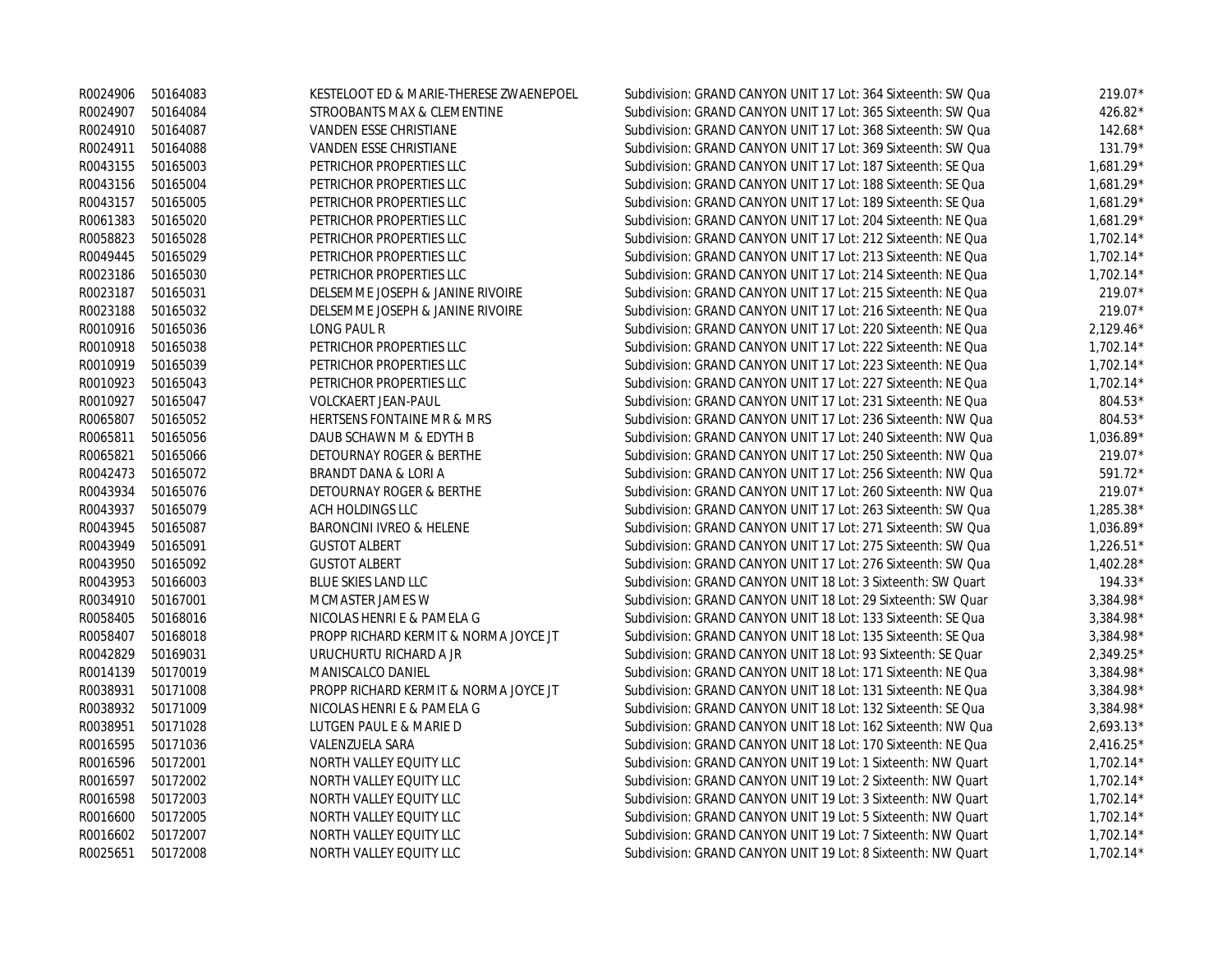| R0025652 | 50172009 | NORTH VALLEY EQUITY LLC | Subdivision: GRAND CANYON UNIT 19 Lot: 9 Sixteenth: NW Quart | $1,702.14*$ |
|----------|----------|-------------------------|--------------------------------------------------------------|-------------|
| R0040967 | 50172010 | NORTH VALLEY EQUITY LLC | Subdivision: GRAND CANYON UNIT 19 Lot: 10 Sixteenth: NW Quar | $1,702.14*$ |
| R0012440 | 50172012 | NORTH VALLEY EQUITY LLC | Subdivision: GRAND CANYON UNIT 19 Lot: 12 Sixteenth: NW Quar | $1,702.14*$ |
| R0012441 | 50172013 | MARINI JOSEPH M         | Subdivision: GRAND CANYON UNIT 19 Lot: 13 Sixteenth: NW Quar | 219.07*     |
| R0012442 | 50172014 | WEYH HELEN MARGARET     | Subdivision: GRAND CANYON UNIT 19 Lot: 14 Sixteenth: NW Quar | $2,319.07*$ |
| R0012443 | 50172015 | WEYH HELEN MARGARET     | Subdivision: GRAND CANYON UNIT 19 Lot: 15 Sixteenth: NW Quar | $1,702.14*$ |
| R0012445 | 50172017 | <b>PAULIS DANIEL</b>    | Subdivision: GRAND CANYON UNIT 19 Lot: 17 Sixteenth: NW Quar | $1,208.51*$ |
| R0012446 | 50172018 | PAULIS DANIEL           | Subdivision: GRAND CANYON UNIT 19 Lot: 18 Sixteenth: NW Quar | $1,208.51*$ |
| R0012449 | 50172021 | FOUNDERS TITLE COMPANY  | Subdivision: GRAND CANYON UNIT 19 Lot: 21 Sixteenth: NW Quar | $1,579.03*$ |
| R0012458 | 50172031 | MAGEE JAMES WALTER      | Subdivision: GRAND CANYON UNIT 19 Lot: 31 Sixteenth: NW Quar | $1,702.14*$ |
| R0023232 | 50172063 | <b>HICKS MARK</b>       | Subdivision: GRAND CANYON UNIT 19 Lot: 198 Sixteenth: SE Qua | $2,323.70*$ |
| R0018950 | 50172071 | DEBECKER CHRISTIAN      | Subdivision: GRAND CANYON UNIT 19 Lot: 228 Sixteenth: SW Qua | $1,480.72*$ |
| R0018951 | 50172072 | NORTH VALLEY EQUITY LLC | Subdivision: GRAND CANYON UNIT 19 Lot: 229 Sixteenth: SW Qua | $1,702.14*$ |
| R0013043 | 50172073 | NORTH VALLEY EQUITY LLC | Subdivision: GRAND CANYON UNIT 19 Lot: 241 Sixteenth: SW Qua | $1,702.14*$ |
| R0013044 | 50172074 | DEBECKER CHRISTIAN      | Subdivision: GRAND CANYON UNIT 19 Lot: 242 Sixteenth: SW Qua | $1,480.72*$ |
| R0035426 | 50173016 | TREGO ALEVIAN M         | Subdivision: GRAND CANYON UNIT 19 Lot: 74 Sixteenth: NW Quar | $1,702.14*$ |
| R0035428 | 50173018 | NORTH VALLEY EQUITY LLC | Subdivision: GRAND CANYON UNIT 19 Lot: 76 Sixteenth: NW Quar | $1,702.14*$ |
| R0035429 | 50173019 | NORTH VALLEY EQUITY LLC | Subdivision: GRAND CANYON UNIT 19 Lot: 77 Sixteenth: NW Quar | $1,702.14*$ |
| R0035430 | 50173020 | NORTH VALLEY EQUITY LLC | Subdivision: GRAND CANYON UNIT 19 Lot: 78 Sixteenth: NW Quar | $1,702.14*$ |
| R0035431 | 50173021 | NORTH VALLEY EQUITY LLC | Subdivision: GRAND CANYON UNIT 19 Lot: 79 Sixteenth: NW Quar | $1,702.14*$ |
| R0048156 | 50173027 | DOVE JAMES B & KAREN L  | Subdivision: GRAND CANYON UNIT 19 Lot: 85 Sixteenth: NW Quar | $1.291.19*$ |
| R0048159 | 50173030 | NORTH VALLEY EQUITY LLC | Subdivision: GRAND CANYON UNIT 19 Lot: 88 Sixteenth: NW Quar | $1,702.14*$ |
| R0048162 | 50173033 | NORTH VALLEY EQUITY LLC | Subdivision: GRAND CANYON UNIT 19 Lot: 91 Sixteenth: NE Quar | $1,702.14*$ |
| R0048163 | 50173034 | NORTH VALLEY EQUITY LLC | Subdivision: GRAND CANYON UNIT 19 Lot: 92 Sixteenth: NE Quar | $1,702.14*$ |
| R0048164 | 50173035 | NORTH VALLEY EQUITY LLC | Subdivision: GRAND CANYON UNIT 19 Lot: 93 Sixteenth: NE Quar | $1,702.14*$ |
| R0048165 | 50173036 | NORTH VALLEY EQUITY LLC | Subdivision: GRAND CANYON UNIT 19 Lot: 94 Sixteenth: NE Quar | $1,702.14*$ |
| R0058631 | 50173037 | NORTH VALLEY EQUITY LLC | Subdivision: GRAND CANYON UNIT 19 Lot: 95 Sixteenth: NE Quar | $1,702.14*$ |
| R0058632 | 50173038 | NORTH VALLEY EQUITY LLC | Subdivision: GRAND CANYON UNIT 19 Lot: 96 Sixteenth: NE Quar | $1,702.14*$ |
| R0047011 | 50173043 | NORTH VALLEY EQUITY LLC | Subdivision: GRAND CANYON UNIT 19 Lot: 101 Sixteenth: NE Qua | $1,702.14*$ |
| R0047013 | 50173045 | NORTH VALLEY EQUITY LLC | Subdivision: GRAND CANYON UNIT 19 Lot: 103 Sixteenth: NE Qua | $1,702.14*$ |
| R0063539 | 50173046 | NORTH VALLEY EQUITY LLC | Subdivision: GRAND CANYON UNIT 19 Lot: 104 Sixteenth: NE Qua | $1,702.14*$ |
| R0051871 | 50173050 | NORTH VALLEY EQUITY LLC | Subdivision: GRAND CANYON UNIT 19 Lot: 108 Sixteenth: NE Qua | $1,702.14*$ |
| R0051872 | 50173051 | NORTH VALLEY EQUITY LLC | Subdivision: GRAND CANYON UNIT 19 Lot: 109 Sixteenth: NE Qua | $1,702.14*$ |
| R0051873 | 50173052 | NORTH VALLEY EQUITY LLC | Subdivision: GRAND CANYON UNIT 19 Lot: 110 Sixteenth: NE Qua | $1,702.14*$ |
| R0051874 | 50173053 | NORTH VALLEY EQUITY LLC | Subdivision: GRAND CANYON UNIT 19 Lot: 111 Sixteenth: NE Qua | $1,702.14*$ |
| R0051875 | 50173054 | NORTH VALLEY EQUITY LLC | Subdivision: GRAND CANYON UNIT 19 Lot: 112 Sixteenth: NE Qua | $1,702.14*$ |
| R0049832 | 50173055 | NORTH VALLEY EQUITY LLC | Subdivision: GRAND CANYON UNIT 19 Lot: 113 Sixteenth: NE Qua | $1.702.14*$ |
| R0049834 | 50173057 | NORTH VALLEY EQUITY LLC | Subdivision: GRAND CANYON UNIT 19 Lot: 115 Sixteenth: NE Qua | $1,702.14*$ |
| R0049835 | 50173058 | NORTH VALLEY EQUITY LLC | Subdivision: GRAND CANYON UNIT 19 Lot: 116 Sixteenth: NE Qua | $1,702.14*$ |
| R0049836 | 50173059 | NORTH VALLEY EQUITY LLC | Subdivision: GRAND CANYON UNIT 19 Lot: 117 Sixteenth: NE Qua | $1,702.14*$ |
| R0049837 | 50173060 | NORTH VALLEY EQUITY LLC | Subdivision: GRAND CANYON UNIT 19 Lot: 118 Sixteenth: NE Qua | $1,702.14*$ |
| R0049838 | 50173061 | NORTH VALLEY EQUITY LLC | Subdivision: GRAND CANYON UNIT 19 Lot: 119 Sixteenth: NE Qua | $1,702.14*$ |
| R0049839 | 50173062 | NORTH VALLEY EQUITY LLC | Subdivision: GRAND CANYON UNIT 19 Lot: 120 Sixteenth: NE Qua | $1,702.14*$ |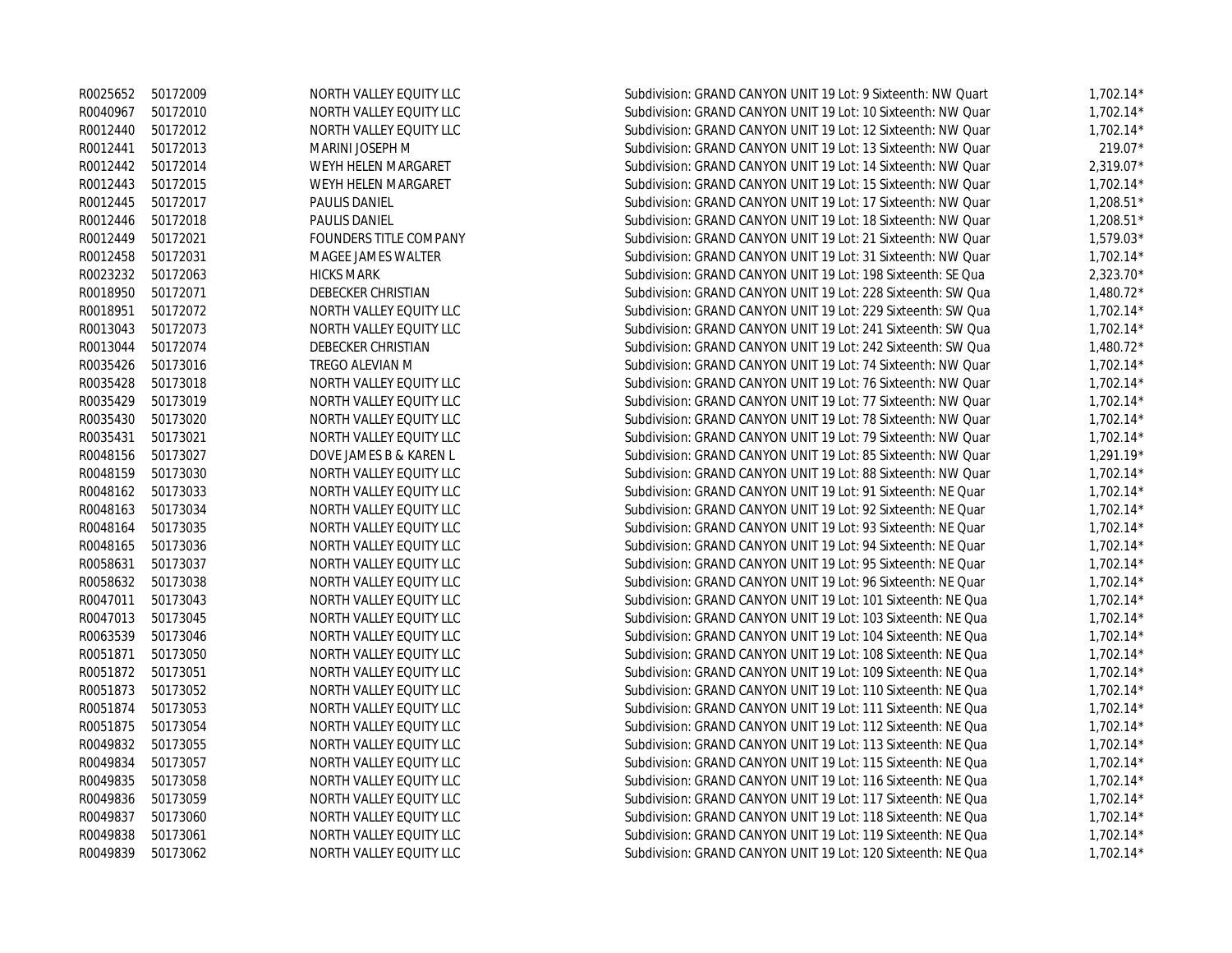|                   | R0044232 50173073 | NORTH VALLEY EQUITY LLC                 | Subdivision: GRAND CANYON UNIT 19 Lot: 153 Sixteenth: SW Qua | $1,702.14*$ |
|-------------------|-------------------|-----------------------------------------|--------------------------------------------------------------|-------------|
|                   | R0044233 50173074 | WINSHIP KAREN A & MARK E                | Subdivision: GRAND CANYON UNIT 19 Lot: 154 Sixteenth: SW Qua | $1,257.36*$ |
| R0044235          | 50173076          | NORTH VALLEY EQUITY LLC                 | Subdivision: GRAND CANYON UNIT 19 Lot: 167 Sixteenth: SW Qua | $1,702.14*$ |
| R0044236          | 50173077          | SMITHART ALTON                          | Subdivision: GRAND CANYON UNIT 19 Lot: 168 Sixteenth: SW Qua | $2,129.46*$ |
|                   | R0062389 50173080 | SMITHART ALTON                          | Subdivision: GRAND CANYON UNIT 19 Lot: 182 Sixteenth: SW Qua | $2,129.46*$ |
| R0013882 50174015 |                   | TEDESCO COSIMO & MARIE Y JT             | Subdivision: GRAND CANYON UNIT 19 Lot: 143 Sixteenth: SE Qua | $2,129.46*$ |
| R0013883          | 50174016          | TEDESCO COSIMO & MARIE Y                | Subdivision: GRAND CANYON UNIT 19 Lot: 144 Sixteenth: SE Qua | $2,129.46*$ |
| R0013884          | 50174017          | TEDESCO COSIMO & MARIE Y                | Subdivision: GRAND CANYON UNIT 19 Lot: 145 Sixteenth: SE Qua | $2,129.46*$ |
| R0013885 50174018 |                   | TEDESCO COSIMO & MARIE Y                | Subdivision: GRAND CANYON UNIT 19 Lot: 146 Sixteenth: SE Qua | $2,129.46*$ |
| R0059276          | 50174019          | TEDESCO COSIMO & MARIE Y                | Subdivision: GRAND CANYON UNIT 19 Lot: 147 Sixteenth: SE Qua | $2,129.46*$ |
| R0010043 50174041 |                   | LAUGHTER SHERRY                         | Subdivision: GRAND CANYON UNIT 19 Lot: 177 Sixteenth: SW Qua | $108.48*$   |
| R0037328          | 50174055          | NORTH VALLEY EQUITY LLC                 | Subdivision: GRAND CANYON UNIT 19 Lot: 326 Sixteenth: NW Qua | $1,702.14*$ |
| R0017507 50174056 |                   | BRUNO CHARLES J & CHRISTI K             | Subdivision: GRAND CANYON UNIT 19 Lot: 327 Sixteenth: NW Qua | $1,702.14*$ |
| R0017508          | 50174057          | BRUNO CHARLES J & CHRISTI K             | Subdivision: GRAND CANYON UNIT 19 Lot: 328 Sixteenth: NW Qua | $1,702.14*$ |
| R0017509          | 50174058          | BRUNO CHARLES J & CHRISTI K             | Subdivision: GRAND CANYON UNIT 19 Lot: 329 Sixteenth: NW Qua | $1,702.14*$ |
|                   | R0017510 50174059 | BRUNO CHARLES J & CHRISTI K             | Subdivision: GRAND CANYON UNIT 19 Lot: 330 Sixteenth: NW Qua | $1,702.14*$ |
| R0017511 50174060 |                   | BRUNO CHARLES J & CHRISTI K             | Subdivision: GRAND CANYON UNIT 19 Lot: 331 Sixteenth: NW Qua | $1,702.14*$ |
| R0017512 50174061 |                   | BRUNO CHARLES J & CHRISTI K             | Subdivision: GRAND CANYON UNIT 19 Lot: 332 Sixteenth: NW Qua | $1,702.14*$ |
| R0066831          | 50174062          | BRUNO CHARLES J & CHRISTI K             | Subdivision: GRAND CANYON UNIT 19 Lot: 333 Sixteenth: NW Qua | $1,702.14*$ |
| R0066832          | 50174063          | BRUNO CHARLES J & CHRISTI K             | Subdivision: GRAND CANYON UNIT 19 Lot: 334 Sixteenth: NW Qua | $1,702.14*$ |
| R0014477          | 50174064          | NORTH VALLEY EQUITY LLC                 | Subdivision: GRAND CANYON UNIT 19 Lot: 335 Sixteenth: NW Qua | $1,702.14*$ |
| R0014478          | 50174065          | <b>BANE TERRY ROGER &amp; MERRY LEE</b> | Subdivision: GRAND CANYON UNIT 19 Lot: 342 Sixteenth: NE Qua | 545.85*     |
| R0048811          | 50174074          | <b>BANE TERRY ROGER &amp; MERRY LEE</b> | Subdivision: GRAND CANYON UNIT 19 Lot: 351 Sixteenth: NE Qua | 545.85*     |
| R0009459          | 50175002          | DOVE JAMES B & KAREN L                  | Subdivision: GRAND CANYON UNIT 19 Lot: 186 Sixteenth: SE Qua | $1,291.19*$ |
| R0009462 50175005 |                   | TEDESCO COSIMO & MARIE Y S JT           | Subdivision: GRAND CANYON UNIT 19 Lot: 189 Sixteenth: SE Qua | $2,129.46*$ |
| R0009463          | 50175006          | TEDESCO COSIMO & MARIE Y S JT           | Subdivision: GRAND CANYON UNIT 19 Lot: 190 Sixteenth: SE Qua | $2,129.46*$ |
| R0009464          | 50175007          | TEDESCO COSIMO & MARIE Y S JT           | Subdivision: GRAND CANYON UNIT 19 Lot: 191 Sixteenth: SE Qua | $2,129.46*$ |
| R0041578          | 50175021          | DOVE JAMES B & KAREN L                  | Subdivision: GRAND CANYON UNIT 19 Lot: 209 Sixteenth: SE Qua | $1,291.19*$ |
|                   | R0041579 50175022 | DOVE JAMES B & KAREN L                  | Subdivision: GRAND CANYON UNIT 19 Lot: 210 Sixteenth: SE Qua | $1,291.19*$ |
| R0025701          | 50175025          | WINSHIP KAREN A & MARK E                | Subdivision: GRAND CANYON UNIT 19 Lot: 217 Sixteenth: SW Qua | $1.257.36*$ |
| R0042255          | 50175031          | WINSHIP KAREN A & MARK E                | Subdivision: GRAND CANYON UNIT 19 Lot: 223 Sixteenth: SW Qua | $1,257.36*$ |
| R0042259          | 50175035          | NIEVES RAFAEL                           | Subdivision: GRAND CANYON UNIT 19 Lot: 231 Sixteenth: SW Qua | 545.85*     |
| R0042268          | 50175044          | DOVE JAMES B & KAREN L                  | Subdivision: GRAND CANYON UNIT 19 Lot: 240 Sixteenth: SW Qua | $1,194.93*$ |
| R0065318          | 50175060          | <b>GOFFIN FERNAND</b>                   | Subdivision: GRAND CANYON UNIT 19 Lot: 267 Sixteenth: NW Qua | 814.53*     |
| R0054471          | 50175061          | <b>GOFFIN FERNAND</b>                   | Subdivision: GRAND CANYON UNIT 19 Lot: 268 Sixteenth: NW Qua | $1,702.14*$ |
| R0054475          | 50175065          | VAN BOGAERT EVELINE                     | Subdivision: GRAND CANYON UNIT 19 Lot: 278 Sixteenth: NE Qua | $1,480.72*$ |
| R0054478          | 50175068          | <b>FERRET DANIEL</b>                    | Subdivision: GRAND CANYON UNIT 19 Lot: 281 Sixteenth: NE Qua | $1,702.14*$ |
| R0054479          | 50175069          | <b>FERRET DANIEL</b>                    | Subdivision: GRAND CANYON UNIT 19 Lot: 282 Sixteenth: NE Qua | $1,702.14*$ |
| R0055261          | 50175075          | ALONSO JOSE BUTRON                      | Subdivision: GRAND CANYON UNIT 19 Lot: 294 Sixteenth: NE Qua | 2,323.70*   |
|                   | R0055262 50175076 | ALONSO JOSE B & JEANNE B                | Subdivision: GRAND CANYON UNIT 19 Lot: 295 Sixteenth: NE Qua | 2,323.70*   |
| R0017718 50175077 |                   | ALONSO JOSE B & JEANNE B                | Subdivision: GRAND CANYON UNIT 19 Lot: 296 Sixteenth: NE Qua | $2,323.70*$ |
| R0017719          | 50175078          | <b>PAULIS DANIEL</b>                    | Subdivision: GRAND CANYON UNIT 19 Lot: 297 Sixteenth: NE Qua | $1.291.19*$ |
| R0017720          | 50175079          | <b>PAULIS DANIEL</b>                    | Subdivision: GRAND CANYON UNIT 19 Lot: 298 Sixteenth: NE Qua | $1.291.19*$ |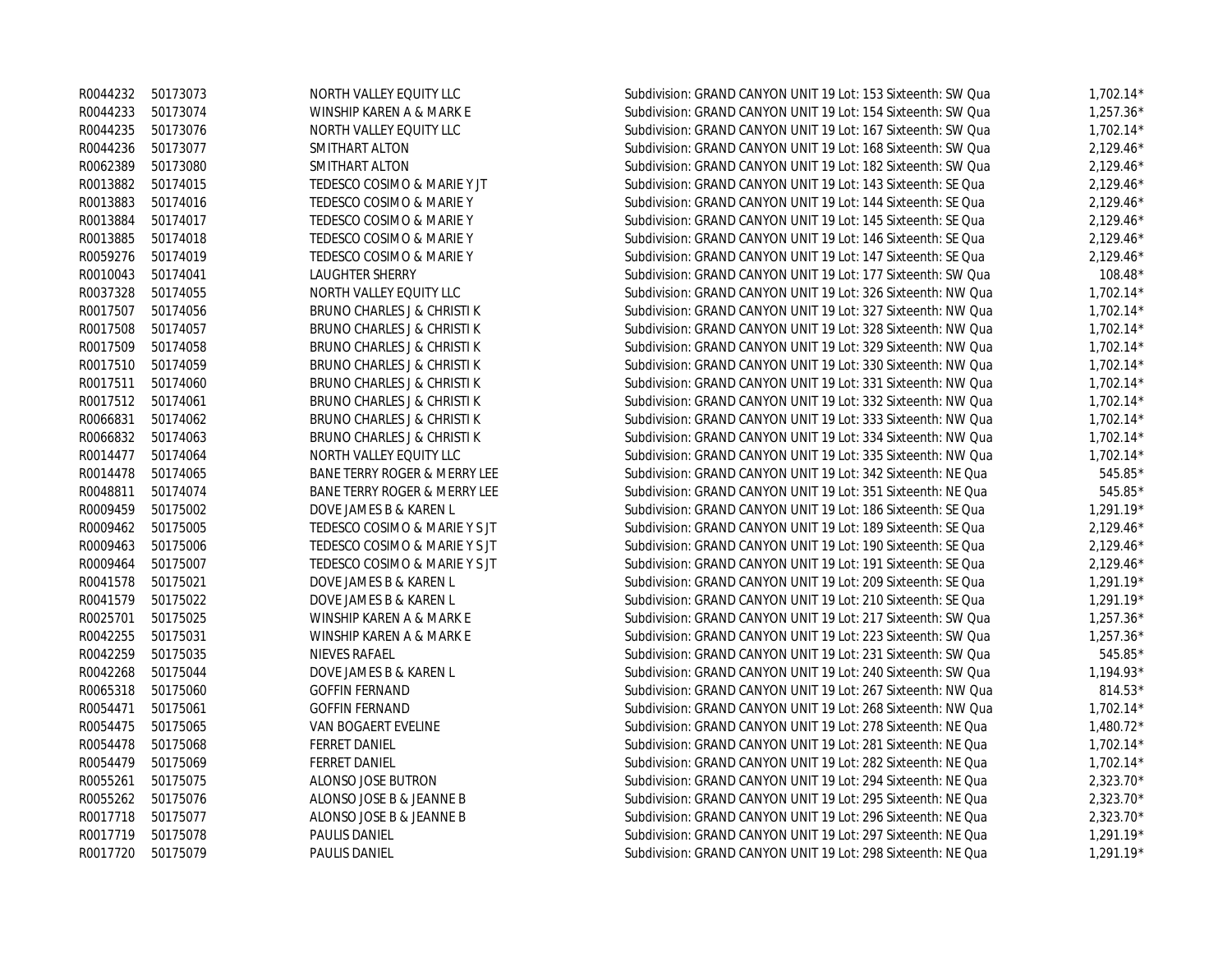|          | R0017721 50175080 | <b>PAULIS DANIEL</b>                    | Subdivision: GRAND CANYON UNIT 19 Lot: 299 Sixteenth: NE Qua | $1,291.19*$ |
|----------|-------------------|-----------------------------------------|--------------------------------------------------------------|-------------|
|          | R0017722 50175081 | PAULIS DANIEL                           | Subdivision: GRAND CANYON UNIT 19 Lot: 300 Sixteenth: NE Qua | $1,291.19*$ |
|          | R0017723 50175082 | NORTH VALLEY EQUITY LLC                 | Subdivision: GRAND CANYON UNIT 19 Lot: 301 Sixteenth: NE Qua | $1,702.14*$ |
|          | R0017724 50175083 | NORTH VALLEY EQUITY LLC                 | Subdivision: GRAND CANYON UNIT 19 Lot: 302 Sixteenth: NE Qua | $1,702.14*$ |
|          | R0005112 50175084 | NORTH VALLEY EQUITY LLC                 | Subdivision: GRAND CANYON UNIT 19 Lot: 303 Sixteenth: NE Qua | $1,702.14*$ |
| R0005118 | 50176006          | <b>CASNER JOSEPH</b>                    | Subdivision: GRAND CANYON UNIT 19 Lot: 322 Sixteenth: NW Qua | $1,915.46*$ |
|          | R0005119 50176007 | NORTH VALLEY EQUITY LLC                 | Subdivision: GRAND CANYON UNIT 19 Lot: 323 Sixteenth: NW Qua | $1,702.14*$ |
| R0005120 | 50176008          | NORTH VALLEY EQUITY LLC                 | Subdivision: GRAND CANYON UNIT 19 Lot: 324 Sixteenth: NW Qua | $1,702.14*$ |
| R0008060 | 50176009          | NORTH VALLEY EQUITY LLC                 | Subdivision: GRAND CANYON UNIT 19 Lot: 325 Sixteenth: NW Qua | $1,702.14*$ |
| R0008061 | 50176010          | NORTH VALLEY EQUITY LLC                 | Subdivision: GRAND CANYON UNIT 19 Lot: 336 Sixteenth: NW Qua | $1,702.14*$ |
| R0008062 | 50176011          | NORTH VALLEY EQUITY LLC                 | Subdivision: GRAND CANYON UNIT 19 Lot: 337 Sixteenth: NW Qua | $1,702.14*$ |
| R0008063 | 50176012          | NORTH VALLEY EQUITY LLC                 | Subdivision: GRAND CANYON UNIT 19 Lot: 338 Sixteenth: NW Qua | $1,702.14*$ |
| R0008065 | 50176014          | BANE TERRY ROGER & MERRY LEE            | Subdivision: GRAND CANYON UNIT 19 Lot: 340 Sixteenth: NE Qua | $545.85*$   |
| R0008066 | 50176015          | <b>BANE TERRY ROGER &amp; MERRY LEE</b> | Subdivision: GRAND CANYON UNIT 19 Lot: 341 Sixteenth: NE Qua | 545.85*     |
| R0008070 | 50176019          | COCHRANE BENJAMIN W & SHARON K          | Subdivision: GRAND CANYON UNIT 19 Lot: 355 Sixteenth: NE Qua | $1,572.01*$ |
|          | R0065870 50176058 | DOVE JAMES B & KAREN L                  | Subdivision: GRAND CANYON UNIT 19 Lot: 404 Sixteenth: SW Qua | $1,291.19*$ |
| R0065871 | 50176059          | PEREZ JOEL C                            | Subdivision: GRAND CANYON UNIT 19 Lot: 405 Sixteenth: SW Qua | $1,445.73*$ |
| R0028134 | 50176078          | WISNIEWSKI PIOTR & DOROTA               | Subdivision: GRAND CANYON UNIT 19 Lot: 424 Sixteenth: SW Qua | $131.79*$   |
|          | R0028147 50177007 | LEKEUX ALAIN & BERNADETTE D             | Subdivision: GRAND CANYON UNIT 19 Lot: 259 Sixteenth: NW Qua | $2,129.46*$ |
|          | R0028148 50177008 | LEKEUX ALAIN & BERNADETTE D             | Subdivision: GRAND CANYON UNIT 19 Lot: 260 Sixteenth: NW Qua | 2,323.70*   |
|          | R0028151 50177011 | LEKEUX ALAIN & BERNADETTE D             | Subdivision: GRAND CANYON UNIT 19 Lot: 273 Sixteenth: NW Qua | $2.323.70*$ |
| R0028155 | 50177015          | VAN BOGAERT EVELINE                     | Subdivision: GRAND CANYON UNIT 19 Lot: 277 Sixteenth: NE Qua | $1,480.72*$ |
| R0028156 | 50177016          | NORTH VALLEY EQUITY LLC                 | Subdivision: GRAND CANYON UNIT 19 Lot: 288 Sixteenth: NE Qua | $1,702.14*$ |
|          | R0025414 50177017 | NORTH VALLEY EQUITY LLC                 | Subdivision: GRAND CANYON UNIT 19 Lot: 289 Sixteenth: NE Qua | $1,702.14*$ |
|          | R0025415 50177018 | NORTH VALLEY EQUITY LLC                 | Subdivision: GRAND CANYON UNIT 19 Lot: 290 Sixteenth: NE Qua | $1.702.14*$ |
|          | R0025419 50177022 | NORTH VALLEY EQUITY LLC                 | Subdivision: GRAND CANYON UNIT 19 Lot: 304 Sixteenth: NE Qua | $1,702.14*$ |
| R0049543 | 50177023          | NORTH VALLEY EQUITY LLC                 | Subdivision: GRAND CANYON UNIT 19 Lot: 305 Sixteenth: NE Qua | $1,702.14*$ |
|          | R0028422 50177024 | NORTH VALLEY EQUITY LLC                 | Subdivision: GRAND CANYON UNIT 19 Lot: 306 Sixteenth: NE Qua | $1,702.14*$ |
| R0013400 | 50177036          | DOVE JAMES B & KAREN L                  | Subdivision: GRAND CANYON UNIT 19 Lot: 442 Sixteenth: SE Qua | $1,291.19*$ |
|          | R0013401 50177037 | DOVE JAMES B & KAREN L                  | Subdivision: GRAND CANYON UNIT 19 Lot: 443 Sixteenth: SE Qua | $1,291.19*$ |
| R0034957 | 50177045          | MICHAEL ALEXANDER SA                    | Subdivision: GRAND CANYON UNIT 19 Lot: 451 Sixteenth: SE Qua | $1,915.46*$ |
| R0034958 | 50177046          | MICHAEL ALEXANDER SA                    | Subdivision: GRAND CANYON UNIT 19 Lot: 452 Sixteenth: SE Qua | $1,369.35*$ |
| R0034960 | 50177048          | MICHAEL ALEXANDER SA                    | Subdivision: GRAND CANYON UNIT 19 Lot: 454 Sixteenth: SE Qua | 1,369.35*   |
| R0034961 | 50177049          | MICHAEL ALEXANDER SA                    | Subdivision: GRAND CANYON UNIT 19 Lot: 455 Sixteenth: SE Qua | $1,450.31*$ |
| R0034962 | 50177050          | MICHAEL ALEXANDER SA                    | Subdivision: GRAND CANYON UNIT 19 Lot: 456 Sixteenth: SE Qua | $1,480.72*$ |
| R0034965 | 50177053          | CIRILLO MICHAEL                         | Subdivision: GRAND CANYON UNIT 19 Lot: 459 Sixteenth: SE Qua | $1,480.72*$ |
| R0034966 | 50177054          | CIRILLO MICHAEL                         | Subdivision: GRAND CANYON UNIT 19 Lot: 460 Sixteenth: SE Qua | $1,480.72*$ |
| R0034967 | 50177055          | CALLAERT VICTOR & MARIE LOUISE          | Subdivision: GRAND CANYON UNIT 19 Lot: 461 Sixteenth: SW Qua | 675.98*     |
| R0034968 | 50177056          | CALLAERT VICTOR & MARIE LOUISE          | Subdivision: GRAND CANYON UNIT 19 Lot: 462 Sixteenth: SW Qua | 675.98*     |
|          | R0034972 50177060 | MICHAEL ALEXANDER SA                    | Subdivision: GRAND CANYON UNIT 19 Lot: 466 Sixteenth: SW Qua | $1,480.72*$ |
|          | R0034973 50177061 | MICHAEL ALEXANDER SA                    | Subdivision: GRAND CANYON UNIT 19 Lot: 467 Sixteenth: SW Qua | $1,915.46*$ |
| R0034974 | 50177062          | MICHAEL ALEXANDER SA                    | Subdivision: GRAND CANYON UNIT 19 Lot: 468 Sixteenth: SW Qua | $1,480.72*$ |
| R0040844 | 50177064          | MICHAEL ALEXANDER SA                    | Subdivision: GRAND CANYON UNIT 19 Lot: 470 Sixteenth: SW Qua | 426.82*     |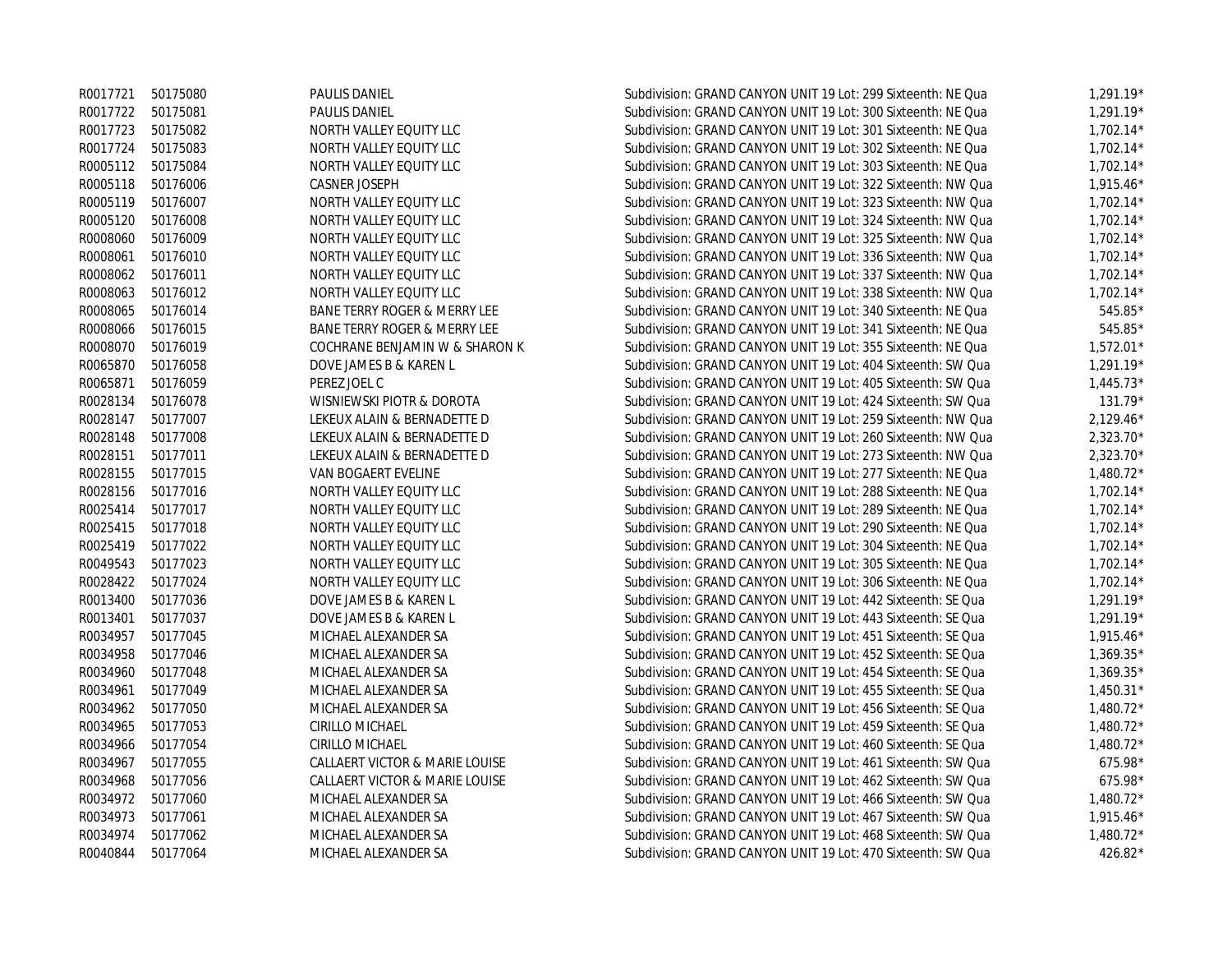|                   | R0001308 50177067  | DOVE JAMES B & KAREN L                   | Subdivision: GRAND CANYON UNIT 19 Lot: 473 Sixteenth: SW Qua | $1,291.19*$ |
|-------------------|--------------------|------------------------------------------|--------------------------------------------------------------|-------------|
| R0001309 50177068 |                    | CALLAERT VICTOR & MARIE LOUISE           | Subdivision: GRAND CANYON UNIT 19 Lot: 474 Sixteenth: SW Qua | 675.98*     |
|                   | R0001310 50177069  | CALLAERT VICTOR & MARIE LOUISE           | Subdivision: GRAND CANYON UNIT 19 Lot: 475 Sixteenth: SW Qua | 675.98*     |
| R0051278          | 50177076           | <b>COETS JEAN-MARIE</b>                  | Subdivision: GRAND CANYON UNIT 19 Lot: 482 Sixteenth: SW Qua | $1,480.72*$ |
| R0051279 50177077 |                    | <b>COETS JEAN-MARIE</b>                  | Subdivision: GRAND CANYON UNIT 19 Lot: 483 Sixteenth: SW Qua | $1,429.42*$ |
| R0051505 50177078 |                    | <b>COETS JEAN-MARIE</b>                  | Subdivision: GRAND CANYON UNIT 19 Lot: 484 Sixteenth: SW Qua | $1,702.14*$ |
|                   | R0051506 50177079  | <b>COETS JEAN-MARIE</b>                  | Subdivision: GRAND CANYON UNIT 19 Lot: 485 Sixteenth: SW Qua | $1,702.14*$ |
| R0051507          | 50177080           | <b>COETS JEAN-MARIE</b>                  | Subdivision: GRAND CANYON UNIT 19 Lot: 486 Sixteenth: SW Qua | $1,702.14*$ |
| R0051508 50177081 |                    | <b>WEERDT MADY DE</b>                    | Subdivision: GRAND CANYON UNIT 19 Lot: 487 Sixteenth: SW Qua | 545.85*     |
| R0047210          | 50302005           | CHETIN TIM C                             | Subdivision: GRAND CANYON EST UNIT 01 Block: M Lot: 5 Sixtee | 919.29*     |
| R0008834          | 50302017           | FREDERICK ARLIE F & MADELINE             | Subdivision: GRAND CANYON EST UNIT 01 Block: M Lot: 17 Sixte | $642.56*$   |
| R0008849          | 50302028C          | SPENCER CHRISTOPHER                      | Subdivision: GRAND CANYON EST UNIT 01 Block: M 1AC LESS .250 | $1,421.82*$ |
| R0008853          | 50302031           | MCGEE ROXIE ANNA                         | Subdivision: GRAND CANYON EST UNIT 01 Block: N Lot: 2 Sixtee | 764.11*     |
| R0008860          | 50302038           | SOUBLET THOMAS & IDELLA                  | Subdivision: GRAND CANYON EST UNIT 01 Block: N Lot: 9 Sixtee | 1,938.76*   |
| R0028432          | 50302048           | <b>MATTISON HO</b>                       | Subdivision: GRAND CANYON EST UNIT 01 Block: N Lot: 19 Sixte | 1,561.86*   |
| R0023526          | 50302061           | <b>BARNES FLORETTA CELIA ESTATE</b>      | Subdivision: GRAND CANYON EST UNIT 01 Block: O Lot: 3 Sixtee | $642.54*$   |
| R0023527          | 50302062           | <b>BARNES FLORETTA CELIA ESTATE</b>      | Subdivision: GRAND CANYON EST UNIT 01 Block: O Lot: 4 Sixtee | $642.54*$   |
| R0047293          | 50302079           | EAGLE W WYATT & ANGELA C REVOCABLE LIVIN | Subdivision: GRAND CANYON EST UNIT 01 Block: O Lot: 21 Sixte | 1,561.86*   |
| R0047296          | 50302082           | PRESTON LAND ALLIANCE LLC DBA RED FOX LA | Subdivision: GRAND CANYON EST UNIT 01 Block: O Lot: 24 Sixte | $131.1*$    |
| R0047299          | 50302085           | <b>BALDWIN ED</b>                        | Subdivision: GRAND CANYON EST UNIT 01 Block: O Lot: 27 Sixte | $642.54*$   |
| R0025669          | 50302106           | DRUM EDNA MB                             | Subdivision: GRAND CANYON EST UNIT 01 Block: P Lot: 19 Sixte | $623.76*$   |
| R0025670          | 50302107           | DRUM EDNA MB                             | Subdivision: GRAND CANYON EST UNIT 01 Block: P Lot: 20 Sixte | $623.76*$   |
| R0060114          | 50303032           | <b>TUZZOLINO FRANCIS R</b>               | Subdivision: GRAND CANYON EST UNIT 01 Block: B Lot: 3 Sixtee | 877.49*     |
| R0060115          | 50303033           | VARRO-ORIOLD STEFAN & EVA                | Subdivision: GRAND CANYON EST UNIT 01 Block: B Lot: 4 Sixtee | 764.11*     |
| R0060123          | 50303040B          | <b>ISAACSON H HARDING</b>                | Subdivision: GRAND CANYON EST UNIT 01 Block: B PT OF LOT 11  | $1,113.95*$ |
|                   | R0039792 50303042D | PEDO PROPERTIES LLC                      | Subdivision: GRAND CANYON EST UNIT 01 Block: B N2 LOT 13 EXC | $1,113.95*$ |
| R0039793          | 50303043A          | <b>FORD FRANCIS C JR</b>                 | Subdivision: GRAND CANYON EST UNIT 01 Block: B N2 OF LOT 14  | 1,658.68*   |
|                   | R0054612 50303043B | <b>FORD KENNETH A</b>                    | Subdivision: GRAND CANYON EST UNIT 01 Block: B S2 OF LOT 14  | $1,658.68*$ |
| R0016100          | 50303045           | TEDESCO JOHN & CAROL & SALVATORE         | Subdivision: GRAND CANYON EST UNIT 01 Block: B Lot: 16 Sixte | $216.3*$    |
| R0049614          | 50303052B          | WALTERS CHARLES E & PATRICIA E TRUSTEES  | Subdivision: GRAND CANYON EST UNIT 01 Block: B PT OF LOT 23  | $516.73*$   |
| R0049617          | 50303053A          | ATTAWAY EDDIE & ROCHELLE                 | Subdivision: GRAND CANYON EST UNIT 01 Block: B S2 N2 LOT 24  | 170.19*     |
| R0049021          | 50303058A          | KROSER FLORENCE PERSONAL REP             | Subdivision: GRAND CANYON EST UNIT 01 Block: B E 1/2 LOT 29  | 449.17*     |
| R0049022          | 50303058B          | PACINI EDO & MARCELLA M                  | Subdivision: GRAND CANYON EST UNIT 01 Block: B PT OF LOT 29  | 855.6*      |
| R0049023          | 50303058C          | PACINI EDO & MARCELLA M                  | Subdivision: GRAND CANYON EST UNIT 01 Block: B PT OF LOT 29  | $170.19*$   |
| R0050528          | 50303063           | ALLEN HOLDINGS LTD                       | Subdivision: GRAND CANYON EST UNIT 01 Block: C Lot: 5 Sixtee | 1,938.76*   |
| R0018964          | 50303070F          | HENTZEN GENEVIEVE                        | Subdivision: GRAND CANYON EST UNIT 01 Block: C PT LOT 12 BEG | 1,398.56*   |
| R0000968          | 50303085A          | DINGMAN DONNA                            | Subdivision: GRAND CANYON EST UNIT 01 Block: C W2 E2 LOT 27  | $417.97*$   |
| R0000972          | 50303087           | <b>NOSKER HELEN</b>                      | Subdivision: GRAND CANYON EST UNIT 01 Block: C Lot: 29 Sixte | $1,070.57*$ |
| R0015760          | 50303114           | ROTHER EARL K & JESSIE D                 | Subdivision: GRAND CANYON EST UNIT 01 Block: D Lot: 27 Sixte | $1,242.39*$ |
| R0015764          | 50304002           | MESSENGER CORPORATION                    | Subdivision: GRAND CANYON EST UNIT 01 Block: E Lot: 2 Sixtee | 1,938.76*   |
| R0038700          | 50304013           | MEST ALBERT A & LUCY A FAMILY REVOCABLE  | Subdivision: GRAND CANYON EST UNIT 01 Block: E Lot: 13 Sixte | 764.11*     |
| R0038701          | 50304014           | MEST ALBERT A & LUCY A FAMILY REVOCABLE  | Subdivision: GRAND CANYON EST UNIT 01 Block: E Lot: 14 Sixte | $764.11*$   |
| R0038702          | 50304015           | STROBEL JUANITA                          | Subdivision: GRAND CANYON EST UNIT 01 Block: E Lot: 15 Sixte | $1,070.57*$ |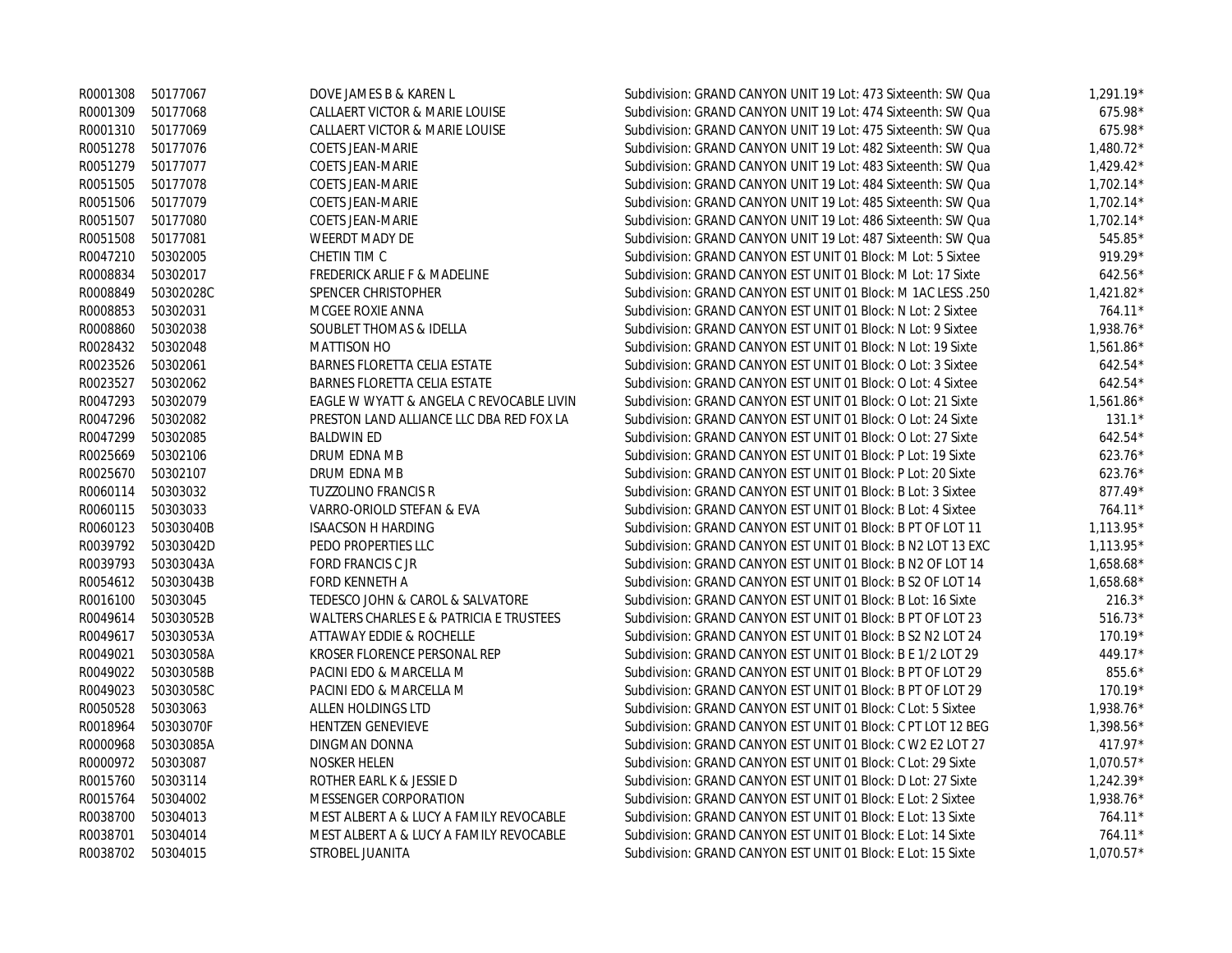|                   | R0009386 50304017A | SOKOLOV VLADISLAV                        | Subdivision: GRAND CANYON EST UNIT 01 Block: E SW4 OF LOT 17 | 981.66*     |
|-------------------|--------------------|------------------------------------------|--------------------------------------------------------------|-------------|
| R0009387          | 50304017B          | <b>BLUM ESTHER</b>                       | Subdivision: GRAND CANYON EST UNIT 01 Block: E NW4 OF LOT 17 | $516.73*$   |
| R0009388          | 50304018B          | PROPP FAMILY TRUST DTD 12-17-90          | Subdivision: GRAND CANYON EST UNIT 01 Block: E W4 LOT 18 Six | 981.66*     |
| R0059610          | 50304024           | WEINZETL DAVID P                         | Subdivision: GRAND CANYON EST UNIT 01 Block: E Lot: 24 Sixte | $1,744.52*$ |
| R0059611          | 50304025           | WEINZETL DAVID P                         | Subdivision: GRAND CANYON EST UNIT 01 Block: E Lot: 25 Sixte | $1,744.52*$ |
| R0004791          | 50304034           | RAMSEY LOLA                              | Subdivision: GRAND CANYON EST UNIT 01 Block: F Lot: 5 Sixtee | $1.393.67*$ |
| R0004792          | 50304035           | RAMSEY LOLA                              | Subdivision: GRAND CANYON EST UNIT 01 Block: F Lot: 6 Sixtee | $1,393.67*$ |
| R0036423          | 50304047           | <b>BROWN DONALD</b>                      | Subdivision: GRAND CANYON EST UNIT 01 Block: F Lot: 18 Sixte | $1.229.25*$ |
| R0036435          | 50304055A          | OSHEA MR & MRS GREGORY L & ; OSHEA GREGO | Subdivision: GRAND CANYON EST UNIT 01 Block: F W2 OF LOT 26  | $1,356.78*$ |
| R0036439          | 50304057           | <b>MAREK FRANK &amp; GLENICE</b>         | Subdivision: GRAND CANYON EST UNIT 01 Block: F Lot: 28 Sixte | $1,561.86*$ |
| R0036440          | 50304058           | MAREK FRANK & GLENICE                    | Subdivision: GRAND CANYON EST UNIT 01 Block: F Lot: 29 Sixte | $1,624.19*$ |
| R0005513          | 50304062           | SORRENTINO ROBERT                        | Subdivision: GRAND CANYON EST UNIT 01 Block: G Lot: 4 Sixtee | $1,070.57*$ |
| R0059824          | 50304064A          | ZIB LLC                                  | Subdivision: GRAND CANYON EST UNIT 01 Block: G LOT 6 (1.122A | $1,493.86*$ |
| R0059825          | 50304064B          | ZIB LLC                                  | Subdivision: GRAND CANYON EST UNIT 01 Block: G PT LOT 6 BEG  | $1,493.86*$ |
| R0059830          | 50304069           | MAREK FRANK & GLENICE                    | Subdivision: GRAND CANYON EST UNIT 01 Block: G Lot: 11 Sixte | $1,070.57*$ |
| R0059833          | 50304071B          | <b>MCMILLEN BARRY</b>                    | Subdivision: GRAND CANYON EST UNIT 01 Block: G S4 OF LOT 13  | $1,421.82*$ |
| R0059835          | 50304073A          | DICIANNI NICK & DOROTHY                  | Subdivision: GRAND CANYON EST UNIT 01 Block: G E2 LOT 15 Six | 449.17*     |
| R0007217          | 50304080           | STROBEL JUANITA                          | Subdivision: GRAND CANYON EST UNIT 01 Block: G Lot: 22 Sixte | $1,070.57*$ |
| R0007218          | 50304081           | HESS LEO W & F COLLEEN                   | Subdivision: GRAND CANYON EST UNIT 01 Block: G Lot: 23 Sixte | $642.54*$   |
| R0018404          | 50304092           | SHEDEGER JAN ; MILLER BRUCE              | Subdivision: GRAND CANYON EST UNIT 01 Block: H Lot: 5 Sixtee | 919.29*     |
| R0066689          | 50304101           | STROBEL JUANITA                          | Subdivision: GRAND CANYON EST UNIT 01 Block: H Lot: 14 Sixte | $1,070.57*$ |
| R0066691          | 50304103           | STROBEL JUANITA                          | Subdivision: GRAND CANYON EST UNIT 01 Block: H Lot: 16 Sixte | $1.070.57*$ |
| R0066693          | 50304105           | SMITH BEVERLY VM                         | Subdivision: GRAND CANYON EST UNIT 01 Block: H Lot: 18 Sixte | $786.2*$    |
| R0057872 50305037 |                    | CHAN JOHNSON                             | Subdivision: GRAND CANYON EST UNIT 01 Block: J Lot: 8 Sixtee | 764.11*     |
| R0057874          | 50305039           | MINYARD JOHNNIE W                        | Subdivision: GRAND CANYON EST UNIT 01 Block: J Lot: 10 Sixte | $1,393.67*$ |
| R0057875          | 50305040           | MINYARD JOHNNIE W                        | Subdivision: GRAND CANYON EST UNIT 01 Block: J Lot: 11 Sixte | $1,393.67*$ |
| R0057876          | 50305041           | MINYARD JOHNNIE W                        | Subdivision: GRAND CANYON EST UNIT 01 Block: J Lot: 12 Sixte | $1,393.67*$ |
| R0034066          | 50305047           | CHAN JOHNSON                             | Subdivision: GRAND CANYON EST UNIT 01 Block: J Lot: 18 Sixte | 764.11*     |
| R0034067          | 50305048           | CHAN JOHNSON                             | Subdivision: GRAND CANYON EST UNIT 01 Block: J Lot: 19 Sixte | 764.11*     |
| R0020498          | 50305054           | <b>BAHAR JOSHAPHAT</b>                   | Subdivision: GRAND CANYON EST UNIT 01 Block: J Lot: 25 Sixte | $1,098.75*$ |
| R0020501          | 50305056D          | MINERAL ECONOMICS CORPORATION            | Subdivision: GRAND CANYON EST UNIT 01 Block: J S4 LOT 27 Six | $1,251.76*$ |
| R0020508          | 50305061           | <b>HUDDLESTON RS &amp; MARIE</b>         | Subdivision: GRAND CANYON EST UNIT 01 Block: K Lot: 3 Sixtee | $1,614.36*$ |
| R0047223          | 50305068           | RYLAND AMY DENISE                        | Subdivision: GRAND CANYON EST UNIT 01 Block: K Lot: 10 Sixte | $1,393.67*$ |
| R0047224          | 50305069           | <b>MA LULIN</b>                          | Subdivision: GRAND CANYON EST UNIT 01 Block: K Lot: 11 Sixte | $642.54*$   |
| R0013320          | 50305075B          | REICHMAN JOZSA                           | Subdivision: GRAND CANYON EST UNIT 01 Block: K S2 N2 LOT 17  | $613.29*$   |
| R0013330          | 50305079B          | PIHOLSKI SP5 JOSEPH L ; JOSEPH LOUIS ARM | Subdivision: GRAND CANYON EST UNIT 01 Block: K E2 LOT 21 Six | $1,192.58*$ |
| R0013333          | 50305082           | NORTHERN ARIZONA LAND LLC                | Subdivision: GRAND CANYON EST UNIT 01 Block: K Lot: 24 Sixte | $1,744.52*$ |
| R0039805          | 50305087B          | PEDO PROPERTIES LLC                      | Subdivision: GRAND CANYON EST UNIT 01 Block: K PT LOT 29 BEG | 1,113.95*   |
| R0039806          | 50305088           | <b>SAGAN LOUIS</b>                       | Subdivision: GRAND CANYON EST UNIT 01 Block: L Lot: 1 Sixtee | $131.79*$   |
| R0061396          | 50305114           | MAREK FRANK & GLENICE                    | Subdivision: GRAND CANYON EST UNIT 01 Block: L Lot: 27 Sixte | $1,070.57*$ |
| R0045753          | 50308014           | MCINTOSH ROGER & KELLY J                 | Subdivision: GRAND CANYON UNIT 01 Block: 5 Lot: 114 Sixteent | $221.21*$   |
| R0045754          | 50308015           | <b>MCINTOSH ROGER &amp; KELLY J</b>      | Subdivision: GRAND CANYON UNIT 01 Block: 5 Lot: 115 Sixteent | 209.07*     |
| R0050746          | 50308016           | <b>MCINTOSH ROGER &amp; KELLY J</b>      | Subdivision: GRAND CANYON UNIT 01 Block: 5 Lot: 116 Sixteent | $221.21*$   |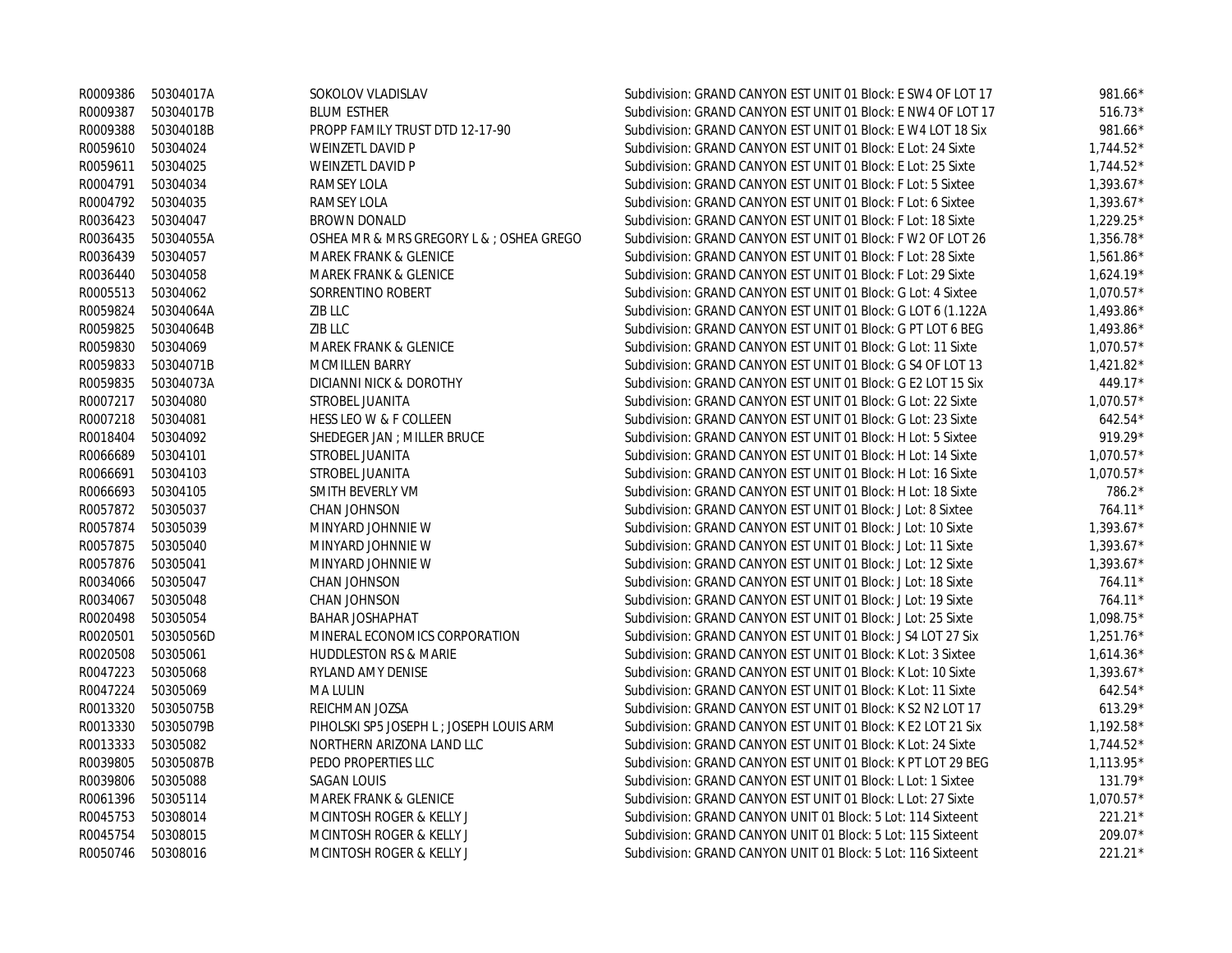|                   | R0028919 50308025 | AOKI EMI                                | Subdivision: GRAND CANYON UNIT 01 Block: 5 Lot: 125 Sixteent | $1,032.28*$ |
|-------------------|-------------------|-----------------------------------------|--------------------------------------------------------------|-------------|
| R0049404          | 50309014          | CHAMBERLAIN ROSIE MAY                   | Subdivision: GRAND CANYON UNIT 01 Block: 6 Lot: 109 Sixteent | $649.22*$   |
| R0023380          | 50317018          | <b>GOMEZ M JAIME ARMANDO</b>            | Subdivision: GRAND CANYON UNIT 10 Lot: 48 Sixteenth: SE Quar | $2,941.79*$ |
| R0040954          | 50317019          | <b>GOMEZ M JAIME ARMANDO</b>            | Subdivision: GRAND CANYON UNIT 10 Lot: 49 Sixteenth: SE Quar | $2.211.23*$ |
| R0040958          | 50317023          | LACRUZE JOSEPH W & GRACE                | Subdivision: GRAND CANYON UNIT 10 Lot: 53 Sixteenth: SE Quar | $2,211.23*$ |
| R0059928          | 50317067          | SIMA LUBO                               | Subdivision: GRAND CANYON UNIT 10 Lot: 97 Sixteenth: NW Quar | $2.638.94*$ |
| R0054873          | 50317090          | BOWERS RONALD W & YOLANDA               | Subdivision: GRAND CANYON UNIT 10 Lot: 120 Sixteenth: SE Qua | $2.919.45*$ |
| R0002014          | 50318014          | JMC LAND LLC                            | Subdivision: GRAND CANYON UNIT 12 Lot: 143 Sixteenth: SW Qua | $131.79*$   |
| R0002020          | 50318020          | <b>AUTOVEST NV</b>                      | Subdivision: GRAND CANYON UNIT 12 Lot: 149 Sixteenth: NW Qua | $1,291.64*$ |
| R0002021          | 50318021          | SCURTI GISELLA TERRIBILI                | Subdivision: GRAND CANYON UNIT 12 Lot: 150 Sixteenth: NW Qua | 1,258.09*   |
| R0044474          | 50318022          | MULLENERS JACQUES                       | Subdivision: GRAND CANYON UNIT 12 Lot: 151 Sixteenth: NW Qua | 219.07*     |
| R0044476          | 50318024          | MULLENERS JACQUES                       | Subdivision: GRAND CANYON UNIT 12 Lot: 153 Sixteenth: SW Qua | 219.07*     |
|                   | R0053742 50318067 | LALANI MAHENDI A                        | Subdivision: GRAND CANYON UNIT 12 Lot: 196 Sixteenth: NE Qua | $1,291.64*$ |
| R0025332          | 50318094          | GIL SALVADOR & BALTODANO NELIDA P       | Subdivision: GRAND CANYON UNIT 12 Lot: 345 Sixteenth: SW Qua | $142.68*$   |
| R0028216          | 50318101          | <b>WYNANTS GEORGES</b>                  | Subdivision: GRAND CANYON UNIT 12 Lot: 352 Sixteenth: SW Qua | $142.24*$   |
| R0026967          | 50319002          | LALANI MAHENDI A                        | Subdivision: GRAND CANYON UNIT 12 Lot: 212 Sixteenth: SE Qua | $1,291.64*$ |
| R0026968          | 50319003          | DALTON HELEN M                          | Subdivision: GRAND CANYON UNIT 12 Lot: 213 Sixteenth: SE Qua | $1,916.50*$ |
| R0026969          | 50319004          | DALTON HELEN M                          | Subdivision: GRAND CANYON UNIT 12 Lot: 214 Sixteenth: SE Qua | $1.702.98*$ |
| R0041330          | 50319006          | LIU CHUN-LU                             | Subdivision: GRAND CANYON UNIT 12 Lot: 216 Sixteenth: SE Qua | $1,481.32*$ |
|                   | R0041332 50319008 | HAN WAGNER H                            | Subdivision: GRAND CANYON UNIT 12 Lot: 218 Sixteenth: SE Qua | $2,131.42*$ |
|                   | R0041333 50319009 | MN & S CORPORATION                      | Subdivision: GRAND CANYON UNIT 12 Lot: 219 Sixteenth: SE Qua | $1,291.64*$ |
|                   | R0041334 50319010 | HAN WAGNER HAN & MINNIE CHUNG-YUAN      | Subdivision: GRAND CANYON UNIT 12 Lot: 220 Sixteenth: SE Qua | $1,481.32*$ |
| R0041335          | 50319011          | REGAN THOMAS F                          | Subdivision: GRAND CANYON UNIT 12 Lot: 221 Sixteenth: SE Qua | $426.82*$   |
| R0031648          | 50319014          | LALANI MAHENDI A                        | Subdivision: GRAND CANYON UNIT 12 Lot: 224 Sixteenth: SE Qua | $1,291.64*$ |
|                   | R0031652 50319018 | LALANI MAHENDI A                        | Subdivision: GRAND CANYON UNIT 12 Lot: 228 Sixteenth: NE Qua | $1,291.64*$ |
| R0031654          | 50319020          | WILLIAMS WOODROW W & BLANCHE C          | Subdivision: GRAND CANYON UNIT 12 Lot: 230 Sixteenth: NE Qua | $2,054.59*$ |
| R0031655          | 50319021          | WILLIAMS WOODROW W & BLANCHE C          | Subdivision: GRAND CANYON UNIT 12 Lot: 231 Sixteenth: NE Qua | $2,054.59*$ |
| R0008134          | 50319036          | SANEZ GREG & MELISSA                    | Subdivision: GRAND CANYON UNIT 12 Lot: 246 Sixteenth: NW Qua | 131.79*     |
| R0018502 50319047 |                   | FROST FAMILY REVOCABLE LIVING TRUST DTD | Subdivision: GRAND CANYON UNIT 12 Lot: 257 Sixteenth: NE Qua | 219.07*     |
| R0018503          | 50319048          | MN & S CORPORATION                      | Subdivision: GRAND CANYON UNIT 12 Lot: 258 Sixteenth: NE Qua | $1,291.64*$ |
| R0018505          | 50319050          | MN & S CORPORATION                      | Subdivision: GRAND CANYON UNIT 12 Lot: 260 Sixteenth: NE Qua | $1,291.64*$ |
| R0035757          | 50319057          | <b>HICKS DAVID</b>                      | Subdivision: GRAND CANYON UNIT 12 Lot: 267 Sixteenth: NW Qua | 545.85*     |
| R0035758          | 50319058          | LALANI MAHENDI A                        | Subdivision: GRAND CANYON UNIT 12 Lot: 268 Sixteenth: NW Qua | $1,291.64*$ |
| R0035764          | 50319064          | PARRISH ROBERT L & DOROTHY B JT         | Subdivision: GRAND CANYON UNIT 12 Lot: 274 Sixteenth: NE Qua | $2,131.42*$ |
| R0035765          | 50319065          | MN & S CORPORATION                      | Subdivision: GRAND CANYON UNIT 12 Lot: 275 Sixteenth: NE Qua | $1,291.64*$ |
| R0045439          | 50319070          | MCCOY CHARLES W & THEONE M              | Subdivision: GRAND CANYON UNIT 12 Lot: 280 Sixteenth: SE Qua | 1,702.98*   |
| R0054710          | 50319079          | BENTLEY DESIGNS (UK) LTD                | Subdivision: GRAND CANYON UNIT 12 Lot: 289 Sixteenth: SW Qua | $1,258.09*$ |
| R0049303          | 50319080          | LEE JULIE PAN                           | Subdivision: GRAND CANYON UNIT 12 Lot: 290 Sixteenth: SW Qua | $2,044.14*$ |
| R0049304          | 50319081          | LEE JULIE PAN                           | Subdivision: GRAND CANYON UNIT 12 Lot: 291 Sixteenth: SE Qua | $2,131.42*$ |
| R0032379          | 50319084          | MN & S CORPORATION                      | Subdivision: GRAND CANYON UNIT 12 Lot: 294 Sixteenth: SE Qua | $1,291.64*$ |
| R0013358          | 50319086          | MN & S CORPORATION                      | Subdivision: GRAND CANYON UNIT 12 Lot: 296 Sixteenth: SE Qua | $1,291.64*$ |
| R0013359          | 50319087          | MN & S CORPORATION                      | Subdivision: GRAND CANYON UNIT 12 Lot: 297 Sixteenth: SE Qua | $1,291.64*$ |
| R0054439          | 50319096          | <b>CARLEY RICHARD</b>                   | Subdivision: GRAND CANYON UNIT 12 Lot: 306 Sixteenth: SW Qua | 426.82*     |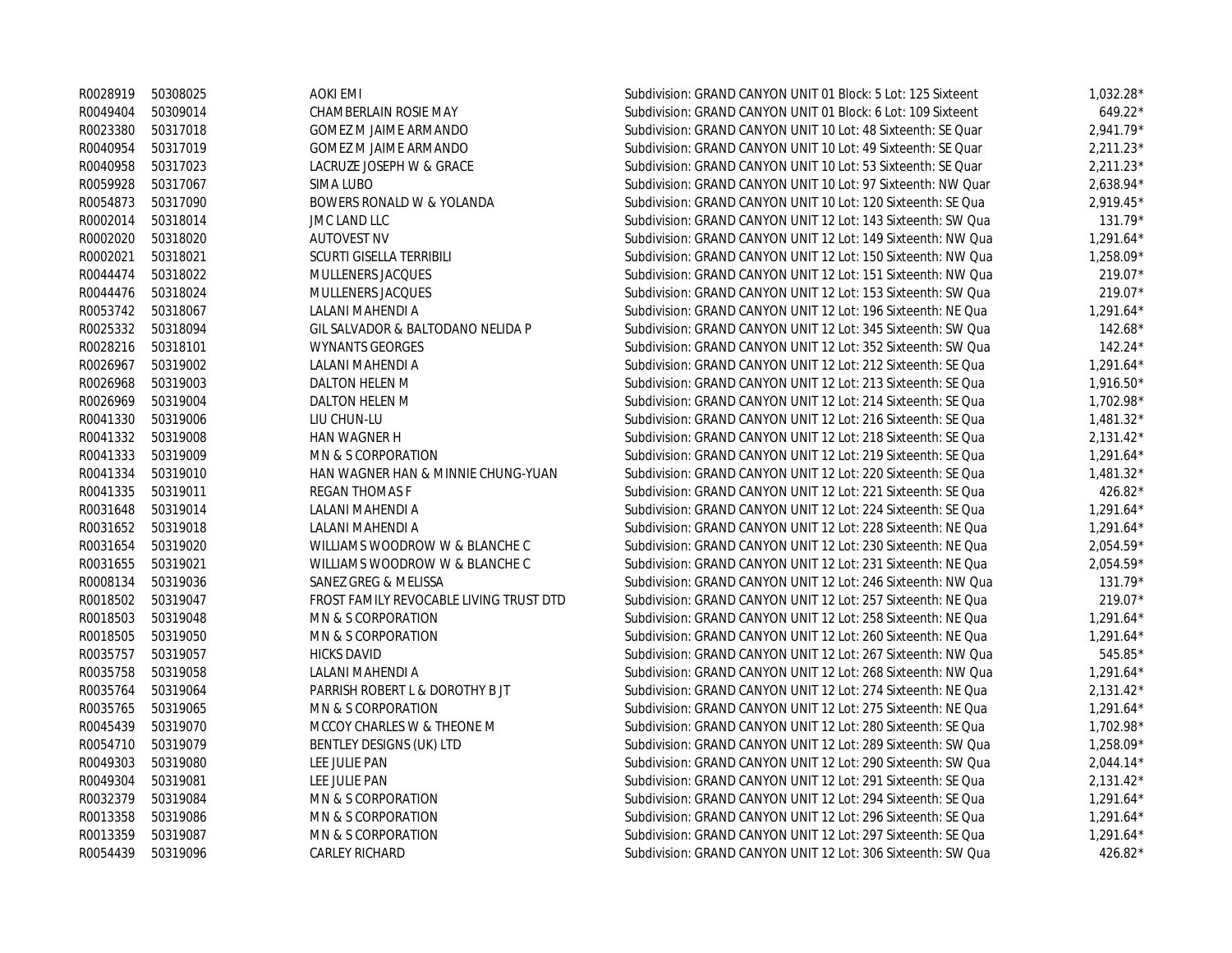|                   | R0054440 50319097 | AMERICAN REAL ESTATE INVESTMENTS LLC | Subdivision: GRAND CANYON UNIT 12 Lot: 307 Sixteenth: SW Qua | 426.82*     |
|-------------------|-------------------|--------------------------------------|--------------------------------------------------------------|-------------|
|                   | R0064452 50319099 | <b>AUTOVEST NV</b>                   | Subdivision: GRAND CANYON UNIT 12 Lot: 309 Sixteenth: SE Qua | $1,291.64*$ |
| R0064461          | 50319108          | YANG CHIEN-TSU                       | Subdivision: GRAND CANYON UNIT 12 Lot: 452 Sixteenth: SW Qua | 131.79*     |
| R0064462          | 50319109          | <b>AUTOVEST NV</b>                   | Subdivision: GRAND CANYON UNIT 12 Lot: 463 Sixteenth: SW Qua | $1,291.64*$ |
| R0027798          | 50319122          | WALKER MARSHALL H                    | Subdivision: GRAND CANYON UNIT 12 Lot: 496 Sixteenth: NW Qua | $2,325.66*$ |
| R0038651          | 50320009          | ALY ELSAYEDA M                       | Subdivision: GRAND CANYON UNIT 12 Lot: 332 Sixteenth: SE Qua | $1,037.04*$ |
| R0043990          | 50320014          | COOK RJ                              | Subdivision: GRAND CANYON UNIT 12 Lot: 337 Sixteenth: NE Qua | 219.07*     |
| R0048469          | 50320015          | SNELL FRANK W                        | Subdivision: GRAND CANYON UNIT 12 Lot: 338 Sixteenth: NE Qua | 1,258.09*   |
| R0048470          | 50320016          | <b>SNELL FRANK W</b>                 | Subdivision: GRAND CANYON UNIT 12 Lot: 339 Sixteenth: NE Qua | 1,258.09*   |
| R0045371          | 50320022          | NORTH NEALE & LORI                   | Subdivision: GRAND CANYON UNIT 12 Lot: 362 Sixteenth: SE Qua | $1.751.94*$ |
| R0045372          | 50320023          | NORTH NEALE & LORI                   | Subdivision: GRAND CANYON UNIT 12 Lot: 363 Sixteenth: SE Qua | $4,455.84*$ |
| R0045381          | 50320032          | PIEN CHUN-SHIH                       | Subdivision: GRAND CANYON UNIT 12 Lot: 372 Sixteenth: SE Qua | $1.916.50*$ |
| R0060632 50320034 |                   | BOWEN FAMILY TRUST DTD 07-26-05      | Subdivision: GRAND CANYON UNIT 12 Lot: 374 Sixteenth: SE Qua | $131.79*$   |
| R0029271          | 50320046          | CHANG BENJAMIN W Y                   | Subdivision: GRAND CANYON UNIT 12 Lot: 386 Sixteenth: SE Qua | 1,908.19*   |
| R0029273          | 50320048          | LEE FRANKLIN                         | Subdivision: GRAND CANYON UNIT 12 Lot: 388 Sixteenth: SE Qua | $2,325.66*$ |
| R0019310          | 50320049          | <b>AUTOVEST NV</b>                   | Subdivision: GRAND CANYON UNIT 12 Lot: 389 Sixteenth: SE Qua | $1,291.64*$ |
| R0046163          | 50320053          | AMERICAN REAL ESTATE INVESTMENTS LLC | Subdivision: GRAND CANYON UNIT 12 Lot: 393 Sixteenth: SW Qua | $2,131.42*$ |
| R0046167          | 50320057          | AMERICAN REAL ESTATE INVESTMENTS LLC | Subdivision: GRAND CANYON UNIT 12 Lot: 397 Sixteenth: SW Qua | 426.82 $*$  |
| R0046168          | 50320058          | AMERICAN REAL ESTATE INVESTMENTS LLC | Subdivision: GRAND CANYON UNIT 12 Lot: 398 Sixteenth: SW Qua | $2,131.42*$ |
| R0046169          | 50320059          | AMERICAN REAL ESTATE INVESTMENTS LLC | Subdivision: GRAND CANYON UNIT 12 Lot: 399 Sixteenth: SW Qua | $2,131.42*$ |
| R0046170          | 50320060          | AMERICAN REAL ESTATE INVESTMENTS LLC | Subdivision: GRAND CANYON UNIT 12 Lot: 400 Sixteenth: SW Qua | $2,131.42*$ |
| R0046171          | 50320061          | <b>AUTOVEST NV</b>                   | Subdivision: GRAND CANYON UNIT 12 Lot: 401 Sixteenth: SE Qua | $1,291.64*$ |
| R0001365          | 50320071          | <b>GIL SALVADOR</b>                  | Subdivision: GRAND CANYON UNIT 12 Lot: 411 Sixteenth: NW Qua | $131.79*$   |
| R0046726          | 50320086          | AMERICAN REI LLC                     | Subdivision: GRAND CANYON UNIT 12 Lot: 426 Sixteenth: NE Qua | $2,325.66*$ |
| R0046727          | 50320087          | LALANI MAHENDI A                     | Subdivision: GRAND CANYON UNIT 12 Lot: 427 Sixteenth: NE Qua | $1,291.64*$ |
| R0046729          | 50320089          | LALANI MAHENDI A                     | Subdivision: GRAND CANYON UNIT 12 Lot: 429 Sixteenth: NW Qua | $1,291.64*$ |
| R0005933          | 50320091          | <b>GROAT JAMES D JR &amp; KIMIKO</b> | Subdivision: GRAND CANYON UNIT 12 Lot: 431 Sixteenth: NW Qua | $675.98*$   |
| R0002517          | 50320124          | WANG SY TSONG & JANG YJ              | Subdivision: GRAND CANYON UNIT 12 Lot: 602 Sixteenth: SW Qua | 804.53*     |
| R0002520          | 50320127          | MEERT JEAN J & MARIE L M             | Subdivision: GRAND CANYON UNIT 12 Lot: 605 Sixteenth: SW Qua | $97.28*$    |
| R0002521          | 50320128          | PACIFIC LEGAL PLAN                   | Subdivision: GRAND CANYON UNIT 12 Lot: 606 Sixteenth: SW Qua | 415.48 $*$  |
| R0002522          | 50320129          | PACIFIC LEGAL PLAN                   | Subdivision: GRAND CANYON UNIT 12 Lot: 607 Sixteenth: SW Qua | 415.48 $*$  |
| R0002525          | 50320132          | OLCZAK WOJCIECH                      | Subdivision: GRAND CANYON UNIT 12 Lot: 610 Sixteenth: SW Qua | $1,037.04*$ |
| R0002526          | 50320133          | <b>GEHRE JUSTIN D</b>                | Subdivision: GRAND CANYON UNIT 12 Lot: 611 Sixteenth: SW Qua | $131.79*$   |
| R0002530          | 50321001          | AMERICAN REAL ESTATE INVESTMENTS LLC | Subdivision: GRAND CANYON UNIT 12 Lot: 442 Sixteenth: SE Qua | $1,916.50*$ |
| R0049001          | 50321002          | <b>GIN HUI-CHEN</b>                  | Subdivision: GRAND CANYON UNIT 12 Lot: 443 Sixteenth: SE Qua | $2,325.66*$ |
| R0049008          | 50321009          | YANG CHIH-CHUN & SHU-YUAN            | Subdivision: GRAND CANYON UNIT 12 Lot: 456 Sixteenth: SE Qua | $131.79*$   |
| R0005587          | 50321017          | <b>AUTOVEST NV</b>                   | Subdivision: GRAND CANYON UNIT 12 Lot: 470 Sixteenth: SE Qua | $1,291.64*$ |
| R0005588          | 50321018          | <b>AUTOVEST NV</b>                   | Subdivision: GRAND CANYON UNIT 12 Lot: 471 Sixteenth: SE Qua | $1,214.81*$ |
| R0005589          | 50321019          | <b>AUTOVEST NV</b>                   | Subdivision: GRAND CANYON UNIT 12 Lot: 472 Sixteenth: SE Qua | $1,291.64*$ |
| R0005590          | 50321020          | <b>AUTOVEST NV</b>                   | Subdivision: GRAND CANYON UNIT 12 Lot: 473 Sixteenth: SE Qua | $1,291.64*$ |
| R0005592          | 50321022          | <b>PARKER DESEREE</b>                | Subdivision: GRAND CANYON UNIT 12 Lot: 475 Sixteenth: NE Qua | 1,481.32*   |
| R0005593          | 50321023          | <b>WEIBEL JEFFREY R</b>              | Subdivision: GRAND CANYON UNIT 12 Lot: 476 Sixteenth: NE Qua | 219.07*     |
| R0005594          | 50321024          | YANG RUEN-KUEN                       | Subdivision: GRAND CANYON UNIT 12 Lot: 477 Sixteenth: NE Qua | 982.53*     |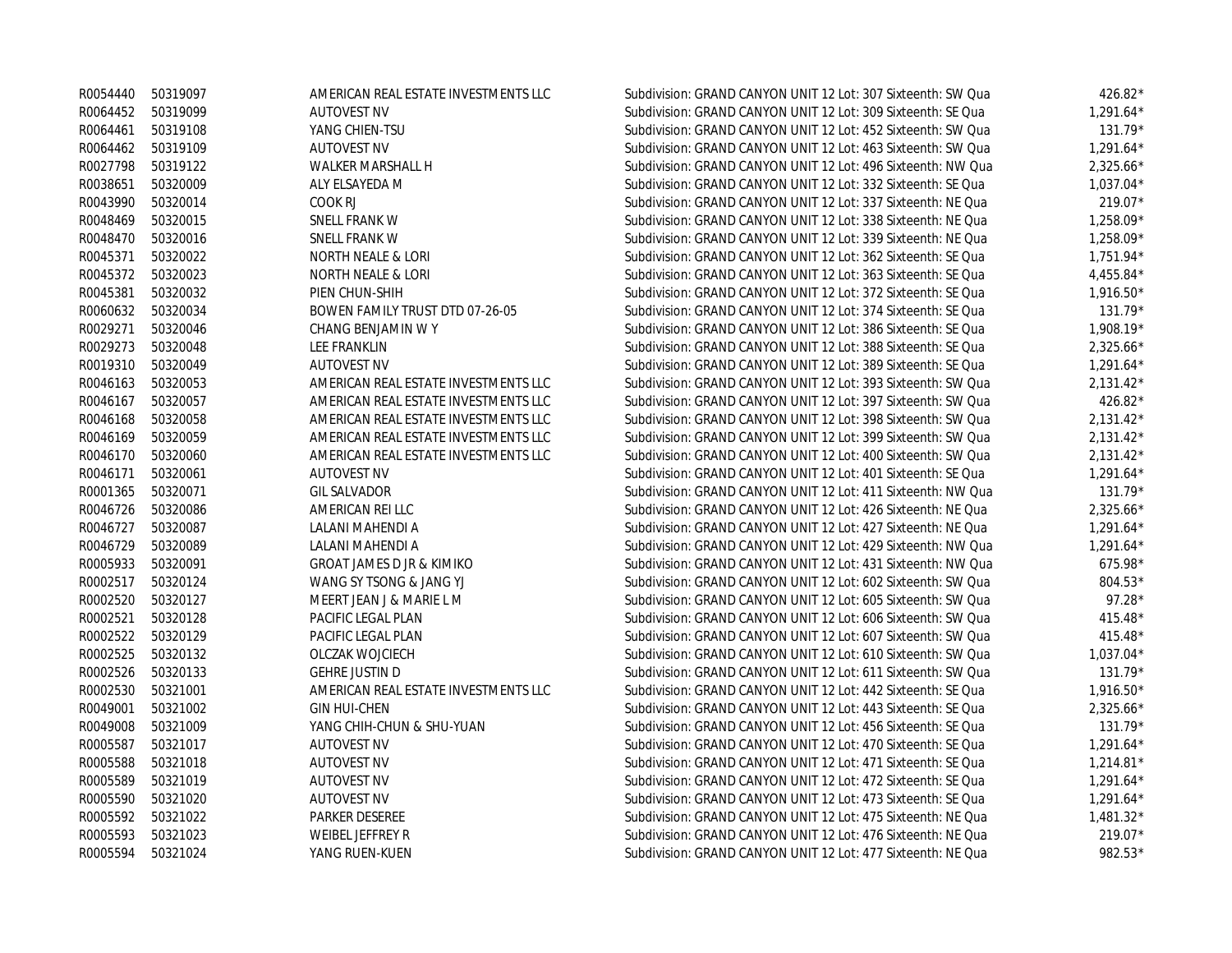|                   | R0005596 50321026 | TAI-SHUN CHAN                              | Subdivision: GRAND CANYON UNIT 12 Lot: 485 Sixteenth: NE Qua | $1,481.32*$ |
|-------------------|-------------------|--------------------------------------------|--------------------------------------------------------------|-------------|
|                   | R0021953 50321032 | MN & S CORPORATION                         | Subdivision: GRAND CANYON UNIT 12 Lot: 491 Sixteenth: NE Qua | $1,258.09*$ |
| R0021957          | 50321036          | TRIEBSCH EDWARD W & MARY H                 | Subdivision: GRAND CANYON UNIT 12 Lot: 501 Sixteenth: NE Qua | $1,481.32*$ |
| R0025829          | 50321037          | <b>HARTSIK ANNA MAE</b>                    | Subdivision: GRAND CANYON UNIT 12 Lot: 502 Sixteenth: NE Qua | $1,481.32*$ |
|                   | R0025836 50321044 | FRIEDMAN CONNIE                            | Subdivision: GRAND CANYON UNIT 12 Lot: 509 Sixteenth: NW Qua | 219.07*     |
| R0038983          | 50321055          | <b>BATEN ABDUL</b>                         | Subdivision: GRAND CANYON UNIT 12 Lot: 520 Sixteenth: NE Qua | 804.53*     |
| R0038768          | 50321057          | YAN YONG HIN-PAN YONG                      | Subdivision: GRAND CANYON UNIT 12 Lot: 522 Sixteenth: NE Qua | $1,037.04*$ |
| R0038769          | 50321058          | <b>CHIANG MAY</b>                          | Subdivision: GRAND CANYON UNIT 12 Lot: 523 Sixteenth: NW Qua | $198.2*$    |
| R0038772 50321061 |                   | <b>AUTOVEST NV</b>                         | Subdivision: GRAND CANYON UNIT 12 Lot: 526 Sixteenth: NW Qua | $1,291.64*$ |
|                   | R0038778 50321067 | DIVINITY INVESTMENTS INC                   | Subdivision: GRAND CANYON UNIT 12 Lot: 532 Sixteenth: NE Qua | 1,702.98*   |
| R0038781          | 50321070          | MN & S CORPORATION                         | Subdivision: GRAND CANYON UNIT 12 Lot: 535 Sixteenth: SE Qua | $1,258.09*$ |
| R0038782 50321071 |                   | <b>CHAN JOHNSON</b>                        | Subdivision: GRAND CANYON UNIT 12 Lot: 536 Sixteenth: SE Qua | 804.53*     |
| R0038784          | 50321073          | MN & S CORPORATION                         | Subdivision: GRAND CANYON UNIT 12 Lot: 538 Sixteenth: SW Qua | 1,258.09*   |
| R0038792 50321081 |                   | <b>AUTOVEST NV</b>                         | Subdivision: GRAND CANYON UNIT 12 Lot: 546 Sixteenth: SE Qua | $1,291.64*$ |
|                   | R0038793 50321082 | <b>AUTOVEST NV</b>                         | Subdivision: GRAND CANYON UNIT 12 Lot: 547 Sixteenth: SE Qua | $1,291.64*$ |
| R0038794          | 50321083          | <b>AUTOVEST NV</b>                         | Subdivision: GRAND CANYON UNIT 12 Lot: 548 Sixteenth: SE Qua | $1,291.64*$ |
|                   | R0010248 50321092 | MINNESOTA TITLE COMPANY                    | Subdivision: GRAND CANYON UNIT 12 Lot: 557 Sixteenth: NW Qua | $1,037.04*$ |
| R0010249          | 50321093          | HORNE ROBERT C & CHERYL K REVOCABLE TRUS   | Subdivision: GRAND CANYON UNIT 12 Lot: 558 Sixteenth: NW Qua | $2,131.42*$ |
| R0021441          | 50321095          | MN & S CORPORATION                         | Subdivision: GRAND CANYON UNIT 12 Lot: 560 Sixteenth: NW Qua | $1,291.64*$ |
| R0032721          | 50321096          | MN & S CORPORATION                         | Subdivision: GRAND CANYON UNIT 12 Lot: 561 Sixteenth: NW Qua | $1,291.64*$ |
| R0021405          | 50321100          | MULLENERS JACQUES & EJ                     | Subdivision: GRAND CANYON UNIT 12 Lot: 565 Sixteenth: NW Qua | $254.63*$   |
| R0000935          | 50321102          | <b>BELLINGER RAYMOND J &amp; BERNICE E</b> | Subdivision: GRAND CANYON UNIT 12 Lot: 567 Sixteenth: SW Qua | $1.867.09*$ |
|                   | R0009242 50321127 | BILLIET JOSEPH & JOSIANE DELBECQ           | Subdivision: GRAND CANYON UNIT 12 Lot: 673 Sixteenth: NE Qua | $1.867.09*$ |
|                   | R0041803 50321153 | ARIZONA LIPNOB ESTATES INC                 | Subdivision: GRAND CANYON UNIT 12 Tract: C Sixteenth: NE Qua | $1,481.32*$ |
| R0041805          | 50322002          | <b>BUSHEE CHANTAL</b>                      | Subdivision: GRAND CANYON UNIT 12 Lot: 616 Sixteenth: SE Qua | 1,481.93*   |
| R0041806          | 50322003          | <b>BUSHEE JEFFREY JOHN</b>                 | Subdivision: GRAND CANYON UNIT 12 Lot: 617 Sixteenth: SE Qua | 426.82*     |
|                   | R0041812 50322009 | MARKHAM JADA                               | Subdivision: GRAND CANYON UNIT 12 Lot: 623 Sixteenth: SE Qua | 131.79*     |
| R0034748          | 50322023          | POULOS RICHARD L & ALICE J                 | Subdivision: GRAND CANYON UNIT 12 Lot: 637 Sixteenth: SE Qua | $131.79*$   |
| R0034754          | 50322029          | VON MARX JAMES O                           | Subdivision: GRAND CANYON UNIT 12 Lot: 643 Sixteenth: NE Qua | $2,325.66*$ |
| R0027254          | 50322042          | COLE BURLEY D SR                           | Subdivision: GRAND CANYON UNIT 12 Lot: 656 Sixteenth: SE Qua | $1,145.64*$ |
| R0027255          | 50322043          | STANIFER LOIS JOAN                         | Subdivision: GRAND CANYON UNIT 12 Lot: 657 Sixteenth: SE Qua | $2,131.42*$ |
|                   | R0039432 50323055 | WETZEL CHLOE A (DAVIS)                     | Subdivision: GRAND CANYON UNIT 12 Lot: 772 Sixteenth: SE Qua | $2,193.75*$ |
| R0053625          | 50323060          | BRADNEY RUSSELL GENE & ELLA ROSE           | Subdivision: GRAND CANYON UNIT 12 Lot: 777 Sixteenth: SE Qua | 426.82*     |
| R0053628          | 50323063          | NORTHERN ARIZONA LAND LLC                  | Subdivision: GRAND CANYON UNIT 12 Lot: 780 Sixteenth: SE Qua | $2,131.42*$ |
| R0008655          | 50323068          | DEALMEIDA GILBERTO CIRILO & HILDA RITA     | Subdivision: GRAND CANYON UNIT 12 Lot: 785 Sixteenth: SE Qua | $1.702.98*$ |
| R0052725          | 50323069          | DEALMEIDA GILBERTO CIRILO                  | Subdivision: GRAND CANYON UNIT 12 Lot: 786 Sixteenth: SE Qua | $1.702.98*$ |
| R0052731          | 50323075          | <b>BERGH ROBERT L JR</b>                   | Subdivision: GRAND CANYON UNIT 12 Lot: 792 Sixteenth: SE Qua | 219.07*     |
| R0031964          | 50324004          | <b>BOURBULAS THOMAS D</b>                  | Subdivision: GRAND CANYON UNIT 12 Lot: 798 Sixteenth: NE Qua | $1,647.82*$ |
| R0031966          | 50324006          | <b>FRANCOIS JEAN &amp; PAULETTE</b>        | Subdivision: GRAND CANYON UNIT 12 Lot: 800 Sixteenth: NE Qua | $2,520.48*$ |
| R0031967          | 50324007          | <b>FRANCOIS JEAN &amp; PAULETTE</b>        | Subdivision: GRAND CANYON UNIT 12 Lot: 801 Sixteenth: NE Qua | $2,520.48*$ |
| R0031968          | 50324008          | <b>FRANCOIS JEAN &amp; PAULETTE</b>        | Subdivision: GRAND CANYON UNIT 12 Lot: 802 Sixteenth: NE Qua | $2,520.48*$ |
| R0031969          | 50324009          | VON MARX JAMES O                           | Subdivision: GRAND CANYON UNIT 12 Lot: 803 Sixteenth: NE Qua | $2,325.66*$ |
| R0031973          | 50324013          | <b>BOURBULAS THOMAS D</b>                  | Subdivision: GRAND CANYON UNIT 12 Lot: 807 Sixteenth: NE Qua | $1.647.82*$ |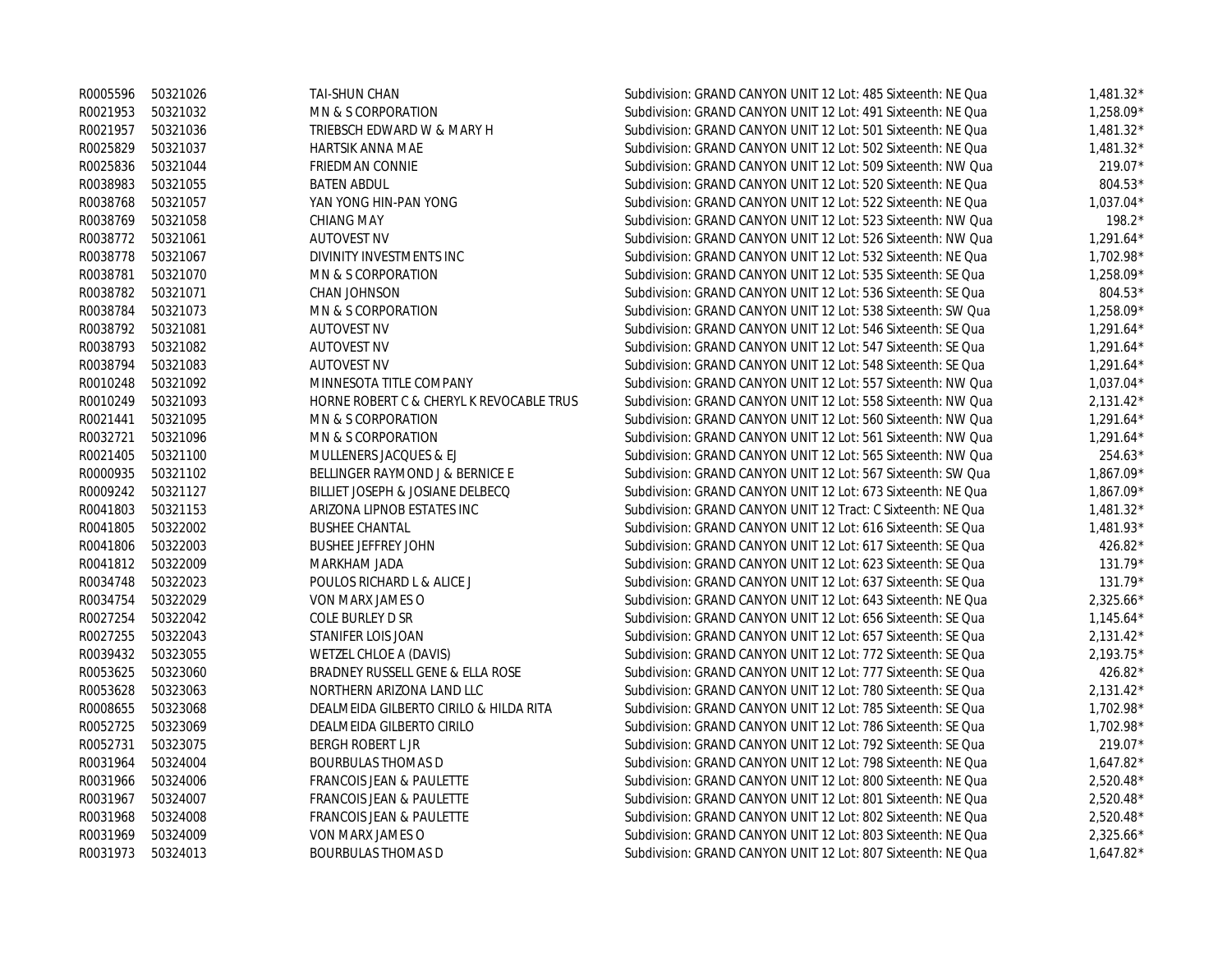| R0022356 | 50324062          | NEEF DE SAINVAL THIERRY                 | Subdivision: GRAND CANYON UNIT 12 Lot: 856 Sixteenth: SW Qua | $1,916.50*$ |
|----------|-------------------|-----------------------------------------|--------------------------------------------------------------|-------------|
| R0051693 | 50324066          | PORTER HORACIO A & JOAN M JT            | Subdivision: GRAND CANYON UNIT 12 Lot: 860 Sixteenth: SE Qua | 219.07*     |
| R0029943 | 50324077          | PEDO PROPERTIES LLC                     | Subdivision: GRAND CANYON UNIT 12 Lot: 871 Sixteenth: SE Qua | $1,481.32*$ |
| R0023584 | 50324081          | PORTER HORACIO A & JOAN M JT            | Subdivision: GRAND CANYON UNIT 12 Lot: 875 Sixteenth: SE Qua | 219.07*     |
| R0023587 | 50324084          | FOUNDERS TITLE COMPANY                  | Subdivision: GRAND CANYON UNIT 12 Lot: 878 Sixteenth: SE Qua | $1,916.50*$ |
| R0018129 | 50326003          | <b>FALLON CARROLL F</b>                 | Subdivision: CLEAR AIR EST UNIT 02 Lot: 20 Sixteenth: NW Qua | $510.11*$   |
| R0029740 | 50326029          | CHARMOT MARIE-HELENE                    | Subdivision: CLEAR AIR EST UNIT 02 Lot: 46 Sixteenth: SE Qua | $2,415.01*$ |
| R0029741 | 50326030          | <b>MENZIES LEON</b>                     | Subdivision: CLEAR AIR EST UNIT 02 Lot: 47 Sixteenth: SW Qua | $2,415.01*$ |
| R0029746 | 50327002          | <b>AUTOVEST NV</b>                      | Subdivision: CLEAR AIR EST UNIT 02 Lot: 52 Sixteenth: SE Qua | $1,397.91*$ |
|          | R0042952 50327029 | TOLEMAN N E ; THE CROFT NO 5 DRINKSTONE | Subdivision: CLEAR AIR EST UNIT 02 Lot: 111 Sixteenth: SE Qu | $1.776.23*$ |
| R0042953 | 50327031          | TOLEMAN N E ; THE CROFT NO 5 DRINKSTONE | Subdivision: CLEAR AIR EST UNIT 02 Lot: 113 Sixteenth: SE Qu | $2,193.76*$ |
| R0042956 | 50327034          | TOLEMAN N E ; THE CROFT NO 5 DRINKSTONE | Subdivision: CLEAR AIR EST UNIT 02 Lot: 116 Sixteenth: SW Qu | $2,193.76*$ |
| R0042957 | 50327036          | TOLEMAN N E ; THE CROFT NO 5 DRINKSTONE | Subdivision: CLEAR AIR EST UNIT 02 Lot: 118 Sixteenth: SW Qu | $2,193.76*$ |
| R0042966 | 50327045          | TOLEMAN N E ; THE CROFT NO 5 DRINKSTONE | Subdivision: CLEAR AIR EST UNIT 02 Lot: 143 Sixteenth: SW Qu | 2,193.76*   |
| R0042967 | 50327047          | TOLEMAN N E ; THE CROFT NO 5 DRINKSTONE | Subdivision: CLEAR AIR EST UNIT 02 Lot: 145 Sixteenth: SW Qu | $1,571.77*$ |
| R0023443 | 50327050          | HENNART FRANZ & LOUISE-MARIE            | Subdivision: CLEAR AIR EST UNIT 02 Lot: 148 Sixteenth: SW Qu | $1,165.09*$ |
| R0023444 | 50327052          | SADINI VITTORIO                         | Subdivision: CLEAR AIR EST UNIT 02 Lot: 150 Sixteenth: SW Qu | $1,977.26*$ |
| R0023449 | 50327057          | <b>AUTOVEST NV</b>                      | Subdivision: CLEAR AIR EST UNIT 02 Lot: 171 Sixteenth: NW Qu | $1,401.64*$ |
| R0023450 | 50327058          | <b>AUTOVEST NV</b>                      | Subdivision: CLEAR AIR EST UNIT 02 Lot: 172 Sixteenth: NW Qu | $1,399.29*$ |
| R0023451 | 50327059          | <b>AUTOVEST NV</b>                      | Subdivision: CLEAR AIR EST UNIT 02 Lot: 173 Sixteenth: NW Qu | $1,400.14*$ |
| R0023452 | 50327060          | <b>KREIBICH GUDRUN</b>                  | Subdivision: CLEAR AIR EST UNIT 02 Lot: 174 Sixteenth: NW Qu | 2,258.33*   |
| R0023453 | 50327061          | <b>AUTOVEST NV</b>                      | Subdivision: CLEAR AIR EST UNIT 02 Lot: 175 Sixteenth: SW Qu | $1,400.14*$ |
| R0023454 | 50327062          | <b>AUTOVEST NV</b>                      | Subdivision: CLEAR AIR EST UNIT 02 Lot: 176 Sixteenth: SW Qu | $1,400.14*$ |
| R0023455 | 50327063          | ABUHAKMEH AMIR                          | Subdivision: CLEAR AIR EST UNIT 02 Lot: 177 Sixteenth: SW Qu | 546.45*     |
| R0034800 | 50328010          | BENNETT ERIC & ALLISON L                | Subdivision: CLEAR AIR EST UNIT 02 Lot: 68 Sixteenth: NE Qua | $2,193.76*$ |
| R0029287 | 50328012          | PEGLER BRIAN                            | Subdivision: CLEAR AIR EST UNIT 02 Lot: 70 Sixteenth: NE Qua | $2,415.01*$ |
| R0029288 | 50328013          | PEGLER BRIAN                            | Subdivision: CLEAR AIR EST UNIT 02 Lot: 71 Sixteenth: SE Qua | $2,193.76*$ |
| R0014582 | 50328030          | TOLEMAN N E ; THE CROFT NO 5 DRINKSTONE | Subdivision: CLEAR AIR EST UNIT 02 Lot: 104 Sixteenth: SE Qu | $1,571.77*$ |
| R0000829 | 50328050          | <b>MONTIGNY PIERRE &amp; MARTHE</b>     | Subdivision: CLEAR AIR EST UNIT 02 Lot: 156 Sixteenth: SW Qu | $1,571.77*$ |
| R0000832 | 50328053          | KAFTAN SANDRA                           | Subdivision: CLEAR AIR EST UNIT 02 Lot: 159 Sixteenth: NW Qu | $1,776.23*$ |
| R0023919 | 50328058          | <b>AUTOVEST NV</b>                      | Subdivision: CLEAR AIR EST UNIT 02 Lot: 164 Sixteenth: NW Qu | $1,400.75*$ |
| R0056721 | 50328059          | ULLMEYER CHRISTOPHER JR & ELIZABETH C   | Subdivision: CLEAR AIR EST UNIT 02 Lot: 165 Sixteenth: NW Qu | $1,167.60*$ |
| R0056726 | 50328064          | <b>LENAERTS JEAN</b>                    | Subdivision: CLEAR AIR EST UNIT 02 Lot: 170 Sixteenth: SW Qu | $1,171.85*$ |
| R0056728 | 50329002          | LALANI MAHENDI A                        | Subdivision: CLEAR AIR EST UNIT 02 Lot: 180 Sixteenth: SE Qu | $1,397.91*$ |
| R0056729 | 50329003          | <b>WAFFLARD YVES</b>                    | Subdivision: CLEAR AIR EST UNIT 02 Lot: 181 Sixteenth: SE Qu | $1,167.60*$ |
| R0056730 | 50329004          | <b>AUTOVEST NV</b>                      | Subdivision: CLEAR AIR EST UNIT 02 Lot: 182 Sixteenth: SE Qu | 1,400.75*   |
| R0056731 | 50329005          | <b>AUTOVEST NV</b>                      | Subdivision: CLEAR AIR EST UNIT 02 Lot: 183 Sixteenth: NE Qu | $1,400.75*$ |
| R0049544 | 50329006          | <b>AUTOVEST NV</b>                      | Subdivision: CLEAR AIR EST UNIT 02 Lot: 184 Sixteenth: NE Qu | 1,400.75*   |
| R0057534 | 50329007          | <b>AUTOVEST NV</b>                      | Subdivision: CLEAR AIR EST UNIT 02 Lot: 185 Sixteenth: NE Qu | $1,400.75*$ |
| R0057537 | 50329010          | <b>AUTOVEST NV</b>                      | Subdivision: CLEAR AIR EST UNIT 02 Lot: 188 Sixteenth: NE Qu | 1,397.91*   |
| R0057538 | 50329011          | KENDAL & KENDAL CONTRACTING LLC         | Subdivision: CLEAR AIR EST UNIT 02 Lot: 189 Sixteenth: NE Qu | 594.74*     |
| R0057539 | 50329012          | <b>AUTOVEST NV</b>                      | Subdivision: CLEAR AIR EST UNIT 02 Lot: 190 Sixteenth: NE Qu | $1,397.91*$ |
| R0057540 | 50329013          | <b>AUTOVEST NV</b>                      | Subdivision: CLEAR AIR EST UNIT 02 Lot: 191 Sixteenth: SE Qu | $1.397.91*$ |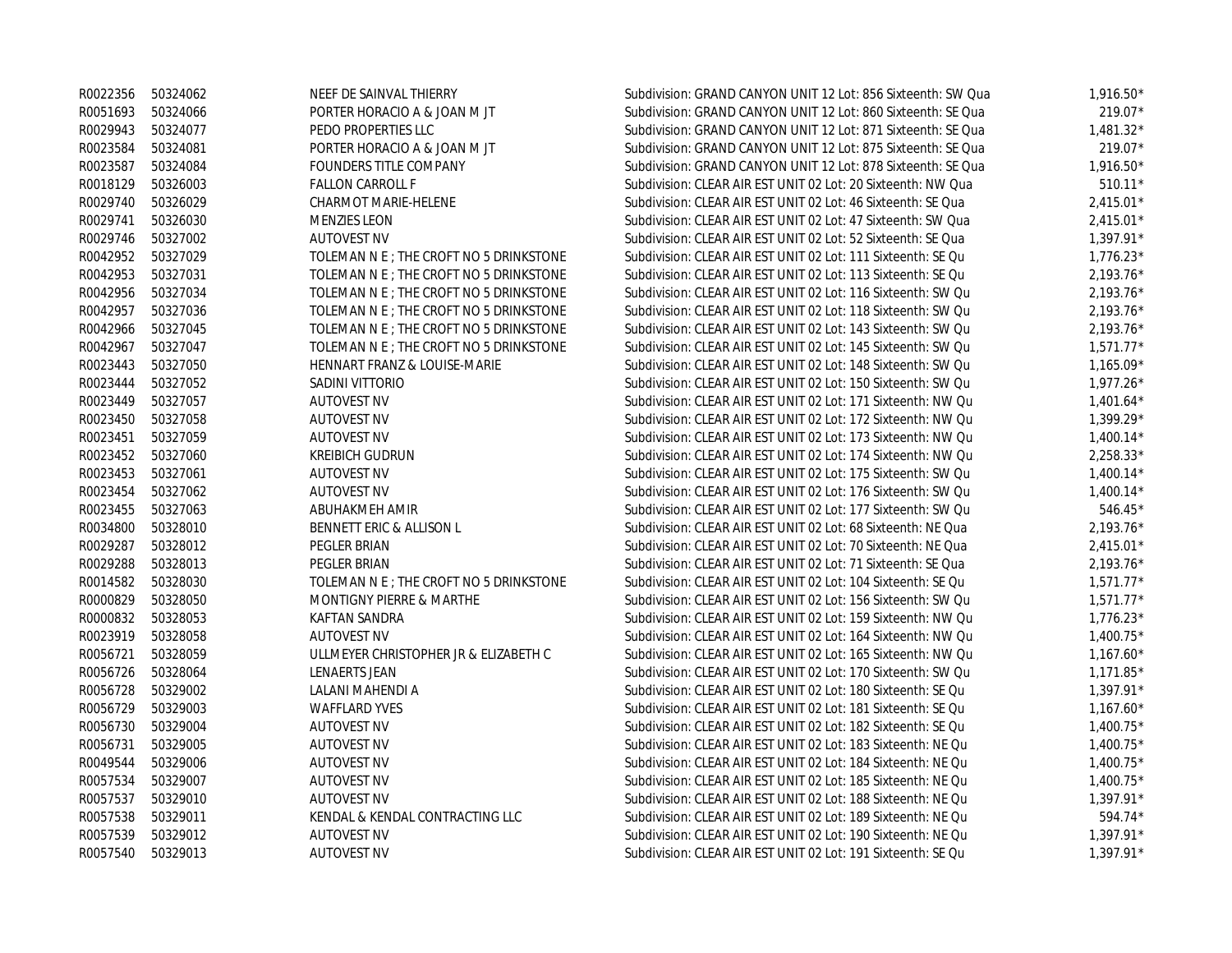|          | R0057541 50329014 | <b>AUTOVEST NV</b>                      | Subdivision: CLEAR AIR EST UNIT 02 Lot: 192 Sixteenth: SE Qu | $1,397.91*$ |
|----------|-------------------|-----------------------------------------|--------------------------------------------------------------|-------------|
| R0057543 | 50329016          | <b>AUTOVEST NV</b>                      | Subdivision: CLEAR AIR EST UNIT 02 Lot: 194 Sixteenth: SE Qu | $1,397.91*$ |
| R0050632 | 50329021          | <b>AUTOVEST NV</b>                      | Subdivision: CLEAR AIR EST UNIT 02 Lot: 199 Sixteenth: NE Qu | $1,397.91*$ |
| R0029946 | 50329024          | <b>AUTOVEST NV</b>                      | Subdivision: CLEAR AIR EST UNIT 02 Lot: 202 Sixteenth: NE Qu | $1,402.94*$ |
| R0029948 | 50329026          | ELK CREEK GROUP HOLDINGS LLC            | Subdivision: CLEAR AIR EST UNIT 02 Lot: 204 Sixteenth: NE Qu | 542.77*     |
| R0056870 | 50329035          | LALANI MAHENDI A                        | Subdivision: CLEAR AIR EST UNIT 02 Lot: 213 Sixteenth: SW Qu | $1,397.91*$ |
| R0056871 | 50329036          | <b>AUTOVEST NV</b>                      | Subdivision: CLEAR AIR EST UNIT 02 Lot: 214 Sixteenth: SW Qu | $1,397.91*$ |
|          | R0056872 50329037 | LALANI MAHENDI A                        | Subdivision: CLEAR AIR EST UNIT 02 Lot: 215 Sixteenth: NW Qu | $1,397.91*$ |
| R0048885 | 50329041          | <b>AUTOVEST NV</b>                      | Subdivision: CLEAR AIR EST UNIT 02 Lot: 219 Sixteenth: NW Qu | $1,402.94*$ |
| R0048889 | 50329045          | <b>AUTOVEST NV</b>                      | Subdivision: CLEAR AIR EST UNIT 02 Lot: 223 Sixteenth: SW Qu | $1.397.91*$ |
| R0048891 | 50329047          | LALANI MAHENDI A                        | Subdivision: CLEAR AIR EST UNIT 02 Lot: 225 Sixteenth: SW Qu | $1,397.91*$ |
| R0048892 | 50329048          | LALANI MAHENDI A                        | Subdivision: CLEAR AIR EST UNIT 02 Lot: 226 Sixteenth: SW Qu | $1,397.91*$ |
| R0048893 | 50329049          | LALANI MAHENDI A                        | Subdivision: CLEAR AIR EST UNIT 02 Lot: 227 Sixteenth: SW Qu | 1,397.91*   |
| R0048895 | 50329052          | <b>AUTOVEST NV</b>                      | Subdivision: CLEAR AIR EST UNIT 02 Lot: 230 Sixteenth: SW Qu | $1,397.91*$ |
| R0051142 | 50329054          | PONCELET MICHEL                         | Subdivision: CLEAR AIR EST UNIT 02 Lot: 232 Sixteenth: NW Qu | $1,165.09*$ |
| R0051143 | 50329055          | PONCELET JEAN-FRANCOIS                  | Subdivision: CLEAR AIR EST UNIT 02 Lot: 233 Sixteenth: NW Qu | $1,165.09*$ |
| R0051149 | 50329061          | BECKMANN ERIC-MARCEL & RINGER           | Subdivision: CLEAR AIR EST UNIT 02 Lot: 239 Sixteenth: SW Qu | 1,804.95*   |
| R0051150 | 50329062          | LALANI MAHENDI A                        | Subdivision: CLEAR AIR EST UNIT 02 Lot: 240 Sixteenth: SW Qu | $1,405.96*$ |
| R0051151 | 50329063          | LALANI MAHENDI A                        | Subdivision: CLEAR AIR EST UNIT 02 Lot: 241 Sixteenth: SW Qu | 1,405.96*   |
| R0051153 | 50330001          | <b>AUTOVEST NV</b>                      | Subdivision: CLEAR AIR EST UNIT 02 Lot: 243 Sixteenth: SE Qu | $1,402.94*$ |
| R0022234 | 50330008          | <b>AUTOVEST NV</b>                      | Subdivision: CLEAR AIR EST UNIT 02 Lot: 250 Sixteenth: NE Qu | $1,405.96*$ |
| R0056999 | 50330018          | <b>KEEL AARON</b>                       | Subdivision: CLEAR AIR EST UNIT 02 Lot: 276 Sixteenth: SE Qu | 249.09*     |
| R0029550 | 50330024          | <b>AUTOVEST NV</b>                      | Subdivision: CLEAR AIR EST UNIT 02 Lot: 282 Sixteenth: NE Qu | 1,399.29*   |
| R0029551 | 50330025          | <b>AUTOVEST NV</b>                      | Subdivision: CLEAR AIR EST UNIT 02 Lot: 299 Sixteenth: NE Qu | $1,400.75*$ |
| R0029554 | 50330032          | <b>AUTOVEST NV</b>                      | Subdivision: CLEAR AIR EST UNIT 02 Lot: 306 Sixteenth: SE Qu | $1,397.91*$ |
| R0030097 | 50331024          | VAN DE MAELE HENRY                      | Subdivision: CLEAR AIR EST UNIT 02 Lot: 290 Sixteenth: NE Qu | $2,490.96*$ |
| R0008039 | 50331038          | LALANI MAHENDI A                        | Subdivision: CLEAR AIR EST UNIT 02 Lot: 320 Sixteenth: NW Qu | $1,397.91*$ |
| R0008040 | 50331039          | LALANI MAHENDI A                        | Subdivision: CLEAR AIR EST UNIT 02 Lot: 321 Sixteenth: NW Qu | $1,397.91*$ |
| R0008043 | 50331042          | LALANI MAHENDI A                        | Subdivision: CLEAR AIR EST UNIT 02 Lot: 324 Sixteenth: NW Qu | $1,397.91*$ |
| R0008052 | 50332006          | MILOM JOHN B                            | Subdivision: CLEAR AIR EST UNIT 02 Lot: 384 Sixteenth: NE Qu | $2,193.76*$ |
| R0008054 | 50332014          | LALANI MAHENDI A                        | Subdivision: CLEAR AIR EST UNIT 02 Lot: 392 Sixteenth: SE Qu | $1,397.91*$ |
| R0008055 | 50332015          | LALANI MAHENDI A                        | Subdivision: CLEAR AIR EST UNIT 02 Lot: 393 Sixteenth: SE Qu | 1,397.91*   |
| R0029530 | 50332028          | LIQUIDSOUND RECORDINGS INC              | Subdivision: CLEAR AIR EST UNIT 02 Lot: 422 Sixteenth: NE Qu | 249.09*     |
| R0029531 | 50332033          | <b>AUTOVEST NV</b>                      | Subdivision: CLEAR AIR EST UNIT 02 Lot: 443 Sixteenth: SW Qu | $1,649.70*$ |
| R0000539 | 50332041          | PEGLER BRIAN                            | Subdivision: CLEAR AIR EST UNIT 02 Lot: 451 Sixteenth: NW Qu | $2,098.62*$ |
| R0000541 | 50332046          | <b>AUTOVEST NV</b>                      | Subdivision: CLEAR AIR EST UNIT 02 Lot: 456 Sixteenth: SW Qu | $1,649.70*$ |
| R0000542 | 50332058          | TOLEMAN N E ; THE CROFT NO 5 DRINKSTONE | Subdivision: CLEAR AIR EST UNIT 02 Lot: 484 Sixteenth: NW Qu | $2,415.01*$ |
| R0000543 | 50332062          | TOLEMAN N E ; THE CROFT NO 5 DRINKSTONE | Subdivision: CLEAR AIR EST UNIT 02 Lot: 488 Sixteenth: SW Qu | $2,415.01*$ |
| R0000547 | 50333015          | <b>AUTOVEST NV</b>                      | Subdivision: CLEAR AIR EST UNIT 02 Lot: 401 Sixteenth: SE Qu | $1,458.64*$ |
| R0000548 | 50333016          | <b>AUTOVEST NV</b>                      | Subdivision: CLEAR AIR EST UNIT 02 Lot: 402 Sixteenth: SE Qu | $1,456.62*$ |
| R0000549 | 50333017          | <b>AUTOVEST NV</b>                      | Subdivision: CLEAR AIR EST UNIT 02 Lot: 403 Sixteenth: SE Qu | $1,456.62*$ |
| R0000550 | 50333018          | <b>AUTOVEST NV</b>                      | Subdivision: CLEAR AIR EST UNIT 02 Lot: 404 Sixteenth: SE Qu | $1,458.64*$ |
| R0000552 | 50333028          | <b>AUTOVEST NV</b>                      | Subdivision: CLEAR AIR EST UNIT 02 Lot: 430 Sixteenth: NE Qu | $1.458.64*$ |